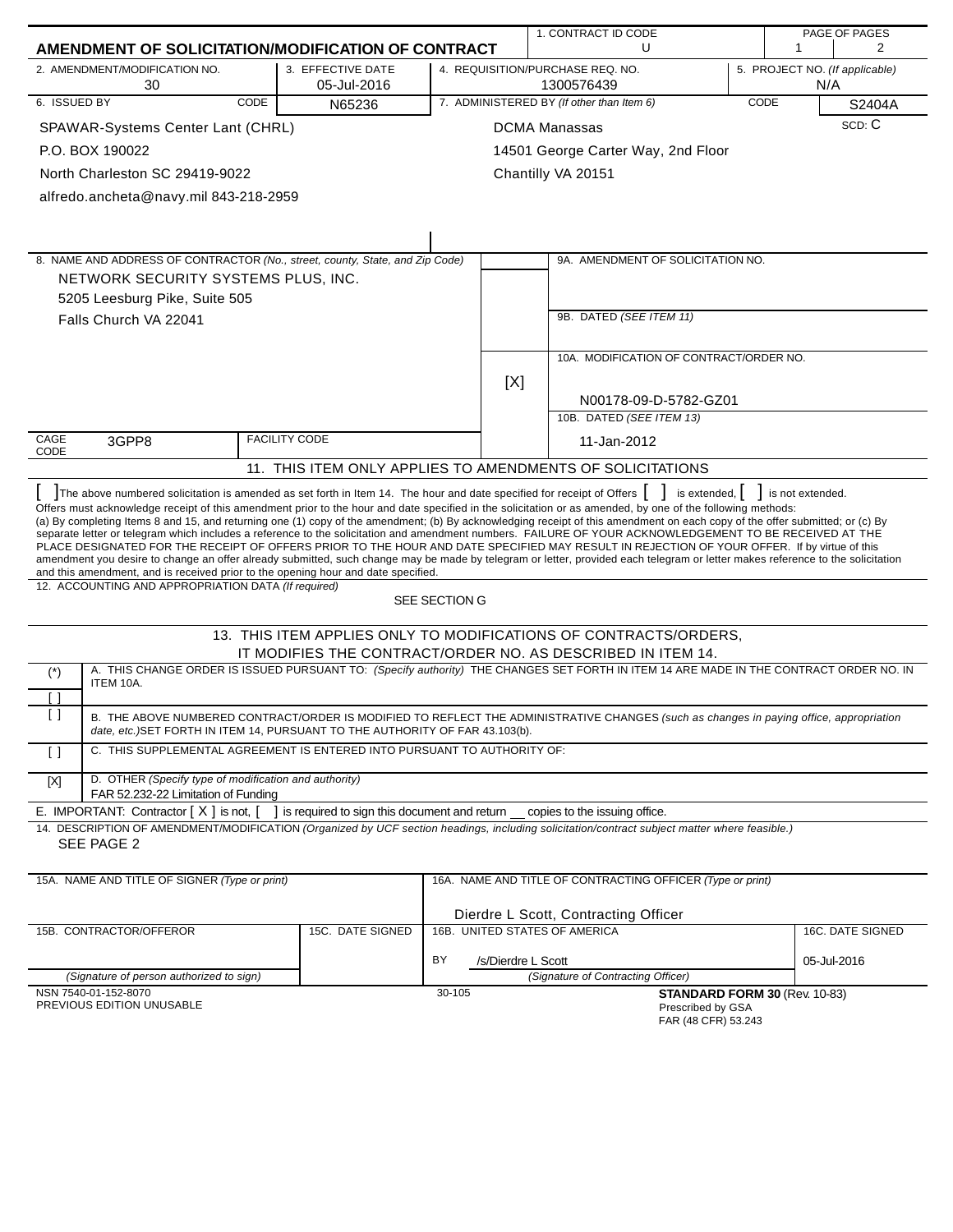| CONTRACT<br>CT NO.          | NO.<br>' ORDER<br><b>DELIVERY</b> | AMENDMENT/MODIFICATION NO. | <b>PAGE</b> | <b>FINAL</b> |
|-----------------------------|-----------------------------------|----------------------------|-------------|--------------|
| 5782<br>N001<br>$78-09-D$ - | GZ01                              | 30                         | 2 of 2      |              |

## **GENERAL INFORMATION**

The purpose of this modification is to add incremental funding to the task order. Accordingly, said Task Order is modified as follows: A conformed copy of this Task Order is attached to this modification for informational purposes only.

The Line of Accounting information is hereby changed as follows:

The total amount of funds obligated to the task is hereby increased from \$20,385,884.62 by \$1,160,000.00 to \$21,545,884.62.

| <b>CLIN/SLIN</b> | Type Of Fund | From $(\$)$ | By $(\$)$  | To $($ math) |
|------------------|--------------|-------------|------------|--------------|
| 400521           | O&MN,N       | 0.00        | 175,000.00 | 175,000.00   |
| 400522           | O&MN,N       | 0.00        | 50,000.00  | 50,000.00    |
| 400523           | O&MN,N       | 0.00        | 350,000.00 | 350,000.00   |
| 400524           | O&MN,N       | 0.00        | 200,000.00 | 200,000.00   |
| 400525           | O&MN,N       | 0.00        | 200,000.00 | 200,000.00   |
| 400526           | O&MN,N       | 0.00        | 170,000.00 | 170,000.00   |
| 600505           | O&MN,N       | 0.00        | 15,000.00  | 15,000.00    |

The total value of the order is hereby increased from \$27,448,328.34 by \$0.00 to \$27,448,328.34.

The Period of Performance of the following line items is hereby changed as follows:

CLIN/SLIN From To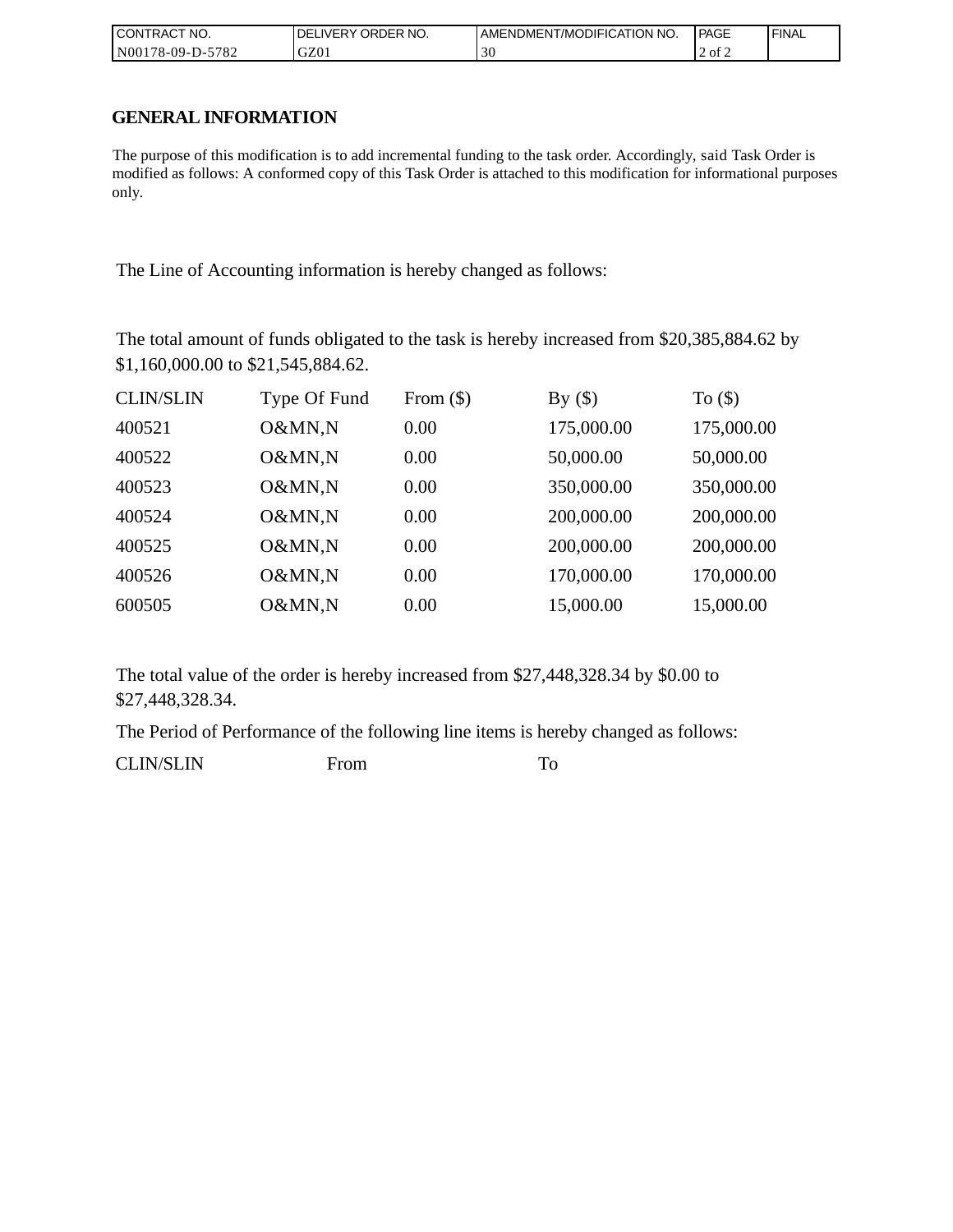| <b>ICON</b><br>°CT NO.<br>∵I RAC | ORI<br>n-n<br>R NO.<br>≀DE!<br>⊣د، | ICATION NO.<br><b>JDIFI(</b><br>AME<br>NDMEN.<br>l /MC | PAGE<br>___            | <b>FINAL</b> |
|----------------------------------|------------------------------------|--------------------------------------------------------|------------------------|--------------|
| 5700<br>N00<br>/8-09-D-<br>ے ہ≀  | GZ0                                | $\sim$<br>3U                                           | ΟĪ<br>$\Delta t$<br>70 |              |

## **SECTION B SUPPLIES OR SERVICES AND PRICES**

CLIN - SUPPLIES OR SERVICES

```
For Cost Type Items:
```

| Item | PSC | Supplies/Services                                                                   |  | Qty Unit Est. Cost | <b>Fixed Fee</b> | CPFF |
|------|-----|-------------------------------------------------------------------------------------|--|--------------------|------------------|------|
| 4001 |     | R425 IA Support (Fund Type - TBD) 1.0 LO \$282,675.35 \$12,324.65 \$295,000.00      |  |                    |                  |      |
|      |     | 400101 R425 ACRN:AA PR 1300239279 (Fund Type -<br>OTHER)                            |  |                    |                  |      |
|      |     | 400102 R425 ACRN:AB PR 1300286595 (Fund Type -<br>OTHER)                            |  |                    |                  |      |
| 4002 |     | R425 IA Support (Fund Type - TBD) 1.0 LO \$2,477,518.34 \$120,326.00 \$2,597,844.34 |  |                    |                  |      |
|      |     | 400201 R425 ACRN: AC PR: 1300298860 (Fund Type<br>- OTHER)                          |  |                    |                  |      |
|      |     | 400202 R425 ACRN: AF PR: 1300319971 (Fund Type<br>- OTHER)                          |  |                    |                  |      |
|      |     | 400203 R425 ACRN: AE PR: 1300332147 (Fund Type<br>$-$ OTHER)                        |  |                    |                  |      |
|      |     | 400204 R425 ACRN: AG PR: 1300354996 (Fund Type<br>- OTHER)                          |  |                    |                  |      |
|      |     | 400205 R425 ACRN: AH PR: 1300354996 (Fund Type<br>$-$ OTHER)                        |  |                    |                  |      |
| 4003 |     | R425 IA Support (Fund Type - TBD) 1.0 LO \$2,919,639.00 \$142,361.00 \$3,062,000.00 |  |                    |                  |      |
|      |     | 400301 R425 ACRN: AJ PR: 1300373150 (Fund Type<br>$-$ OTHER)                        |  |                    |                  |      |
|      |     | 400302 R425 ACRN: AK PR: 1300373150 (Fund Type<br>- OTHER)                          |  |                    |                  |      |
|      |     | 400303 R425 ACRN: AJ PR: 1300373150 (Fund Type<br>- OTHER)                          |  |                    |                  |      |
|      |     | 400304 R425 ACRN: AM PR: 1300394554 (Fund Type<br>- OTHER)                          |  |                    |                  |      |
|      |     | 400305 R425 ACRN AN PR 1300415544 (O&MN, N)                                         |  |                    |                  |      |
|      |     | 400306 R425 ACRN AP PR 1300436371 (O&MN, N)                                         |  |                    |                  |      |
|      |     | 400307 R425 ACRN AQ PR 1300436371 (O&MN, N)                                         |  |                    |                  |      |
| 4004 |     | R425 IA Support (Fund Type - TBD) 1.0 LO \$4,843,418.00 \$238,550.00 \$5,081,968.00 |  |                    |                  |      |
|      |     | 400401 R425 ACRN AR PR1300443439 (O&MN, N)                                          |  |                    |                  |      |
|      |     | 400402 R425 ACRN AS PR1300443439 (O&MN, N)                                          |  |                    |                  |      |
|      |     | 400403 R425 ACRN AT PR1300443439 (O&MN, N)                                          |  |                    |                  |      |
|      |     | 400404 R425 ACRN AU PR 1300447315 (O&MN, N)                                         |  |                    |                  |      |
|      |     | 400405 R425 ACRN AV PR 1300447315 (O&MN, N)                                         |  |                    |                  |      |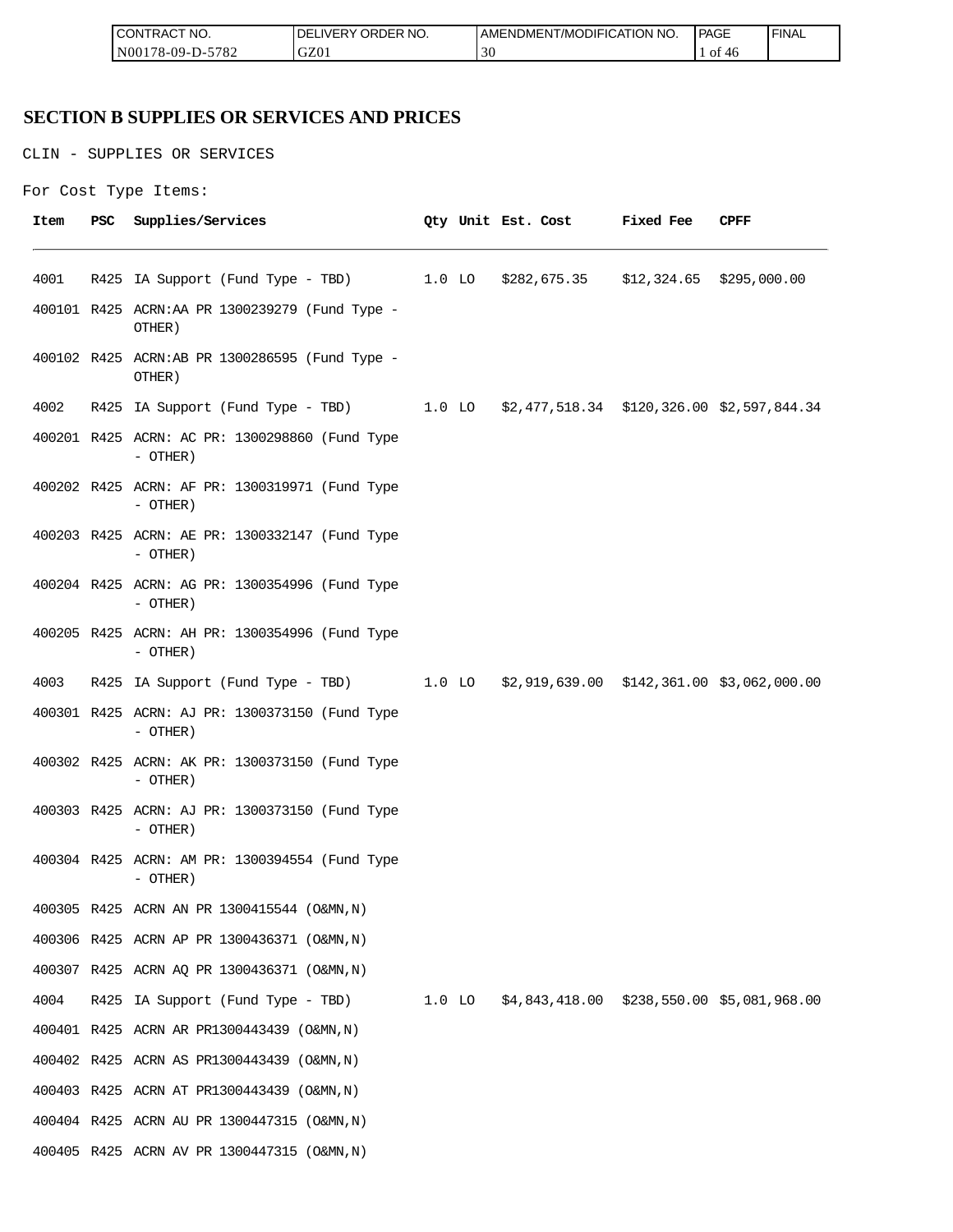| <b>ICONTRACT NO.</b> | <b>IDELIVERY ORDER NO.</b> | <b>I AMENDMENT/MODIFICATION NO.</b> | PAGE       | ' FINAL |
|----------------------|----------------------------|-------------------------------------|------------|---------|
| N00178-09-D-5782     | GZ01                       | 30                                  | 2 of<br>46 |         |

|      |            | CONTRACT NO.<br>N00178-09-D-5782                                                                                                                      | DELIVERY ORDER NO.<br>GZ01 |          | 30                 | AMENDMENT/MODIFICATION NO.                   |           | PAGE<br>2 of 46 | <b>FINAL</b> |
|------|------------|-------------------------------------------------------------------------------------------------------------------------------------------------------|----------------------------|----------|--------------------|----------------------------------------------|-----------|-----------------|--------------|
| Item | <b>PSC</b> | Supplies/Services                                                                                                                                     |                            |          | Oty Unit Est. Cost |                                              | Fixed Fee | <b>CPFF</b>     |              |
|      |            | 400406 R425 ACRN AW PR 1300447315 (O&MN, N)                                                                                                           |                            |          |                    |                                              |           |                 |              |
|      |            | 400407 R425 ACRN AX PR 1300481274 (O&MN, N)                                                                                                           |                            |          |                    |                                              |           |                 |              |
|      |            | 400408 R425 ACRN AY PR 1300481274 (O&MN, N)                                                                                                           |                            |          |                    |                                              |           |                 |              |
|      |            | 400409 R425 ACRN AZ PR 1300481274 (O&MN, N)                                                                                                           |                            |          |                    |                                              |           |                 |              |
|      |            | 400410 R425 ACRN BB PR 1300493466 (O&MN, N)                                                                                                           |                            |          |                    |                                              |           |                 |              |
|      |            | 400411 R425 ACRN BC PR 1300493466 (O&MN, N)                                                                                                           |                            |          |                    |                                              |           |                 |              |
|      |            | 400412 R425 ACRN BD PR 1300493466 (O&MN, N)                                                                                                           |                            |          |                    |                                              |           |                 |              |
|      |            | 400413 R425 ACRN BE PR 1300494766 (O&MN, N)                                                                                                           |                            |          |                    |                                              |           |                 |              |
|      |            | 400414 R425 ACRN BF PR1300503112 FUNDING<br>DOC: PRM510760 NWA/BS: 100000986792<br>0060 EXPIRATION DATE: 9/30/2015<br>$($ O&MN, $N$ $)$               |                            |          |                    |                                              |           |                 |              |
|      |            | 400415 R425 ACRN BG PR1300503112 FUNDING<br>DOC: PRM510785 NWA/BS: 100001054404<br>0060 EXPIRATION DATE: 9/30/2015<br>$($ O&MN, $N$ $)$               |                            |          |                    |                                              |           |                 |              |
|      |            | 400416 R425 ACRN: BH PR1300513212 FUNDING DOC:<br>PRM510771 FUNDS EXPIRATION:<br>9/30/2015 NWA/BS: 100000989184 0060<br>$($ O&MN, $N$ $)$             |                            |          |                    |                                              |           |                 |              |
|      |            | 400417 R425 ACRN:BF PR1300513212 FUNDING DOC:<br>PRM510760 FUNDS EXPIRATION:<br>9/30/2015 NWA/BS: 100000986792 0060<br>$($ O&MN, N)                   |                            |          |                    |                                              |           |                 |              |
| 4005 |            | R425 IA Support (Fund Type - TBD)                                                                                                                     |                            | $1.0$ LO |                    | \$15,063,060.56 \$656,749.44 \$15,719,810.00 |           |                 |              |
|      |            | 400501 R425 ACRN: BD PR1300518572 FUNDING DOC:<br>PRM58810 EXPIRATION OF FUNDS:<br>9/30/2015 NWA/BS: 100000989199 0060<br>$(0\&MN,N)$                 |                            |          |                    |                                              |           |                 |              |
|      |            | 400502 R425 ACRN: BJ PR1300518572 FUNDING DOC:<br>PRM510772 EXPIRATION OF FUNDS:<br>9/30/2015 NWA/BS: 100000989224 0060<br>$($ O&MN, $\overline{N}$ ) |                            |          |                    |                                              |           |                 |              |
|      |            | 400503 R425 ACRN: BF PR1300518572 FUNDING DOC:<br>PRM510760 EXPIRATION OF FUNDS:<br>9/30/2015 NWA/BS: 100000986792 0060<br>$($ O&MN, N)               |                            |          |                    |                                              |           |                 |              |
|      |            | 400504 R425 ACRN: BK PR1300518572 FUNDING DOC:<br>PRM510762 EXPIRATION OF FUNDS:<br>9/30/2015 NWA/BS: 100000986795 0060<br>$($ O&MN, $\overline{N}$ ) |                            |          |                    |                                              |           |                 |              |
|      |            | 400505 R425 ACRN: BL PR1300518572 FUNDING DOC:<br>PRM510768 EXPIRATION OF FUNDS:<br>9/30/2015 NWA/BS: 100001000323 0060                               |                            |          |                    |                                              |           |                 |              |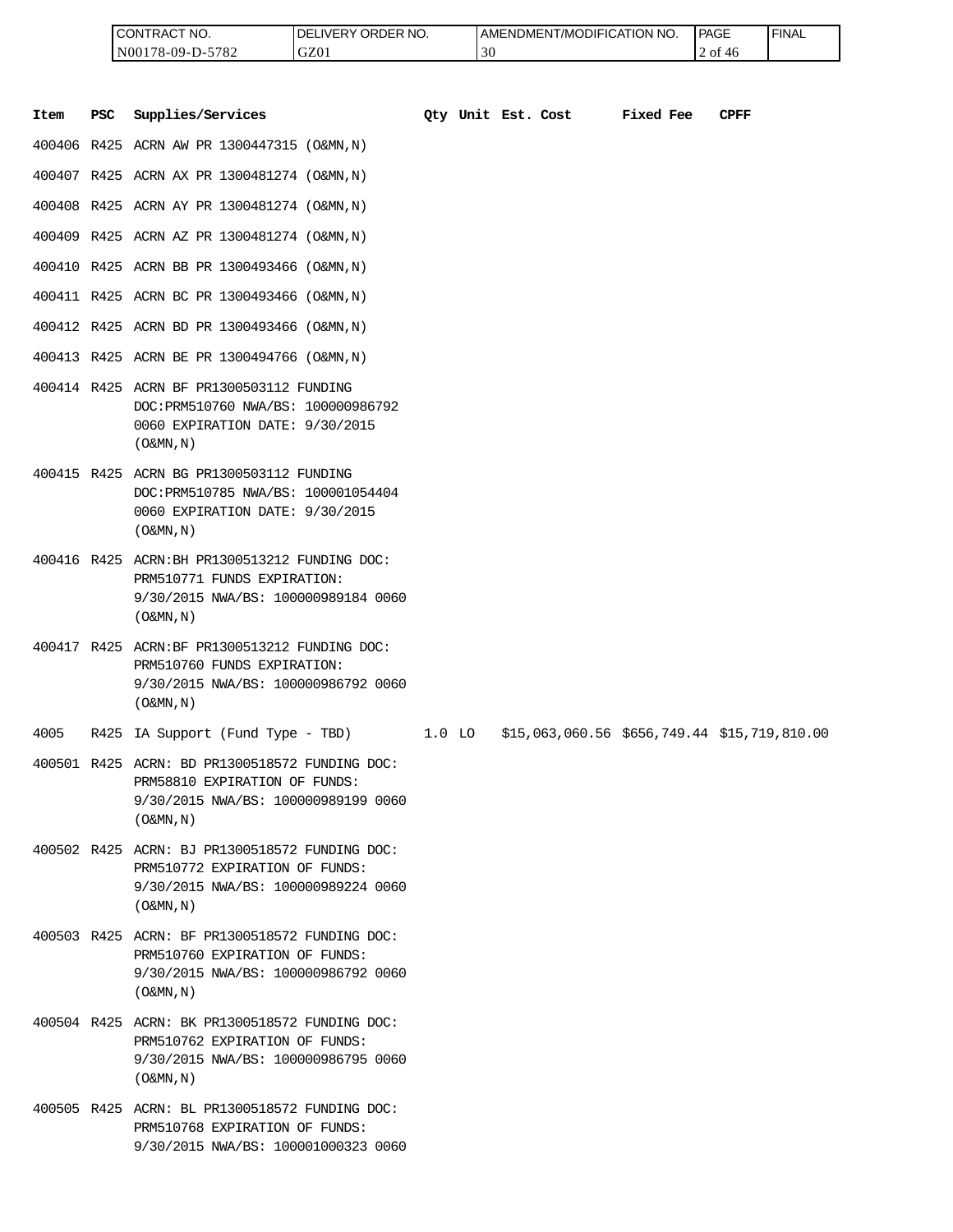| 'NO.<br>CONTRAC <sub>1</sub> | ' ORDER NO.<br>_IVERY '<br>DEI | I AMENDMENT/MODIFICATION<br>NO. | <b>PAGE</b> | ' FINAL |
|------------------------------|--------------------------------|---------------------------------|-------------|---------|
| N00178-09-D-5782             | GZ01                           | $\sim$                          | ∶ot<br>40   |         |

| Item | <b>PSC</b> | Supplies/Services                                                                                                                                               |  | Qty Unit Est. Cost | <b>Fixed Fee</b> | CPFF |
|------|------------|-----------------------------------------------------------------------------------------------------------------------------------------------------------------|--|--------------------|------------------|------|
|      |            | $($ O&MN, N)                                                                                                                                                    |  |                    |                  |      |
|      |            | 400506 R425 ACRN: BM PR1300518572 FUNDING DOC:<br>HT0003510986 EXPIRATION OF FUNDS:<br>9/30/2015 NWA/BS: 100001060851 0060<br>$($ O&MN, $\overline{N}$ )        |  |                    |                  |      |
|      |            | 400507 R425 ACRN: BN PR1300519229 COST CODE:<br>6890151H3340 FUNDING DOC:<br>N6890115RCV0003 NWA/BS:<br>100001020678 0401 (O&MN, N)                             |  |                    |                  |      |
|      |            | 400508 R425 ACRN: BP PR1300519229 COST CODE:<br>6156451H303Q FUNDING DOC:<br>N6156415RC09018 NWA/BS:<br>100001072719 0400 (O&MN, N)                             |  |                    |                  |      |
|      |            | 400509 R425 ACRN: BN PR1300527919 FUNDING DOC:<br>N6890115RCV0003 FUNDS EXPIRATION:<br>9/30/2015 COST CODE: 6890151H334Q<br>NWA/BS: 100001020678 0401 (O&MN, N) |  |                    |                  |      |
|      |            | 400510 R425 ACNR: BQ PR1300520956 FUNDING DOC:<br>HT0003511890 FUNDS EXPIRATION:<br>9/30/2015 NWA/BS: 100000986793 0060<br>$($ O&MN, $N$ $)$                    |  |                    |                  |      |
|      |            | 400511 R425 ACNR: BR PR1300520956 FUNDING DOC:<br>HT0003510989 FUNDS EXPIRATION:<br>9/30/2015 NWA/BS: 100001060852 0060<br>$($ O&MN, N)                         |  |                    |                  |      |
|      |            | 400512 R425 ACNR: BS PR1300520956 FUNDING DOC:<br>HT0003511892 FUNDS EXPIRATION:<br>9/30/2015 NWA/BS: 100000986796 0060<br>$($ O&MN, N)                         |  |                    |                  |      |
|      |            | 400513 R425 ACNR: BT PR1300520956 FUNDING DOC:<br>HT0003511713 FUNDS EXPIRATION:<br>9/30/2015 NWA/BS: 100000989225 0060<br>$($ O&MN, N)                         |  |                    |                  |      |
|      |            | 400514 R425 ACNR: BU PR1300520956 FUNDING DOC:<br>PRM510766 FUNDS EXPIRATION:<br>9/30/2015 NWA/BS: 100000987052 0060<br>$($ O&MN, $\overline{N}$ )              |  |                    |                  |      |
|      |            | 400515 R425 ACNR: BV PR1300520956 FUNDING DOC:<br>PRM510911 FUNDS EXPIRATION:<br>9/30/2015 NWA/BS: 100001054759 0060<br>$($ O&MN, N)                            |  |                    |                  |      |
|      |            | 400516 R425 ACNR: BH PR1300520956 FUNDING DOC:<br>PRM510771 FUNDS EXPIRATION:<br>9/30/2015 NWA/BS: 100000989184 0060<br>$($ O&MN, N)                            |  |                    |                  |      |

400517 R425 ACNR: BW PR1300520956 FUNDING DOC: HT0003511157 FUNDS EXPIRATION: 9/30/2015 NWA/BS: 100000987059 0060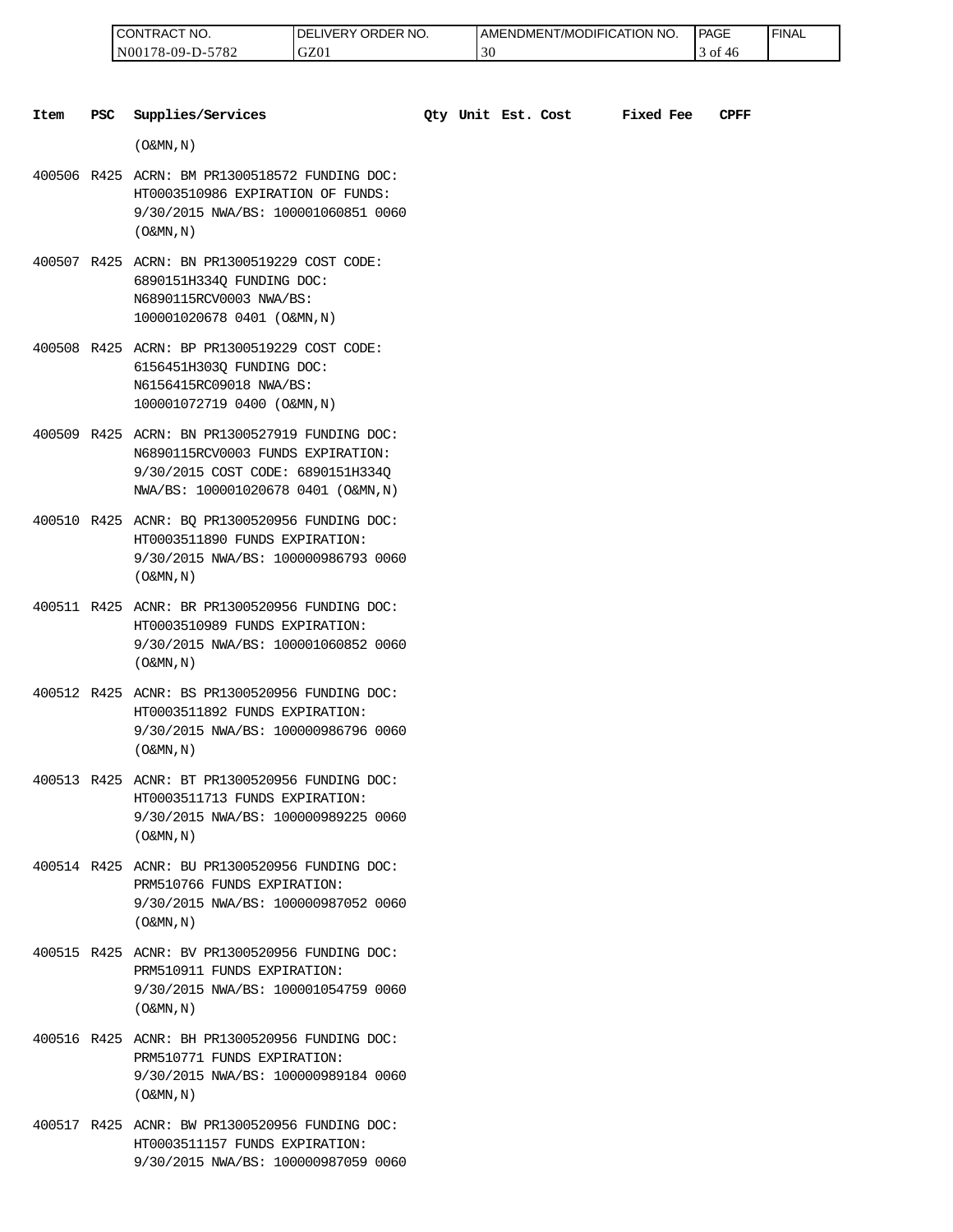| 'NO.<br>UON!"<br>'RAL                          | RDER NO.<br>ר.<br>≀VE≀<br>ЭR.<br>∽ | 'T/MODIFICATION NO.<br>AMENDMENT | <b>PAGE</b> | <b>FINAL</b> |
|------------------------------------------------|------------------------------------|----------------------------------|-------------|--------------|
| 5700<br>N00<br>$, 8 - 09 - \Gamma$<br>∠ه∵<br>. | GZ0                                | υc                               | O1          |              |

| Item | <b>PSC</b> | Supplies/Services                                                                                                                                                       |          | Qty Unit Est. Cost | <b>Fixed Fee</b> | CPFF                                         |
|------|------------|-------------------------------------------------------------------------------------------------------------------------------------------------------------------------|----------|--------------------|------------------|----------------------------------------------|
|      |            | $($ O&MN, N)                                                                                                                                                            |          |                    |                  |                                              |
|      |            | 400518 R425 ACNR: BY PR1300541516 FUNDING DOC:<br>HT0003512377 FUNDS EXPIRATION:<br>9/30/2016 NWA/BS: 100001091456 0060<br>$($ O&MN, $N$ $)$                            |          |                    |                  |                                              |
|      |            | 400519 R425 ACNR: BZ PR1300541516 FUNDING DOC:<br>HT0003612852 FUNDS EXPIRATION:<br>9/30/2016 NWA/BS: 100001099806 0060<br>$($ O&MN, $N$ $)$                            |          |                    |                  |                                              |
|      |            | 400520 R425 ACNR: CA PR1300541516 FUNDING DOC:<br>HT0003512349 FUNDS EXPIRATION:<br>9/30/2016 NWA/BS: 100001090127 0060<br>$($ O&MN, $N$ $)$                            |          |                    |                  |                                              |
|      |            | 400521 R425 ACRN: CB - Incr. funding PR:<br>1300576439 CIN: 130057643900004<br>NWA/BS: 100001090127 0060 Type:<br>Direct Cite Funding doc -<br>HT0003512349 (O&MN, N)   |          |                    |                  |                                              |
|      |            | 400522 R425 ACRN: CC - Incr. funding PR:<br>1300576439 CIN: 130057643900001<br>NWA/BS: 100001099806 0060 Type:<br>Direct Cite Funding Doc -<br>HT0003612852 (O&MN, N)   |          |                    |                  |                                              |
|      |            | 400523 R425 ACRN: CD - Incr. funding PR:<br>1300576439 CIN: 130057643900002<br>NWA/BS: 100001094073 0060 Type:<br>Direct Cite Funding Doc -<br>HT0003613773 (O&MN, N)   |          |                    |                  |                                              |
|      |            | $400524$ R425 ACRN: CE - Incr. funding PR:<br>1300576439 CIN: 130057643900007<br>NWA/BS: 100001093445 0060 Type:<br>Direct Cite Funding Doc -<br>HT0003512379 (O&MN, N) |          |                    |                  |                                              |
|      |            | 400525 R425 ACRN: CF - Incr. funding PR:<br>1300576439 CIN: 130057643900003<br>NWA/BS: 100001091357 0060 Type:<br>Direct Cite Funding doc -<br>HT0003512351 (O&MN, N)   |          |                    |                  |                                              |
|      |            | 400526 R425 ACRN: BY - Incr. funding PR:<br>1300576439 CIN: 130057643900005<br>NWA/BS: 100001091456 0060 Type:<br>Direct Cite Funding Doc -<br>HT0003512377 (O&MN, N)   |          |                    |                  |                                              |
| 4006 |            | R425 Information Assurance (IA), IA<br>Mitigation, Certification and<br>Accreditation (C&A), Information                                                                | $1.0$ LO |                    |                  | \$12,780,427.00 \$540,608.00 \$13,321,035.00 |

Assurance Vulnerability Management (IAVM) and Military and Federal

Health Information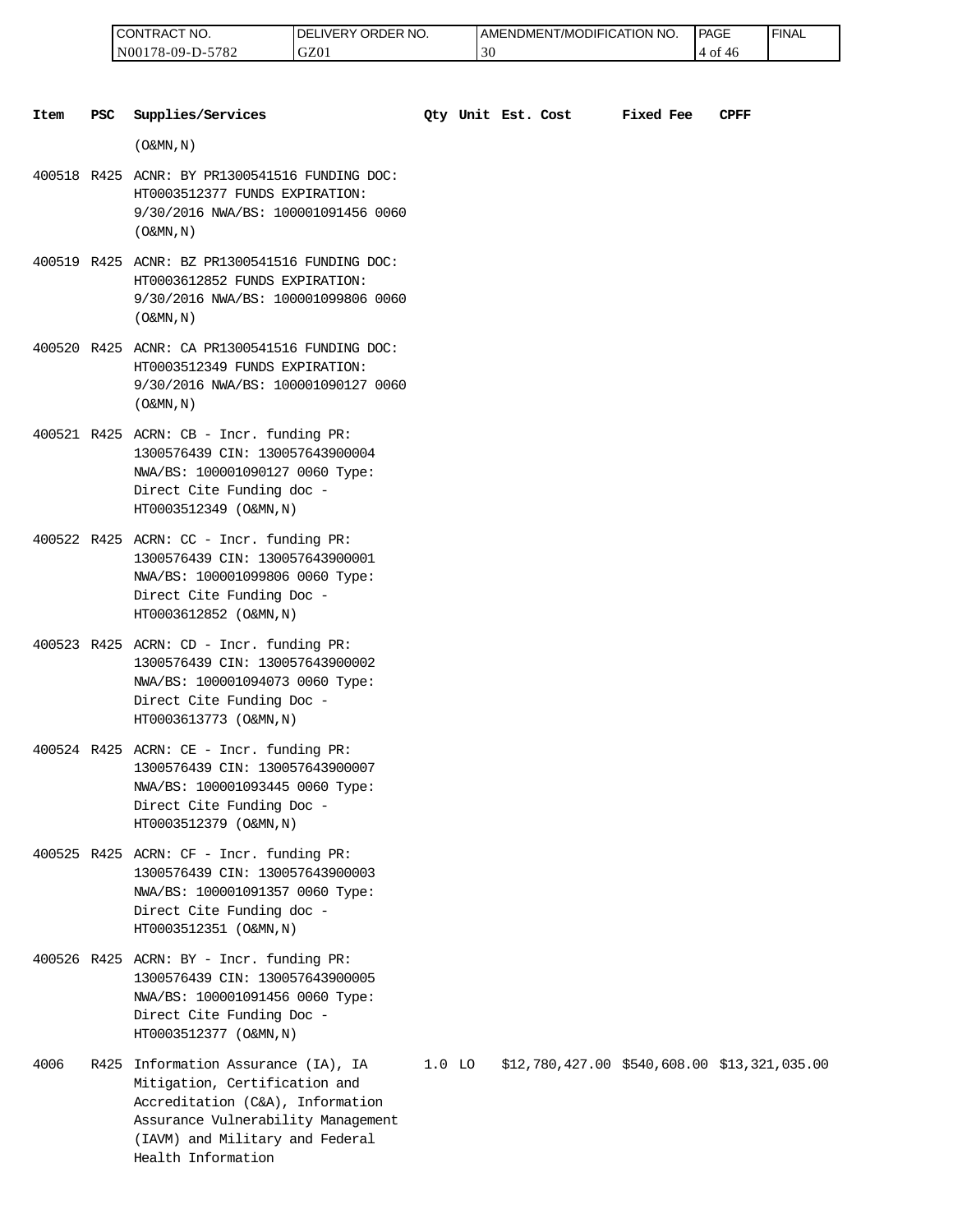| I CONTRACT NO.   | NO.<br>DELIVERY ORDER | AMENDMENT/MODIFICATION NO. | PAGE       | ' FINAL |
|------------------|-----------------------|----------------------------|------------|---------|
| N00178-09-D-5782 | GZ01                  | 30                         | to c<br>4¢ |         |

**Item PSC Supplies/Services Qty Unit Est. Cost Fixed Fee CPFF** Management/Information Technology (IM/IT) Strategic Plans and Master Integrated Project Plans (Fund Type - TBD) Option

#### For ODC Items:

**Item PSC Supplies/Services Qty Unit Est. Cost** R425 IA Support (Fund Type - TBD) 1.0 LO \$10,000.00 R425 ACRN: AB PR 1300286595 (Fund Type - OTHER) R425 IA Support (Fund Type - TBD) 1.0 LO \$25,000.00 R425 ACRN: AC PR: 1300298860 (Fund Type - OTHER) R425 ACRN: AH PR: 1300354996 (Fund Type - OTHER) R425 IA Support (Fund Type - TBD) 1.0 LO \$10,216.00 R425 ACRN: AJ PR: 1300373150 (Fund Type - TBD) R425 ACRN: AP PR:1300436371 (O&MN,N) R425 IA Support (Fund Type - TBD) 1.0 LO \$15,000.00 R425 ACRN AS PR 1300443439 (O&MN,N) R425 ACRN AW PR 1300447315 (O&MN,N) R425 ACRN BA PR 1300481274- Realigned to 400408 AY (O&MN,N) R425 ACRN BE PR 1300494766 (O&MN,N) R425 IA Support (Fund Type - TBD) 1.0 LO \$631,490.00 R425 ACRN BN: PR 1300519229 COST CODE: 6890151H334Q FUNDING DOC: N6890115RCV0003 NWA/BS: 100001020678 0401 (O&MN,N) R425 ACRN: BX PR1300520956 FUNDING DOC: PRM510225 FUNDS EXPIRATION: 9/30/2015 NWA/BS: 100000987051 0060 (O&MN,N) R425 ACRN: BW PR1300520956 FUNDING DOC: HT0003511157 FUNDS EXPIRATION: 9/30/2015 NWA/BS: 100000987059 0060 (O&MN,N) R425 ACRN: BY PR1300541516 FUNDING DOC: HT0003512377 FUNDS EXPIRATION: 9/30/2016 NWA/BS: 100001091456 0060 (O&MN,N) R425 ACRN: BY - Incr. funding PR: 1300576439 CIN: 130057643900006 NWA/BS: 100001091456 0060 Type: Direct Cite Funding Doc: HT0003512377 (O&MN,N) R425 ODC in support of CLIN 4006 (Fund Type - TBD) 1.0 LO \$890,194.00 CONTRACT NO. DEEP THE MATTER IN THE MATTER OF THE RELEASE ON THE RELEASE ON THE STATE OF THE MATTER CONTRACT THE MATTER CONTRACT THE MATTER CONTRACT THE MATTER CONTRACT THE MATTER CONTRACT THE MATTER CONTRACT NO. THE MATTE

Option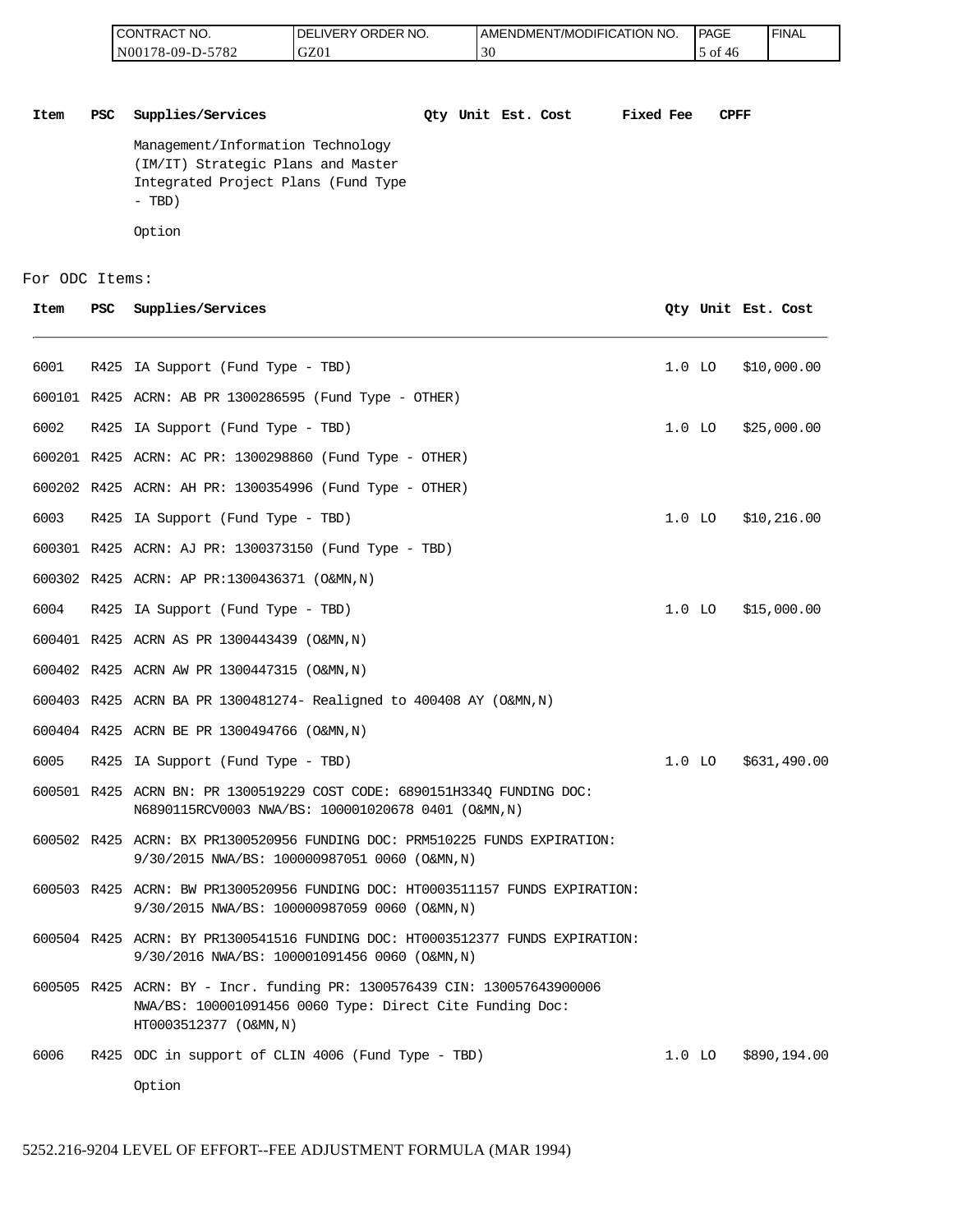| <b>ICONTRACT NO.</b> | ' ORDER NO.<br>_IVERY<br>DEI | I AMENDMENT/MODIFICATION NO. | <b>PAGE</b>  | ' FINAL |
|----------------------|------------------------------|------------------------------|--------------|---------|
| N00178-09-D-5782     | GZ01                         | $\sim$                       | to of<br>-46 |         |

(a) Subject to the provisions of the "Limitation of Cost" or "Limitation of Funds" clause (whichever is applicable to this contract), it is hereby understood and agreed that the fixed fee is based upon the Contractor providing the following number of staff-hours of direct labor, hereinafter referred to as X, at the estimated cost and during the term of this contract specified elsewhere herein:

Total Staff-Hours (X)\* Total Prime Staff-Hours

Fixed Fee\*\*\*(inclusive of Prime and any proposed Subcontractor(s))

| <b>Base Period</b>                                                                                             |  |  |  |
|----------------------------------------------------------------------------------------------------------------|--|--|--|
| Option 1<br><u> 1989 - Andrew Standard Barbara, mandat a shekara 1989 - Andrew Standard Barbara (h. 1989).</u> |  |  |  |
| Option 2                                                                                                       |  |  |  |
| Option 3                                                                                                       |  |  |  |
| Option 4                                                                                                       |  |  |  |
|                                                                                                                |  |  |  |

\*\*Contractor is to identify basis for fixed fee amount: \_\_\_ Prime Hours Only \_\_\_ Total Staff-Hours

The Contractor agrees to provide the total level of effort specified above in performance of work described in Sections "B" and "C" of this contract.

(b) Of the total staff-hours of direct labor set forth above, it is estimated that \_\_ staff-hours are competitive time (uncompensated overtime). Competitive time (uncompensated overtime) is defined as hours provided by personnel in excess of 40 hours per week without additional compensation for such excess work. All other effort is defined as compensated effort. If no amount is indicated in the first sentence of this paragraph, competitive time (uncompensated overtime) effort performed by the contractor shall not be counted in fulfillment of the level of effort obligations under this contract.

(c) Effort performed in fulfilling the total level of effort obligations specified above shall only include effort performed in direct support of this contract and shall not include time and effort expended on such things as local travel from an employee's residence to their usual work location, uncompensated effort while on travel status, truncated lunch periods, or other time and effort which does not have a specific and direct contribution to the tasks described in Section B.

(d) It is understood and agreed that various conditions may exist prior to or upon expiration of the term of the contract, with regard to the expenditure of labor staff-hours and/or costs thereunder which may require adjustment to the aggregate fixed fee. The following actions shall be dictated by the existence of said conditions:

(1) If the Contractor has provided not more than 105% of X or not less than 95% of X, within the estimated cost, and at the term of the contract, then the fee shall remain as set forth in Section B.

(2) If the Contractor has provided X-staff-hours, within the term, and has not exceeded the estimated cost then the Contracting Officer may require the Contractor to continue performance until the expiration of the term, or until the expenditure of the estimated cost of the contract except that, in the case of any items or tasks funded with O&MN funds, performance shall not extend beyond 30 September. In no event shall the Contractor be required to provide more than 105% of X within the term and estimated cost of this contract. The fee shall remain as set forth in Section B.

(3) If the Contractor expends the estimated cost of the contract, during the term of the contract and has provided less than X staff-hours, the Government may require the Contractor to continue performance, by providing cost growth funding, without adjusting the fixed fee, until such time as the Contractor has provided X staff-hours.

(4) If the Contracting Officer does not elect to exercise the Government's rights as set forth in paragraph  $(d)(2)$  and  $(d)(3)$ above, and the Contractor has not expended more than 95% of X staff-hours, the fixed fee shall be equitably adjusted downward to reflect the diminution of work. The total fee due the contractor shall be adjusted so as to be in direct proportion to the number of direct hours utilized in the same ration of fee to the estimated total hours then set forth in the contract.

(5) Nothing herein contained shall, in any way, abrogate the Contractor's responsibilities, and/or the Government's rights within the terms of the contract provision entitled "Limitation of Cost" or "Limitation of Funds" as they shall apply throughout the term of the contract, based upon the total amount of funding allotted to the contract during its specified term.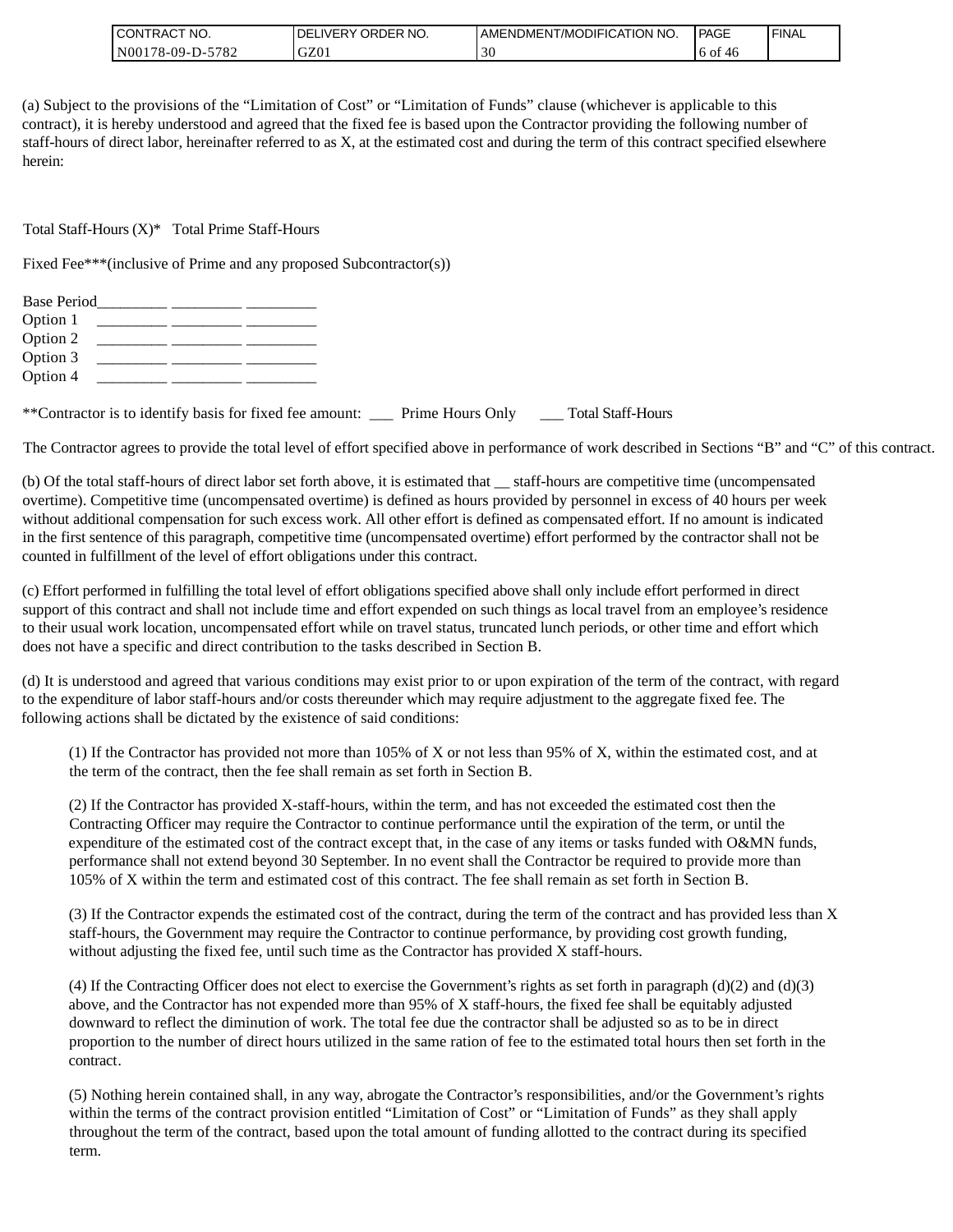| <b>CONTRACT NO.</b>       | ' ORDER NO.<br><b>DELIVERY</b> | AMENDMENT/MODIFICATION NO. | <b>PAGE</b> | 'FINAL |
|---------------------------|--------------------------------|----------------------------|-------------|--------|
| N00<br>-5782<br>/8-09-D-5 | GZ01                           | 30                         | Οİ<br>46    |        |

(e) Within 45 days after completion of the work under each separately identified period of performance hereunder, the Contractor shall submit the following information in writing to the Contracting Officer with copies to the cognizant Contract Administration Office and DCAA office to which vouchers are submitted:

(1) The total number of staff-hours of direct labor expended during the applicable period.

(2) A breakdown of this total showing the number of staff-hours expended in each direct labor classification and associated direct and indirect costs.

(3) A breakdown of other costs incurred.

(4) The Contractor's estimate of the total allowable cost incurred under the contract for the period.

In the case of a cost under-run, the Contractor shall submit the following information in addition to that required above:

(5) The amount by which the estimated cost of this contract may be reduced to recover excess funds and the total amount of staff-hours not expended, if any.

(6) A calculation of the appropriate fee reduction in accordance with this clause.

All submissions required by this paragraph shall separately identify subcontractor information, if any.

### **ADDITIONAL SLINS**

Additional SLINs will be unilaterally created by the Contracting Officer during performance of this Task Order to accommodate the multiple types of funds that will be used under this order.

# **LIMITATION OF LIABILITY – INCREMENTAL FUNDING**

CLINs 4001 & 6001 are incrementally funded and the amount currently available for payment hereunder is limited to **\$305,000.00**. It is estimated that these funds will cover the cost of performance through **10 January 2013**. Subject to the provisions of the clause entitled "Limitation of Funds" (APR 94) (FAR 52.232-22) of the general provisions of this contract, no legal liability on the part of the Government for payment in excess of **\$305,000.00** shall arise unless additional funds are made available and are incorporated as a modification to the delivery order.

| <b>CLIN</b> | <b>CPFF</b>         | <b>PREVIOUSLY</b> | <b>THIS</b>   | <b>TOTAL</b>  | <b>UNFUNDED</b> |
|-------------|---------------------|-------------------|---------------|---------------|-----------------|
|             | $NTE*$              | <b>FUNDED</b>     | <b>ACTION</b> | <b>FUNDED</b> | <b>BALANCE</b>  |
| 4001        | \$295,000.00]       | \$0.00            | \$0.00        | \$295,000.00  | \$0.00          |
| 6001        | \$10,000.00         | \$0.00            | \$0.00        | \$10,000.00   | \$0.00          |
|             | TOTAL \\$305,000.00 | \$0.00            | \$0.00        | \$305,000.00  | \$0.00          |

\*\*\*\*\*\*\*\*\*\*\*\*\*\*\*\*\*\*\*\*\*\*\*\*\*\*\*\*\*\*\*\*\*\*\*\*\*\*\*\*\*\*\*\*\*\*\*\*\*\*\*\*\*\*\*\*\*\*\*\*\*\*\*\*\*\*\*\*\*\*\*\*\*\*\*\*\*\*\*\*\*\*\*\*\*\*\*\*\*\*\*\*\*\*\*\*\*\*\*\*\*\*\*\*\*

\*\*\*\*\*\*\*\*\*\*\*\*\*\*\*\*\*\*\*

CLINs 4002 & 6002 are incrementally funded and the amount currently available for payment hereunder is limited to **\$2,622,844.34**. It is estimated that these funds will cover the cost of performance through **10 September 2013**. Subject to the provisions of the clause entitled "Limitation of Funds" (APR 94) (FAR 52.232-22) of the general provisions of this contract, no legal liability on the part of the Government for payment in excess of **\$2,622,844.34** shall arise unless additional funds are made available and are incorporated as a modification to the delivery order.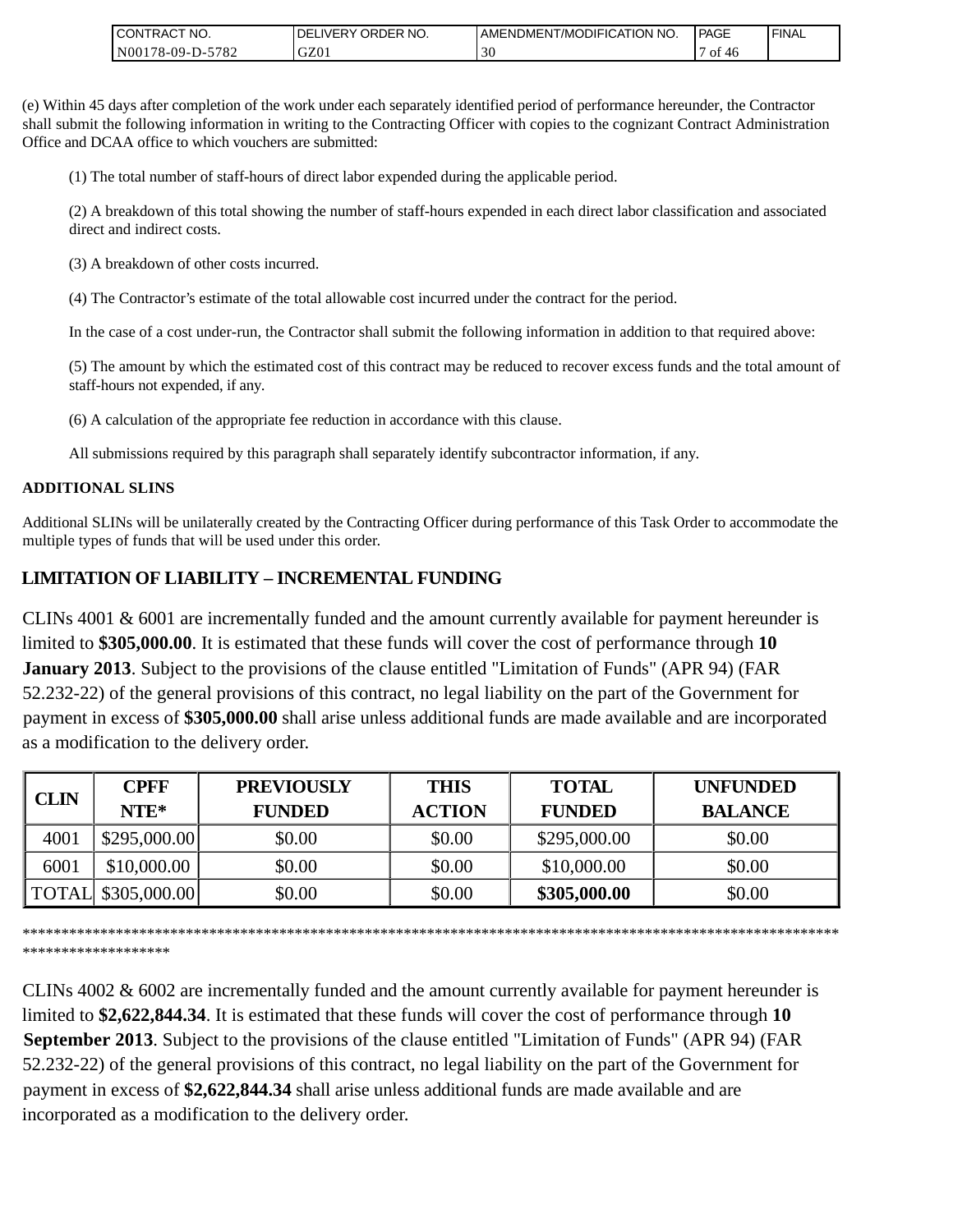| CT NO.<br>'⊤RA∟<br>ΙN               | ORDER NO.<br>DF<br><b>IVER</b> | AMENDMENT/MODIFICATION NO. | PAGE       | <b>FINAL</b> |
|-------------------------------------|--------------------------------|----------------------------|------------|--------------|
| 5782<br>$.78 - 09 - D - 57$<br>N001 | GZ01                           | $\sim$<br>3U               | 8 of<br>46 |              |

| <b>CLIN</b> | <b>CPFF NTE*</b>     | <b>PREVIOUSLY</b><br><b>FUNDED</b> | <b>THIS</b><br><b>ACTION</b> | <b>TOTAL</b><br><b>FUNDED</b> | <b>UNFUNDED</b><br><b>BALANCE</b> |
|-------------|----------------------|------------------------------------|------------------------------|-------------------------------|-----------------------------------|
| 4002        | \$7,864,802.00       | \$0.00                             | \$0.00                       | \$2,597,844.34                | \$5,266,957.66                    |
| 6002        | \$313,470.00         | \$0.00                             | \$0.00                       | \$25,000.00                   | \$288,470.00                      |
|             | TOTAL \$8,178,272.00 | \$0.00                             | \$0.00                       | \$2,622,844.34                | \$5,555,427.66                    |

CLINs 4003 & 6003 are incrementally funded and the amount currently available for payment hereunder is

\*\*\*\*\*\*\*\*\*\*\*\*\*\*\*\*\*\*\*\*\*\*\*\*\*\*\*\*\*\*\*\*\*\*\*\*\*\*\*\*\*\*\*\*\*\*\*\*\*\*\*\*\*\*\*\*\*\*\*\*\*\*\*\*\*\*\*\*\*\*\*\*\*\*\*\*\*\*\*\*\*\*\*\*\*\*\*\*\*\*\*\*\*\*\*\*\*\*\*\*\*\*\*\*\*

\*\*\*\*\*\*\*\*\*\*\*\*\*\*\*\*\*\*\*

limited to **\$3,072,215.99**. It is estimated that these funds will cover the cost of performance through 10 September 2014. Subject to the provisions of the clause entitled "Limitation of Funds" (APR 94) (FAR 52.232-22) of the general provisions of this contract, no legal liability on the part of the Government for payment in excess of **\$3,072,215.99** shall arise unless additional funds are made available and are incorporated as a modification to the delivery order.

| <b>CPFF NTE*</b><br><b>CLIN</b> |                                      | <b>PREVIOUSLY</b> | <b>THIS</b>   | <b>TOTAL</b>   | <b>UNFUNDED</b> |
|---------------------------------|--------------------------------------|-------------------|---------------|----------------|-----------------|
|                                 |                                      | <b>FUNDED</b>     | <b>ACTION</b> | <b>FUNDED</b>  | <b>BALANCE</b>  |
| 4003                            | \$8,006,158.00                       | \$532,000.00      | \$0.00        | \$3,062,000.00 | \$4,944,158.00  |
| 6003                            | \$313,470.00                         | \$1,000.00        | \$0.00        | \$10,215.99    | \$303,254.01    |
|                                 | $\vert$ TOTAL $\vert$ \$8,319,628.00 | \$533,000.00      | \$0.00        | \$3,072,215.99 | \$5,247,412.01  |

\*\*\*\*\*\*\*\*\*\*\*\*\*\*\*\*\*\*\*\*\*\*\*\*\*\*\*\*\*\*\*\*\*\*\*\*\*\*\*\*\*\*\*\*\*\*\*\*\*\*\*\*\*\*\*\*\*\*\*\*\*\*\*\*\*\*\*\*\*\*\*\*\*\*\*\*\*\*\*\*\*\*\*\*\*\*\*\*\*\*\*\*\*\*\*\*\*\*\*\*\*\*\*\*\* \*\*\*\*\*\*\*\*\*\*\*\*\*\*\*\*\*\*\*

CLINs 4004 & 6004 are incrementally funded and the amount currently available for payment hereunder is limited to **\$5,096,967.37**. It is estimated that these funds will cover the cost of performance through **10 September 2015**. Subject to the provisions of the clause entitled "Limitation of Funds" (APR 94) (FAR 52.232-22) of the general provisions of this contract, no legal liability on the part of the Government for payment in excess of **\$5,096,967.37** shall arise unless additional funds are made available and are incorporated as a modification to the delivery order.

| <b>CLIN</b> | <b>CPFF NTE*</b>     | <b>PREVIOUSLY</b><br><b>FUNDED</b> | <b>THIS</b><br><b>ACTION</b> | <b>TOTAL</b><br><b>FUNDED</b> | <b>UNFUNDED</b><br><b>BALANCE</b> |
|-------------|----------------------|------------------------------------|------------------------------|-------------------------------|-----------------------------------|
| 4004        | \$8,191,887.00       | \$4,671,967.37                     | \$410,000.00                 | \$5,081,967.37                | \$3,109,919.63                    |
| 6004        | \$313,470.00         | \$20,000.00                        | $-$ \$5,000.00               | \$15,000.00                   | \$298,470.00                      |
|             | TOTAL \$8,505,357.00 | \$4,691,967.37                     | \$405,000.00                 | \$5,096,967.37                | \$3,408,389.63                    |

\*\*\*\*\*\*\*\*\*\*\*\*\*\*\*\*\*\*\*\*\*\*\*\*\*\*\*\*\*\*\*\*\*\*\*\*\*\*\*\*\*\*\*\*\*\*\*\*\*\*\*\*\*\*\*\*\*\*\*\*\*\*\*\*\*\*\*\*\*\*\*\*\*\*\*\*\*\*\*\*\*\*\*\*\*\*\*\*\*\*\*\*\*\*\*\*\*\*\*\*\*\*\*\*\* \*\*\*\*\*\*\*\*\*\*\*\*\*\*\*\*\*\*\*

CLINs 4005 & 6005 are incrementally funded and the amount currently available for payment hereunder is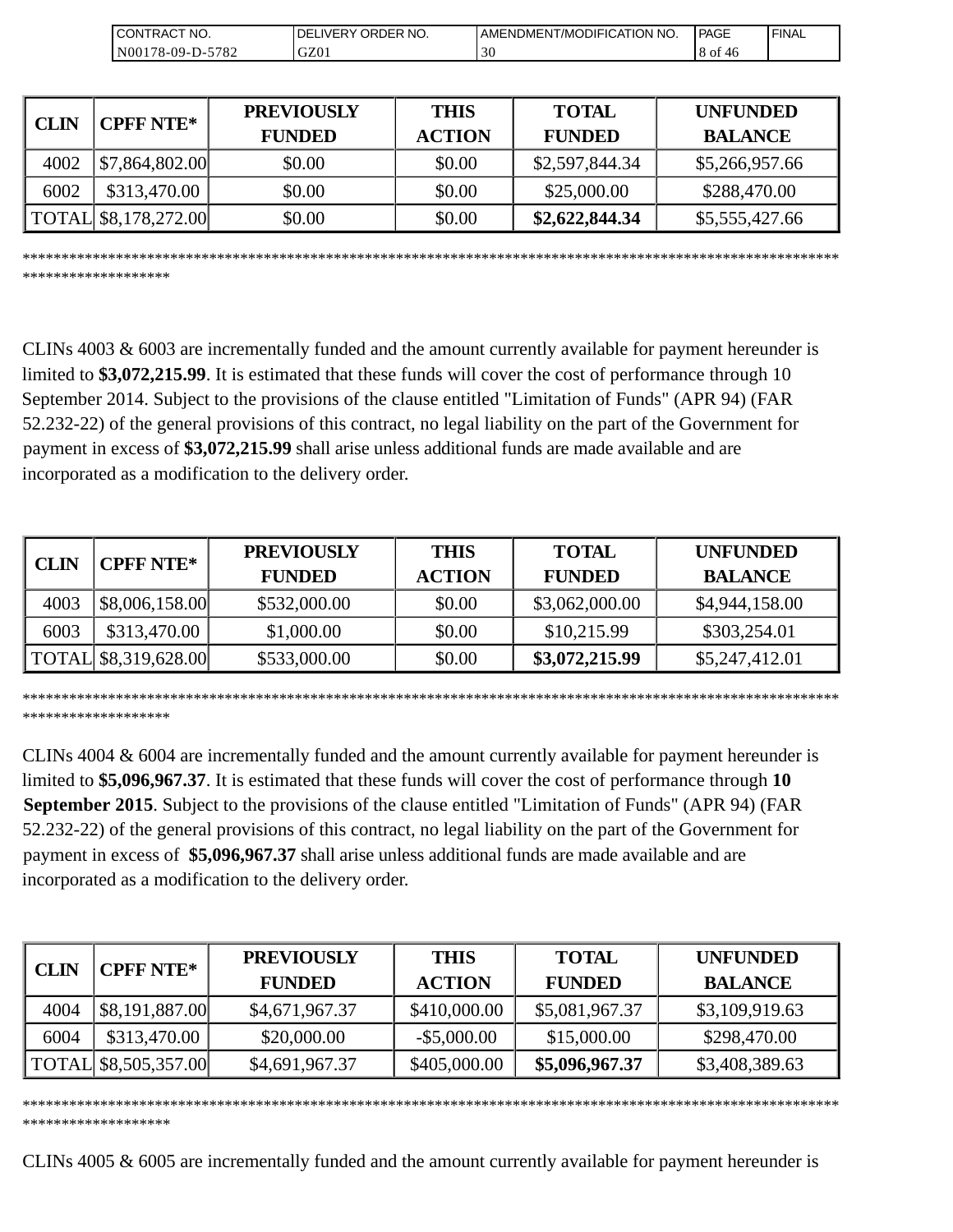| <b>CONTRACT NO.</b> | NO.<br>DELIVERY ORDER | I AMENDMENT/MODIFICATION NO. | <b>PAGE</b> | ' FINAL |
|---------------------|-----------------------|------------------------------|-------------|---------|
| N00178-09-D-5782    | GZ01                  | 30                           | -of<br>4c   |         |

limited to **\$10,448,856.92**. It is estimated that these funds will cover the cost of performance **11 September 2015 through 10 September 2016**. Subject to the provisions of the clause entitled "Limitation of Funds" (APR 94) (FAR 52.232-22) of the general provisions of this contract, no legal liability on the part of the Government for payment in excess of **\$\$10,448,856.92** shall arise unless additional funds are made available and are incorporated as a modification to the delivery order.

| <b>CLIN</b> | <b>CPFF NTE*</b>                      | <b>PREVIOUSLY</b><br><b>FUNDED</b> | <b>THIS</b><br><b>ACTION</b> | <b>TOTAL</b><br><b>FUNDED</b> | <b>UNFUNDED</b><br><b>BALANCE</b> |
|-------------|---------------------------------------|------------------------------------|------------------------------|-------------------------------|-----------------------------------|
| 4005        | \$15,719,810                          | \$9,118,223.92                     | \$1,145,000.00               | \$10,263,223.92               | \$5,471,586.08                    |
| 6005        | 631,490.00                            | \$170,633.00                       | \$15,000.00                  | \$185,633.00                  | \$430,857.00                      |
|             | $\vert$ TOTAL $\vert$ \$16,351,300.00 | \$9,288,856.92                     | \$1,160,000.00               | \$10,448,856.92               | \$5,902,443.08                    |

#### **PR: 1300576439**

Funding Documents: HT0003612852, HT0003613773, HT0003512379, HT0003512349, HT0003512377 & HT003512351 Expiration of funds: 30 Sep 2016

#### **PR: 1300518572**

Funding Documents: PRM58810, PRM510772, PRM510760, PRM510762, PRM510768, HT0003510986

Expiration of Funds: All Funds expire on 9/30/2015

#### **PR: 1300519229**

Funding Documents: N6890115RCV0003, N6156415RC09018

Expiration of Funds: 9/30/2015

#### **PR: 13005527919**

Funding Documents: N6890115RCV0003

Expiration of Funds: 9/30/2015

This document provides funding for a severable service contract that crosses fiscal years in compliance with 10 U.S. Code 2410 (a). Therefore, this period of performance may not exceed September 22, 2016.

\*One year from start date\*

#### **PR: 1300520956**

Funding Documents: HT0003511890, HT003510989, HT003511892, HT003511713, HT0003511157, PRM510225, PRM510766, PRM510911, PRM510771

Expiration of Funds: 9/30/2015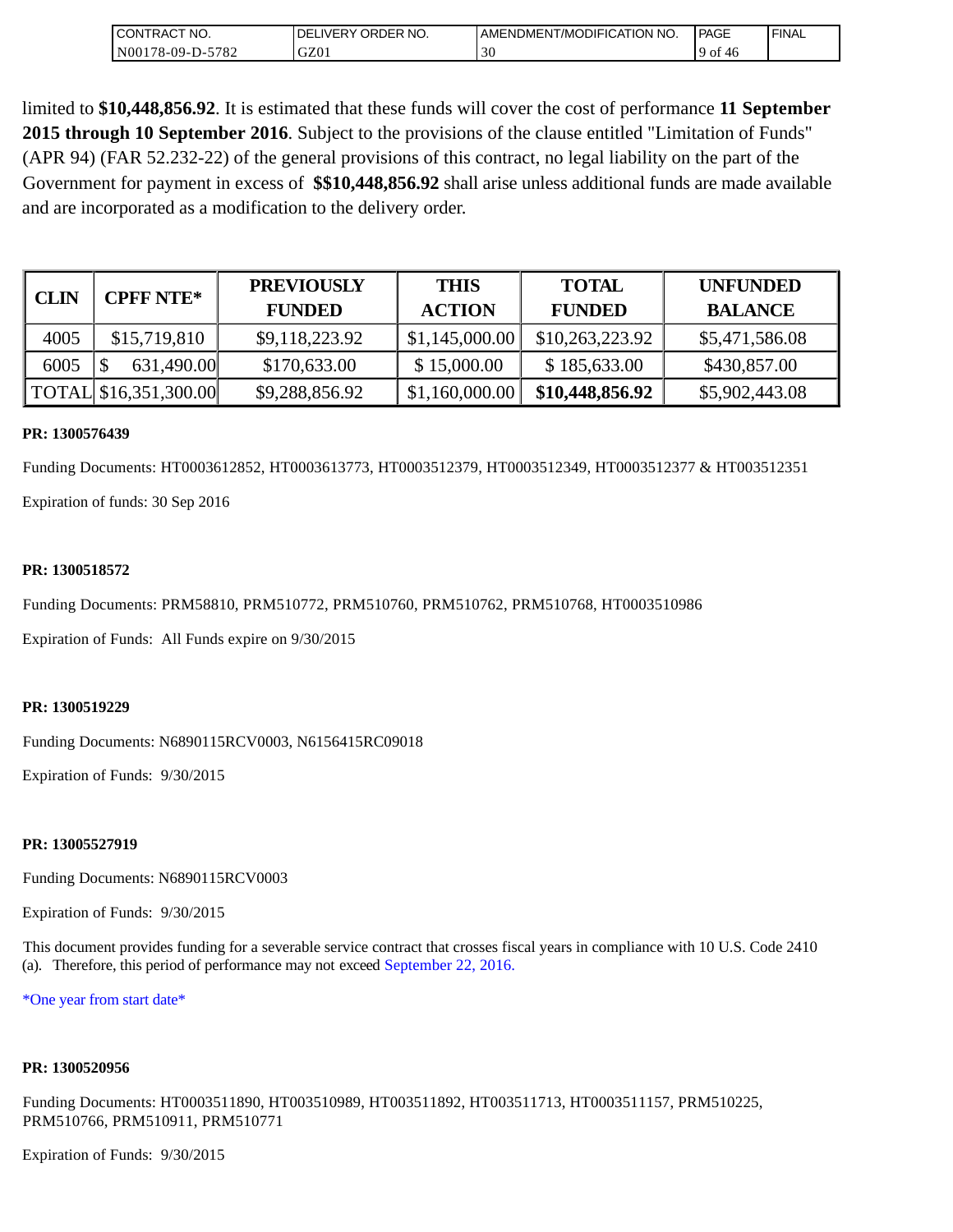| `NO.<br><b>CONTRACT</b> | NO.<br>ORDER<br><b>LIVERY</b><br>DE. | AMENDMENT/MODIFICATION NO. | <b>PAGE</b>     | <b>FINAL</b> |
|-------------------------|--------------------------------------|----------------------------|-----------------|--------------|
| 5782<br>$N00178-09-D$ - | GZ01                                 |                            | 10<br>0Ī<br>-46 |              |

This document provides funding for a severable service contract that crosses fiscal years in compliance with 10 U.S. Code 2410 (a). Therefore, this period of performance may not exceed September 25, 2016.

### **PR: 1300541516**

Funding Documents: HT0003512377, HT0003612852, HT0003512349

Expiration of Funds: 9/30/2016

\*One year from start date\*

**PR: 1300572001**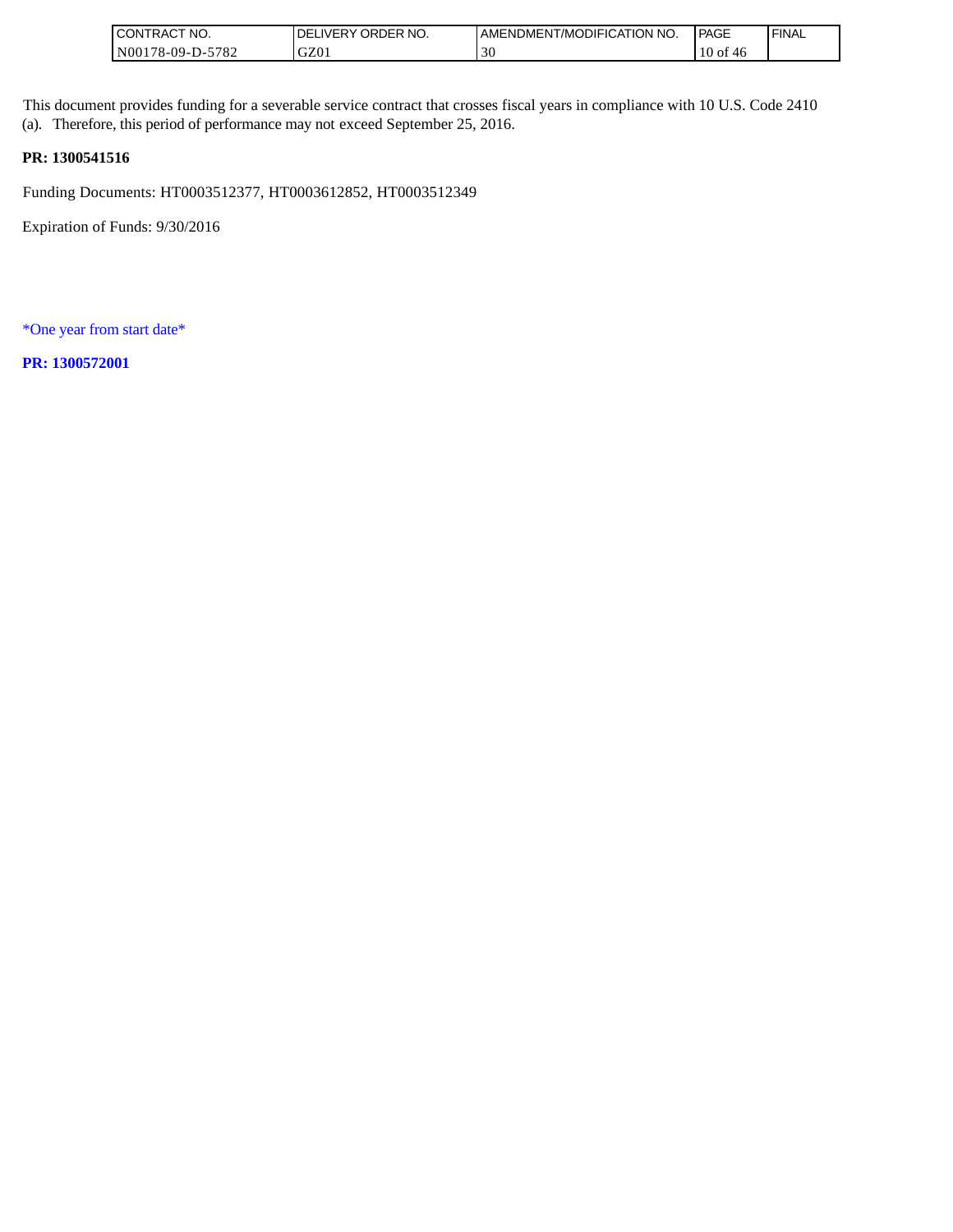| I CONTRACT NO.   | DELIVERY ORDER NO. | AMENDMENT/MODIFICATION NO. | PAGE      | 'FINAL |
|------------------|--------------------|----------------------------|-----------|--------|
| N00178-09-D-5782 | GZ01               | 30                         | ОI<br>-46 |        |

## **SECTION C DESCRIPTIONS AND SPECIFICATIONS**

# *C-302 SPECIFICATIONS/STATEMENT OF WORK (DEC 1998)*

Work under this contract shall be performed in accordance with the following Performance Work Statement (PWS):

## **Section C - Performance Work Statement (PWS)**

SPAWARSYSCEN-CHARLESTON, Code 582V0, Information Assurance (IA), IA Mitigation, Certification and Accreditation (C&A), and Information Assurance Vulnerability Management (IAVM)

### **1.0 INTRODUCTION**

The Space and Naval Warfare Systems Center (SPAWARSYSCEN) Atlantic; Network Security Implementation Branch, Code 582V0, is providing Network Security Engineering Support Services in support of Navy Medicine and Federal Health Systems as it pertains to information assurance for Navy Medicine's Military Treatment Facilities (MTF), Dental clinics worldwide, and Federal Health agencies.

## **2.0 BACKGROUND**

The task will support the continued Information Assurance initiatives within Navy Medicine and Federal Health agencies, and provide support to the Information Management and Information Technology (IM/IT) execution agent. SSC Atlantic will execute all aspects of Information Assurance for Navy Medicine and Federal Health agencies to ensure compliance with Federal, Department of Defense (DoD), and Department of Navy (DoN) regulations and policies.

### **3.0 SCOPE**

The objective of this Task Order is to provide support in the conduct of Information Assurance (IA), IA Mitigation, Certification and Accreditation (C&A), and Information Assurance Vulnerability Management (IAVM) to support the mission of Navy Medical and Federal Health systems at locations throughout the CONUS and OCONUS areas as well as incorporate the evaluation of the current IA and security posture of Navy Medical and Federal Health Systems facilities. The range of this support would span subject matter expertise to administrative support/graphic services with skill sets and experience that match Code 582V0's need to comply with and respond to requirements including current, updated program plans and documentation, current and accurate requirements definition, alternative approaches for fielding, migrating, staging and supporting systems, site management, adherence to standards, specifications and best practices, mitigation of risks, addressing issues and performing all Program and Project functions necessary to achieve the strategic goals and objectives of SPAWAR's customers.

## **4.0 PLACE OF PERFORMANCE**

Work shall be performed at the SPAWARSYSCEN, Atlantic and in each of the following location(s):

- Contractor's Facility
- Charleston, SC
- Bethesda, MD
- NH Pearl Harbor (Honolulu)

## **5.0 APPLICABLE DIRECTIVES / REFERENCES**

The Contractor shall adhere to the following documents in accordance with paragraph 8.0, Performance Requirements.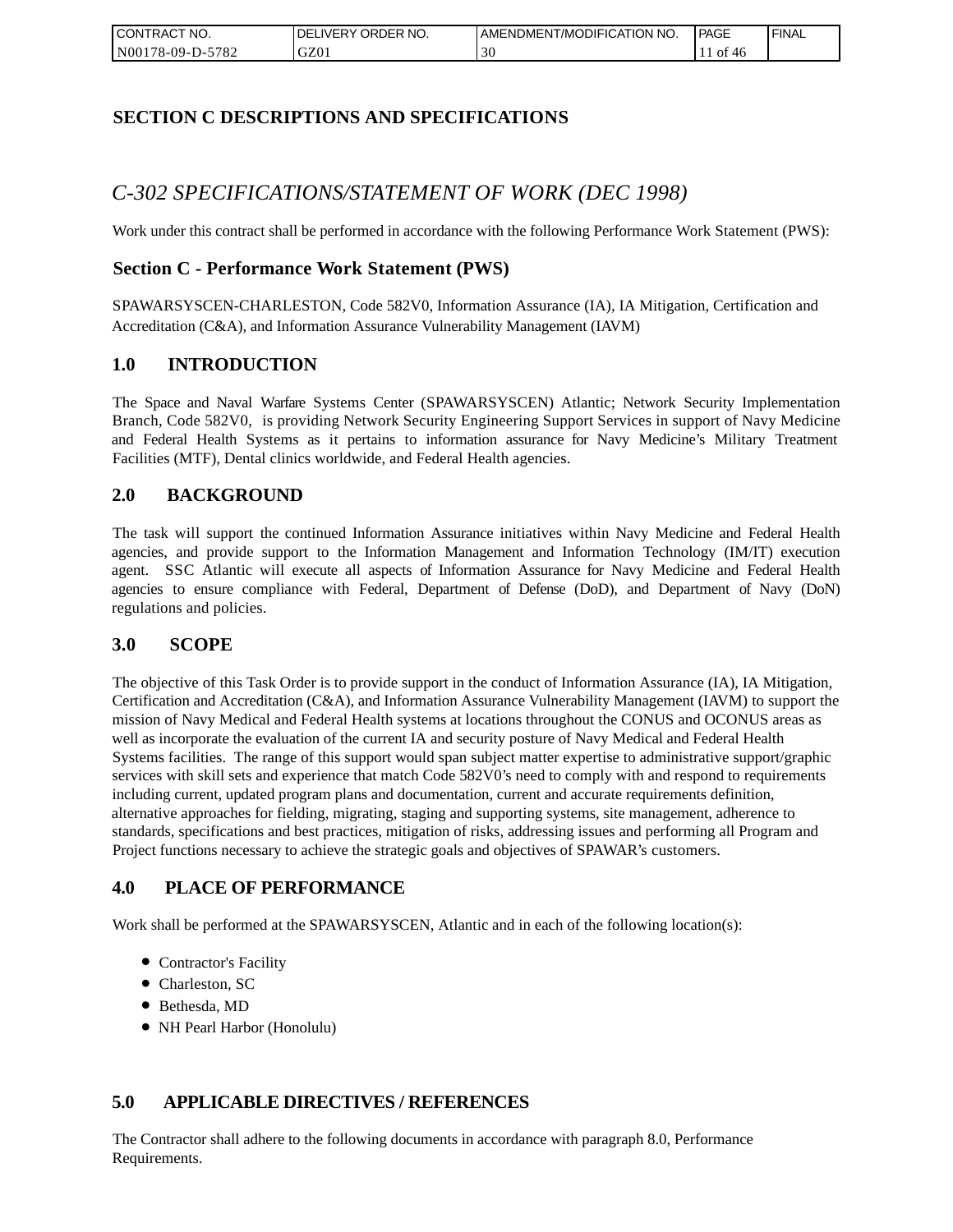| <b>I CONTRACT NO.</b>              | DELIVERY ORDER NO. | AMENDMENT/MODIFICATION NO. | <b>PAGE</b>             | <b>FINAL</b> |
|------------------------------------|--------------------|----------------------------|-------------------------|--------------|
| 5782<br>N001<br>$178 - 09 - D - 5$ | GZ01               | 30                         | $\pm 2$ of $\ell$<br>40 |              |

| <b>Document Type</b>    | <b>No./Version</b> | <b>Title</b>                                                                                       | Date           |
|-------------------------|--------------------|----------------------------------------------------------------------------------------------------|----------------|
| DoD Directive 8500.1    |                    | Information Assurance (IA)                                                                         | $10-24-2002$   |
| DoD Instruction 8500.2  |                    | Information Assurance (IA)<br><b>Implementation for Automated</b><br>Information<br><b>Systems</b> | $2 - 6 - 2003$ |
| DoD Regulation 5200.2-R |                    | DoD Personnel Security Program                                                                     | 1-1987         |
| SECNAVINST 5510.30A     |                    | Department of the Navy<br>Personnel Security Program                                               | 3/10/1999      |
| SECNAVINST 5510.36      |                    | Department of the Navy<br><b>Information Security Program</b><br>(ISP)                             | 3/17/1999      |

## **6.0 SECURITY and TRAINING SUPPORT**

SSC-A contractor personnel will have the appropriate clearances required for access to classified data as required. Prior to starting work on the task, SSC-A contractor personnel will have a minimum of an interim Secret Security Clearance granted by the Defense Industrial Security Clearance Office (DISCO) and will comply with IT access authorization requirements. In addition, SSC-A contractor personnel will possess the appropriate IT level of access for the required task and position assignment. SSC-A contractor personnel shall handle and safeguard any unclassified but sensitive and classified information in accordance with appropriate Department of Defense security regulations.

The Project Engineer shall determine if the appropriate IT Position Category has been assigned to the respective contractor personnel and inform the contractor of that determination based on the following criteria:

*IT-1 Position -* Positions in which the incumbent is responsible for the planning, direction, and implementation of a computer security program; major responsibility for the direction, planning and design of a computer system, including the hardware and software; or, can access a system during the operation or maintenance in such a way, and with a relatively high risk for causing grave damage, or realize a significant personal gain. Personnel whose duties meet the criteria for IT-1 Position designation require a favorably adjudicated Single Scope Background Investigation (SSBI) or SSBI Periodic Reinvestigation (SSBI-PR). The SSBI or SSBI-PR shall be updated a minimum of every 5 years.

*IT-II Position -* Positions in which the incumbent is responsible for the direction, planning, design, operation, or maintenance of a computer system, and whose work is technically reviewed by a higher authority at the IT-II Position level to insure the integrity of the system. Personnel whose duties meet the criteria for an IT-II Position require a favorably adjudicated National Agency Check (NAC).

*IT-III Position -* All other positions involved in computer activities. Incumbent in this position has non-privileged access to one or more DoD information systems/applications or database to which they are authorized access. Personnel whose duties meet the criteria for an IT-III Position designation require a favorably adjudicated NAC.

Contractor's request for visit authorization shall be submitted in the appropriate format and coordinated with the SSC-C Project Office.

## *6.1 Personnel Common Access Card (CAC) and PKI Requirements*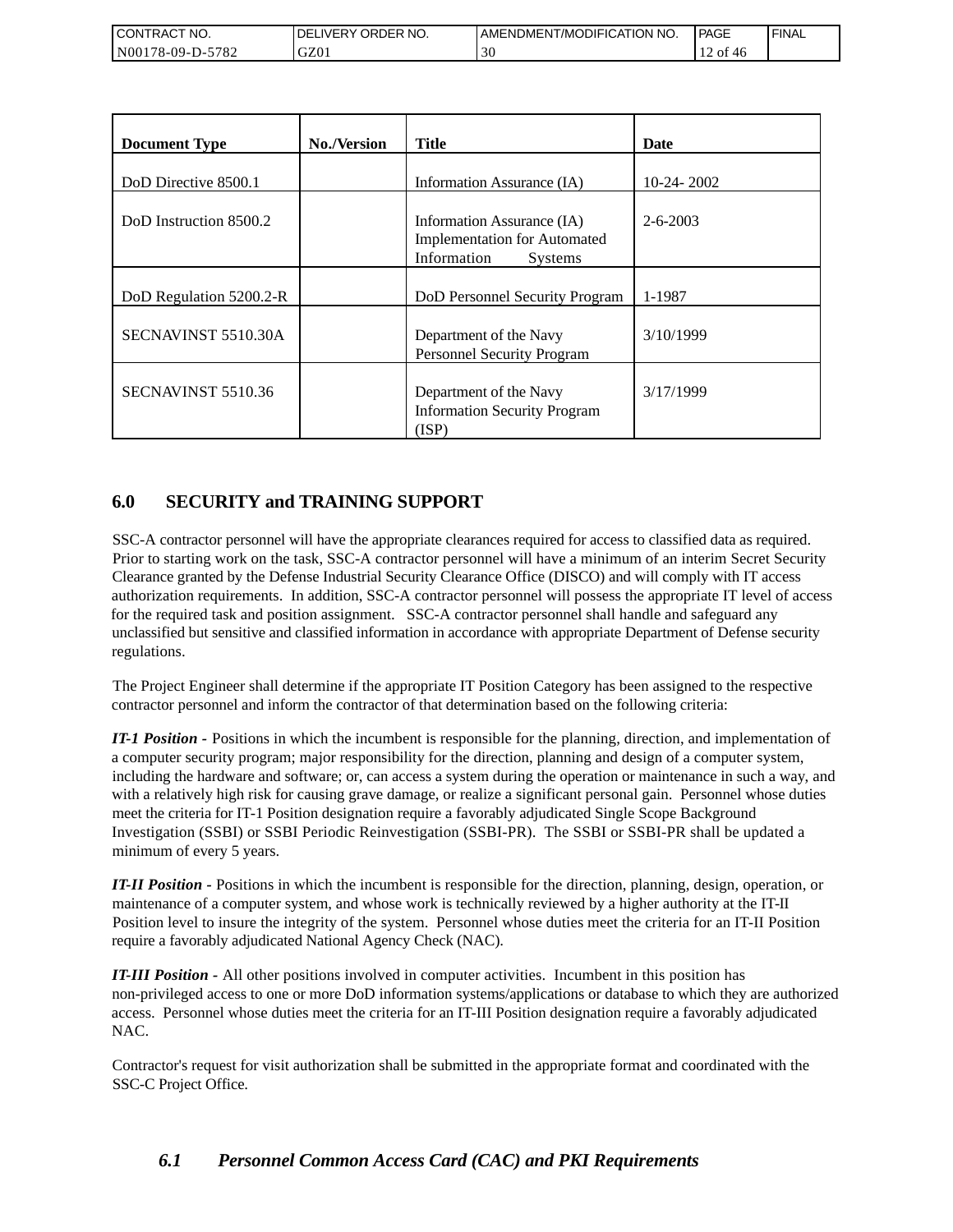| CONTRACT NO.     | ORDER NO.<br><b>DELIVERY</b> | I AMENDMENT/MODIFICATION NO. | PAGE  | ' FINAL |
|------------------|------------------------------|------------------------------|-------|---------|
| N00178-09-D-5782 | GZ01                         | $\Delta$ r<br>3U             | of 46 |         |

SSC-A contractor personnel are required to obtain a Common Access Card (CAC) with PKI for access to Department of Defense facilities (CONUS and OCONUS) and websites. In addition, a hardware solution to securely read the card via a personal computer, and approved software for reading the CAC (ex. ActiveGold) is required.

### *6.2 Personnel Supporting Information Assurance (IA) functions*

In accordance with clause 252.239-7001, Contractor personnel supporting Information Assurance (IA) functions shall be appropriately trained and certified prior to being engaged in IA related work. IA Personnel shall be in full compliance with DoD 8570.01-M, Information Assurance Workforce Improvement Program (PWS ref 2.1.\$) and DoDD 8570.1, IA Training, Certification, and Workforce Management (PWS ref 2.1.\$). This includes personnel training being certified/accredited at the appropriate levels of IAT I-III and IAM I-III. This will be verified by the contracting officer who will ensure that contractor personnel are entered in to the Defense Eligibility Enrollment System (DEERS) or other appropriate database. The contractor shall also provide the requested mix of labor categories pertaining to IA applicable tasks as directed by the PCO or Task Order in support of IA training requirements. Contractor personnel not certified within 6 months of assignment of IA duties or who fails to maintain their certified status will not be permitted to carry out the responsibilities of the position, and shall be replaced with personnel that meet the minimum certification requirements as mandated above.

## **7.0 CONTRACTING OFFICER'S REPRESENTATIVE (COR)**

The COR for this task order is Philip A. Middleton, Code 58210, [philip.a.middleton@navy.mil,](mailto:cphilip.a.middleton@navy.mil) (843) 218-3331.

## **8.0 PERFORMANCE REQUIREMENTS**

The contractor shall provide support to SPAWARSYSCEN Atlantic in conducting Information Assurance (IA), IA Mitigation, Certification and Accreditation (C&A), and Information Assurance Vulnerability Management (IAVM) to support the mission of Navy Medical and Federal Health agencies at locations throughout the CONUS and OCONUS areas as well as incorporate the evaluation of the current IA and security posture of Navy Medical and Federal Health facilities in accordance with DoD 8500.1 and 8500.2. The contractor shall provide support to SPAWAR Atlantic in the conduct of Certification and Accreditation (C&A) efforts to support the mission of Navy Medical and Federal Health systems. The contractor shall also assist in prioritizing short and long term initiatives considering strategic planning alignment, budget, and available funding.

In the performance of this work, the contractor will be required to utilize a government provided XenClient computing platform image [\(http://www.citrix.com/products/xenclient/how-it-works/specifications.html\)](http://www.citrix.com/products/xenclient/how-it-works/specifications.html).

## *8.1 Sub-Task 1. Project Management Support*

8.1.1 The contractor shall provide support to SPAWAR Atlantic in the conduct of Information Assurance (IA), IA Mitigation, Certification and Accreditation (C&A), Navy Medicine Network Operations Center (NOC) and Information Assurance Vulnerability Management (IAVM).

8.1.2 The contractor shall appoint a program manager specifically charted with the responsibility of interfacing with the Government on all matters pertaining to this Performance Work Statement. The Program Manager shall direct the contractor's effort through the company's internal management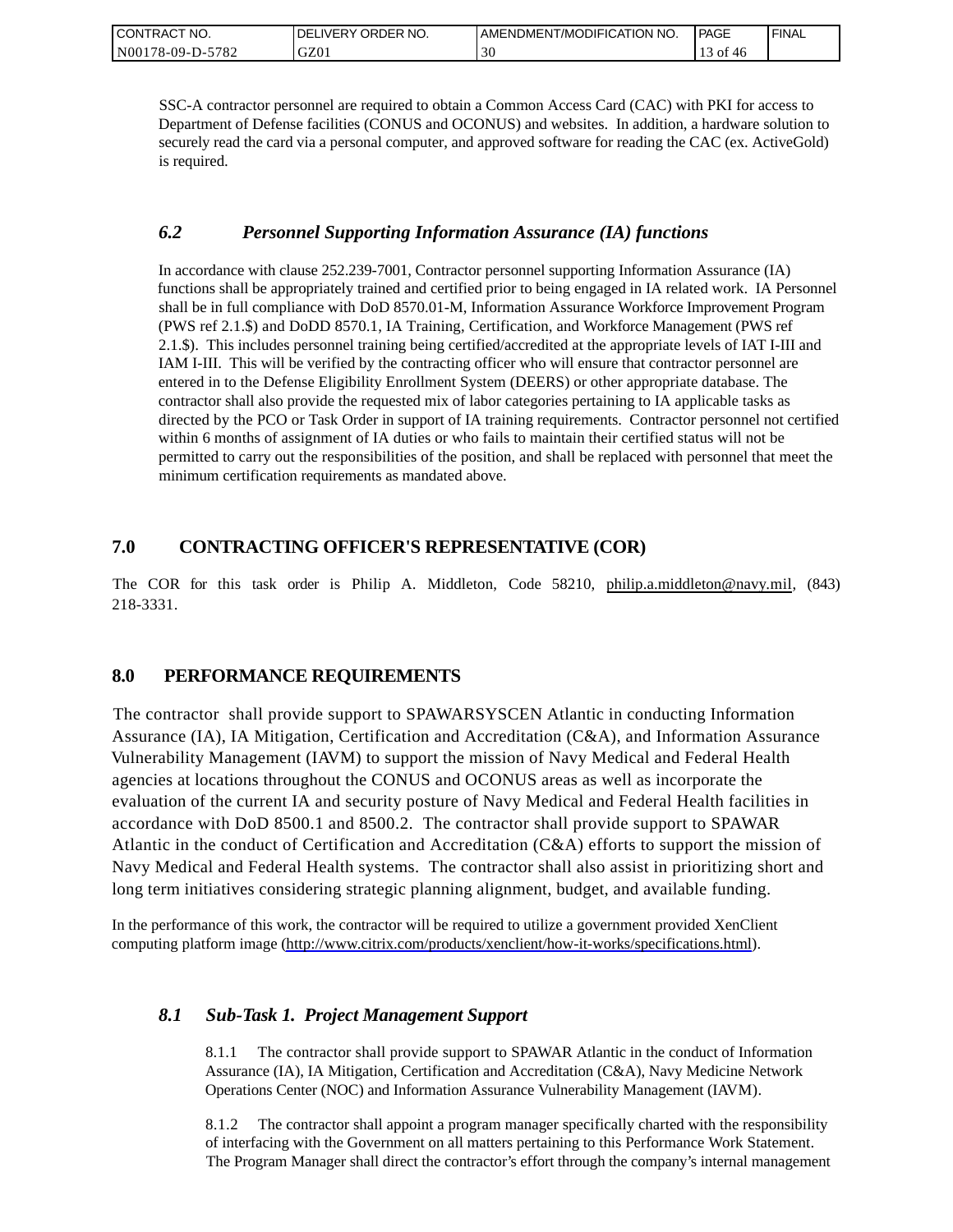| <b>CONTRACT</b><br>" NO. | ' ORDER NO.<br><b>DELIVERY</b> | I AMENDMENT/MODIFICATION NO. | PAGE                          | ' FINAL |
|--------------------------|--------------------------------|------------------------------|-------------------------------|---------|
| N00178-09-D-5782         | GZ01                           | 30                           | - of<br>46<br>14 <sup>-</sup> |         |

system that shall provide project progress visibility to assure on-time completion of contract requirements. The contractor shall also use best industry practices including ISO/IEC 15288 for System life cycle processes and ISO/IEC 12207 for Software life cycle processes. This shall include providing technical program and project management support that will mitigate the risks to successful program and compliance with SSC Atlantic's Capability Maturity Model Integration (CMMI) Engineering Process Office (EPO) program. The contractor as part of a team will support projects at SPAWAR Atlantic at CMMI Level III. The contractor will be required to utilize the processes and procedures already established for the project and the CMMI program, and deliver products that are compliant with the aforementioned processes and procedures. These tasks require the contractor to research and analyze technical and management information and data, costs, performance trends, and project progress based on earned value management (EVM). The contractor shall participate in design reviews, technical reviews, audits and discussions, and shall provide SPAWAR Atlantic with management status reports that will be updated and delivered on a weekly/monthly basis, or as required.

### *8.2 Sub-Task 2. Facilitation*

8.2.1 The contractor shall assist in planning, coordinating, and facilitating meetings with the principals, develop material to support the meetings, and ensure all action items are tracked through completion. Meetings shall be held weekly unless otherwise directed.

### *8.3 Sub-Task 3. SCTS Deployment Support*

8.3.1 The contractor shall conduct the installation of the JTF/GNO mandated SCTS system to support the IAVM program at locations throughout the CONUS and OCONUS areas.

### *8.4 Sub-Task 4. Network Device Hardening Analysis*

8.4.1 The contractor shall provide assistance in the management of the network perimeter improvement by ensuring that approved policies are implemented and controlled at the Outside Security Screening Router (OSSR) ACL, Firewall ruleset, and IPSs. This will ensure that only approved Ports, Protocols, Services (PPS) necessary to do business are opened.

### *8.5 Sub-Task 5. Site Network IA Assessment Support*

8.5.1 The contractor shall provide support to SPAWAR Atlantic in the conduct of IA Tiger Team efforts at locations throughout the CONUS and OCONUS areas. These Tiger Team efforts would incorporate the evaluation of the current IA and security posture of these facilities. Final reports would be generated and delivered to SPAWAR Atlantic to support mitigation efforts and the development of an overall IA strategy.

### *8.6 Sub-Task 6. Site Network Remediation and Mitigation support*

8.6.1 The contractor shall conduct the mitigation efforts at locations throughout the CONUS and OCONUS areas. These efforts will incorporate the evaluation of the current IA and security posture of these facilities in accordance with 8500.1 and 8500.2. Also provide final reports to SPAWAR Atlantic that can assist in the development of an overall Enterprise mitigation strategy.

### *8.7 Sub-Task 7. Program of Record and Site Certification and Accreditation Packages*

8.7.1 The contractor shall provide support to SPAWAR Atlantic in the conduct of Certification and Accreditation (C&A) efforts. These efforts would be in accordance with Navy Medical and Federal Health systems IA documentation at various locations throughout the CONUS and OCONUS areas, as required.

### *8.8 Sub-Task 8. Navy Medicine Network Operations Center Support*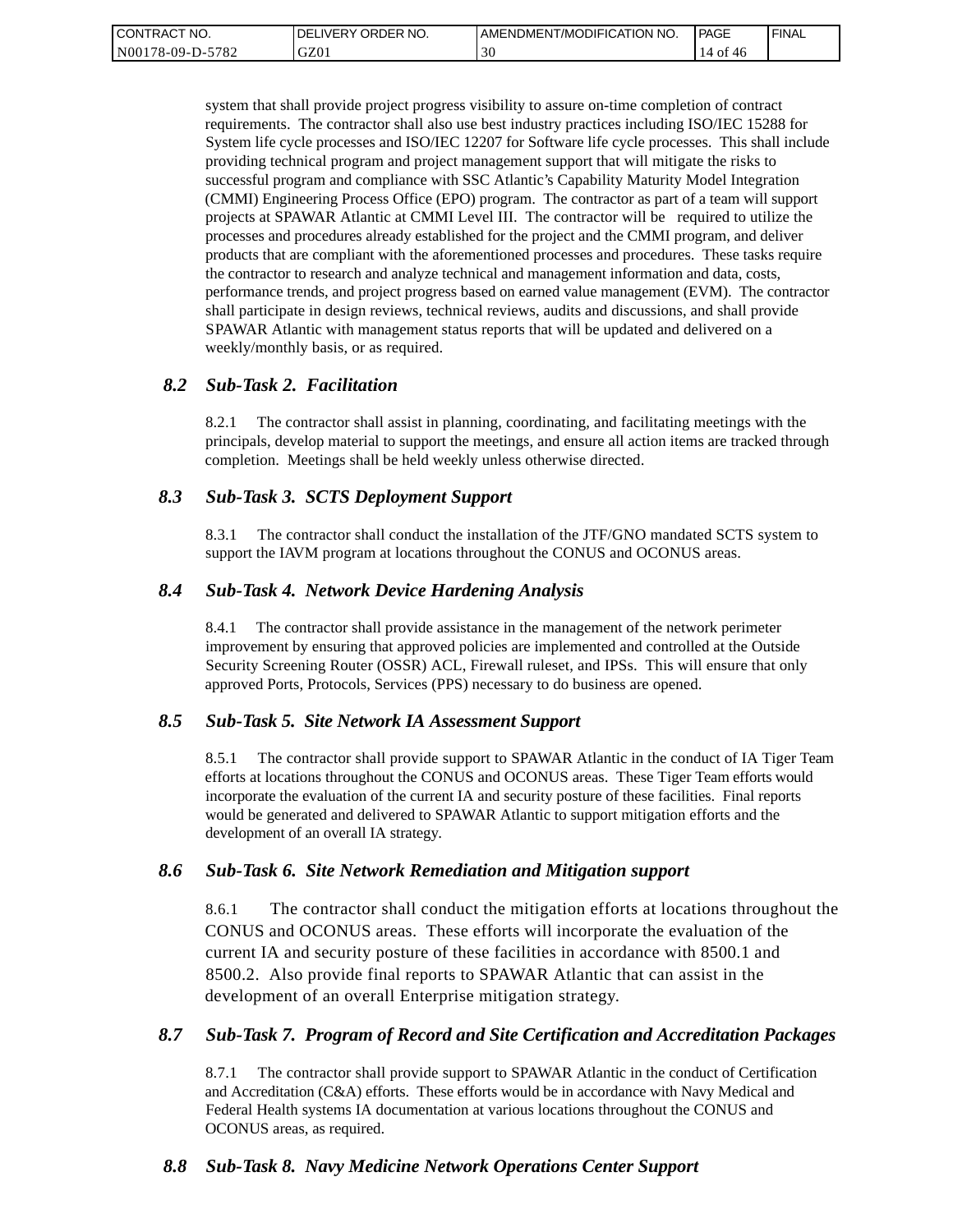| CONTRACT<br>" NO.           | ORDER NO.<br><b>DELIVERY</b> | I AMENDMENT/MODIFICATION NO. | PAGE       | <b>FINAL</b> |
|-----------------------------|------------------------------|------------------------------|------------|--------------|
| $-5782$<br>N00<br>/8-09-D-5 | GZ0.                         | $\sim$<br>эu                 | ОI<br>- 40 |              |

8.8.1 The contractor shall provide support to SPAWAR Atlantic in the 24 x 7 x 365 operations of the Navy Medicine Operations Center. These efforts will incorporate IA, router analysis, firewall analysis, and IAVA compliance.

## **9.0 GOVERNMENT FURNISHED INFORMATION**

The government will furnish a XenClient software image for contractor use when working on government networks

## **10.0 GOVERNMENT FURNISHED MATERIAL**

Not Applicable

## **11.0 GOVERNMENT FURNISHED EQUIPMENT**

Not Applicable

## **12.0 CONTRACTOR FURNISHED MATERIAL**

Miscellaneous Other Direct Costs (ODCs) such as FedEx shipping.

## **13.0 CONTRACTOR FURNISHED EQUIPMENT**

Not Applicable

## **14.0 TRAVEL REQUIREMENTS**

When it becomes necessary for the contractor to travel, the contractor shall submit a request, via email, to the SPAWARSYSCEN Atlantic Task Order Manager seeking approval to travel before initiating any travel plans. All travel claims shall make reference to the e-mail, letter or phone call that granted approval. Failure to gain prior approval may result in disallowance of invoiced travel claims. Emergent travel as directed by the Project Engineer for upgrade support and engineering solutions provided efforts are fair and reasonable and in accordance with the Joint Travel Regulations.

Estimated travel locations are as follows. The following trips are per annum.

| To                   | # of Trips     | # of<br><b>People</b> |
|----------------------|----------------|-----------------------|
| San Diego, CA        | $\overline{2}$ | $\overline{2}$        |
| Ocean Side, CA       | $\overline{2}$ | $\overline{2}$        |
| New Orleans, LA      | 2              | 2                     |
| Oak Harbor, WA       | $\overline{2}$ | $\overline{2}$        |
| Corpus Christi, TX   | 2              | $\overline{2}$        |
| Rota Spain           | $\overline{2}$ | $\overline{2}$        |
| Guam                 | $\overline{2}$ | $\overline{2}$        |
| Guantanamo Bay, Cuba | 2              | $\overline{2}$        |
| Cherry Point, NC     | $\overline{2}$ | $\overline{2}$        |
| Bremerton, WA        | 3              | 3                     |
| LeMoore, CA          | 2              | 2                     |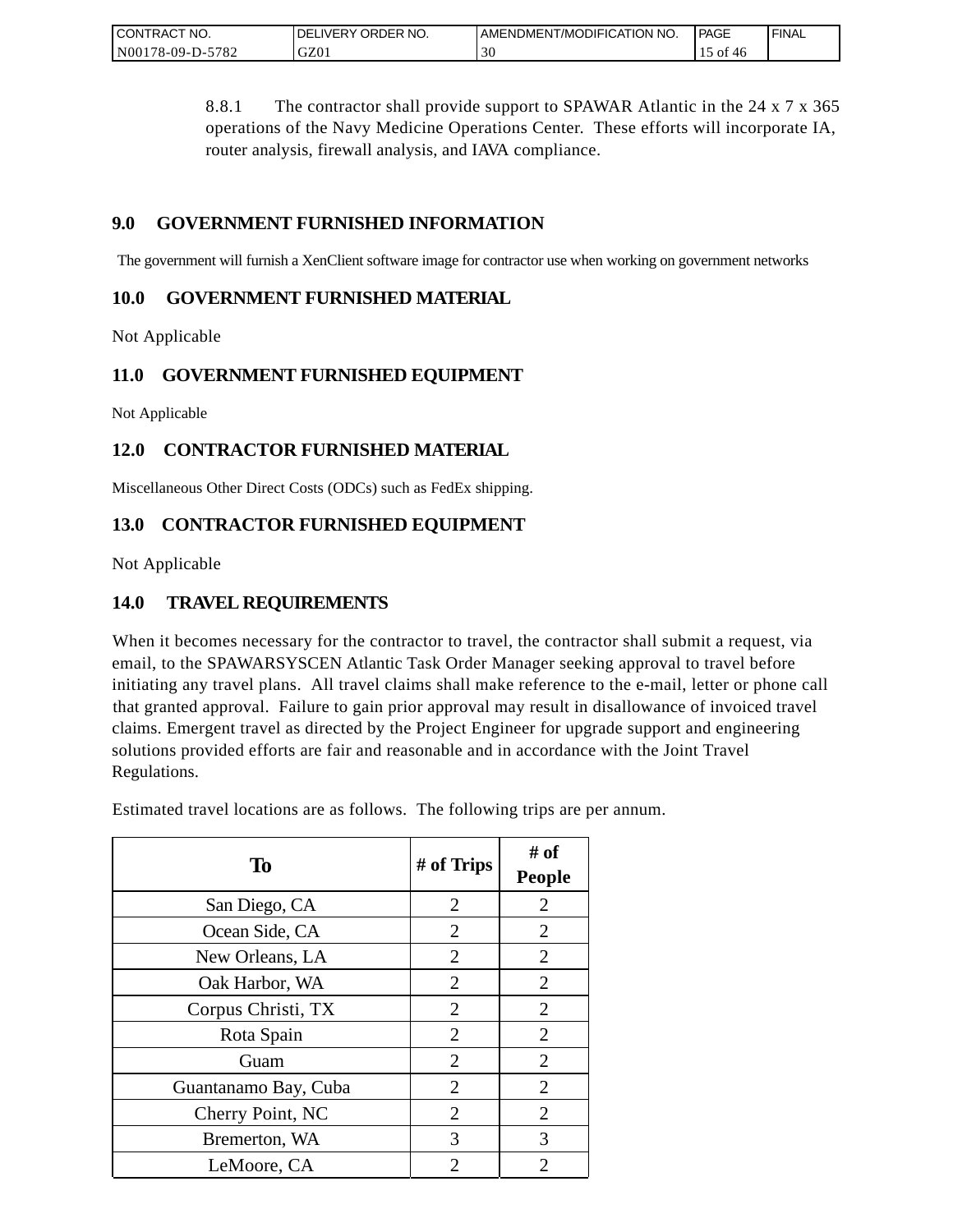| I CONTRACT NO.   | <b>IDELIVERY ORDER NO.</b> | AMENDMENT/MODIFICATION NO. | <b>PAGE</b> | ' FINAL |
|------------------|----------------------------|----------------------------|-------------|---------|
| N00178-09-D-5782 | GZ01                       | 30                         | 16 of<br>46 |         |

| Sigonella, Italy      | $\overline{2}$ | $\overline{c}$ |
|-----------------------|----------------|----------------|
| Naples, Italy         | $\overline{2}$ | $\overline{2}$ |
| Okinawa, Japan        | $\overline{2}$ | $\overline{c}$ |
| Pensacola, FL         | 3              | $\overline{c}$ |
| 29 Palms, CA          | 3              | $\overline{2}$ |
| Bethesda, MD          | 6              | $\overline{2}$ |
| Yokosuka, Japan       | 2              | $\overline{c}$ |
| Jakarta, Indonesia    | $\overline{c}$ | $\overline{c}$ |
| Cairo, Egypt          | $\overline{2}$ | $\overline{c}$ |
| Pearl Harbor, HI      | $\overline{2}$ | $\overline{2}$ |
| Lima, Peru            | $\overline{2}$ | $\overline{2}$ |
| Washington, DC        | 3              | $\mathbf{1}$   |
| San Antonio, TX       | 4              | $\overline{c}$ |
| Robins AFB, GA        | 4              | $\overline{c}$ |
| Ft Belvoir, VA        | $\overline{2}$ | $\mathbf{1}$   |
| Miramar, CA           | 2              | 1              |
| Hickham AFB, HI       | 4              | $\overline{2}$ |
| Yokota AFB, Japan     | 4              | $\overline{c}$ |
| Patch Barracks, GE    | $\overline{2}$ | $\mathbf{1}$   |
| Molesworth, GB        | 4              | $\overline{2}$ |
| Buckley AFB, CO       | 4              | $\overline{c}$ |
| Manama, Bahrain       | $\overline{c}$ | 1              |
| Fort Benning, GA      | $\overline{2}$ | 1              |
| Fort Bliss, TX        | $\overline{2}$ | 1              |
| Fort Bragg, NC        | $\overline{2}$ | 1              |
| Fort Campbell, KY     | 2              | 1              |
| Fort Carson, CO       | $\overline{c}$ |                |
| Fort Drum, NY         | $\overline{2}$ | 1              |
| Fort Gordon, GA       | $\overline{2}$ | 1              |
| Fort Hood, TX         | 2              | 1              |
| Fort Huachuca, AZ     | 2              | 1              |
| Fort Irwin, CA        | 2              | 1              |
| Fort Knox, KY         | $\overline{2}$ | 1              |
| Fort Leavenworth, KS  | $\overline{2}$ | 1              |
| Fort Leonard Wood, MO | 2              | 1              |
| Fort Lewis, WA        | $\overline{2}$ | 1              |
| Fort Polk, LA         | $\overline{c}$ | 1              |
| Fort Riley, KS        | $\overline{c}$ | 1              |
| Fort Rucker, AL       | $\overline{2}$ | 1              |
| Fort Sill, OK         | 2              | 1              |
| Fort Stewart, GA      | 2              | 1              |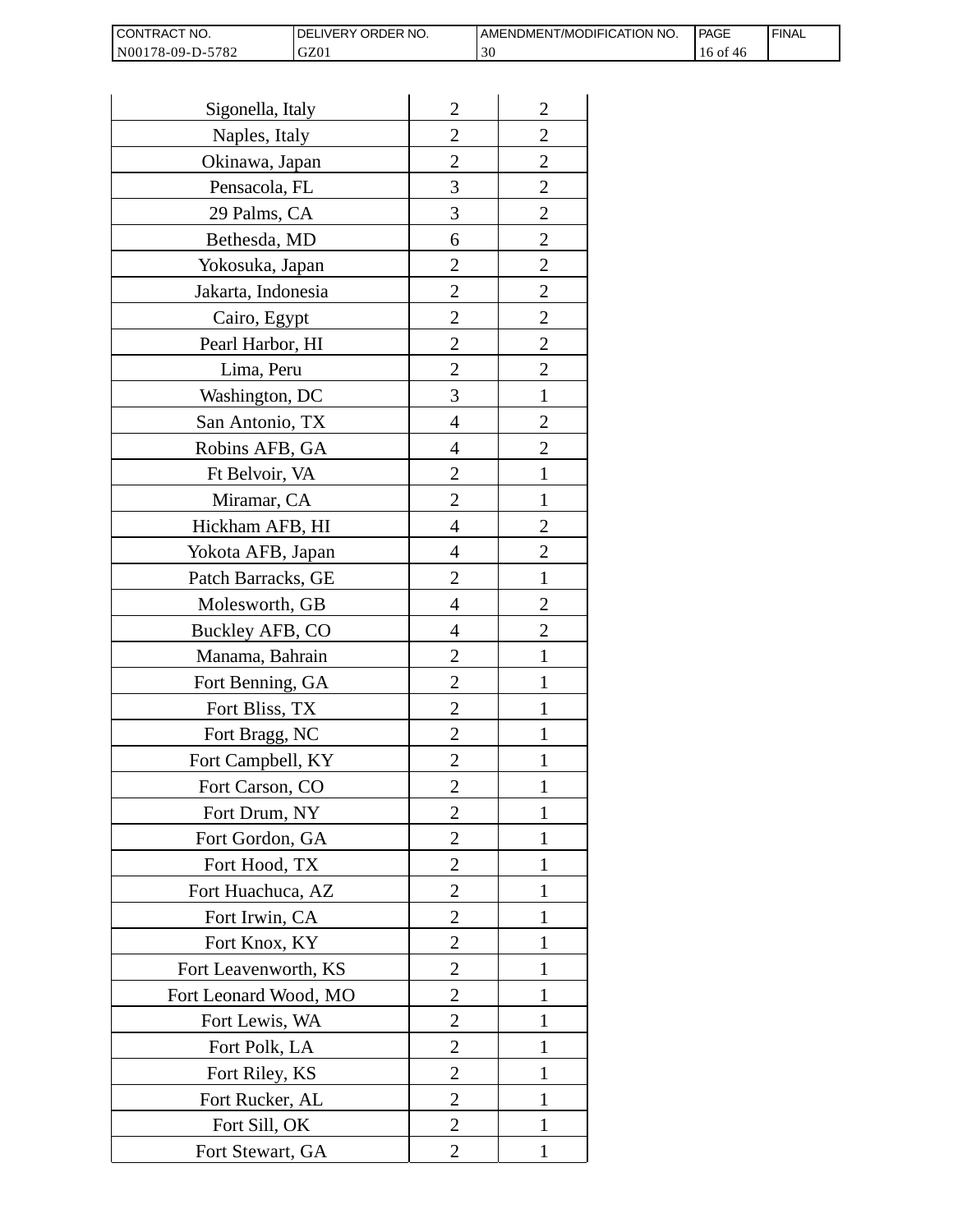| <b>CONTRACT NO.</b> | <b>IDELIVERY ORDER NO.</b> | AMENDMENT/MODIFICATION NO. | PAGE      | ' FINAL |
|---------------------|----------------------------|----------------------------|-----------|---------|
| N00178-09-D-5782    | GZ01                       | 30                         | 0t<br>-46 |         |

| Redstone Arsenal, AL     | $\overline{2}$ | 1            |
|--------------------------|----------------|--------------|
| West Point, NY           | $\overline{2}$ | 1            |
| Seoul, South Korea       | 2              | 1            |
| Fort Wainwright, AK      | $\overline{2}$ | 1            |
| Landstuhl, Germany       | $\overline{2}$ | 1            |
| Fort Shafter, HI         | 2              | I            |
| Fort Jackson, SC         | 2              | 1            |
| Fort Lee, VA             | $\overline{2}$ | 1            |
| Fort Eustis, VA          | $\overline{c}$ | 1            |
| Fort Sam Houston, TX     | $\overline{2}$ | 1            |
| Camp Zama, Japan         | $\overline{2}$ |              |
| Langley AFB, VA          | $\overline{c}$ | 1            |
| Beale AFB, CA            | 2              | 1            |
| Vandenberg AFB, CA       | $\overline{c}$ | 1            |
| Kirtland AFB, NM         | $\overline{2}$ | 1            |
| Offutt AFB, NE           | $\overline{2}$ | 1            |
| Peterson AFB, CO         | $\overline{2}$ | 1            |
| Macdill AFB, FL          | $\overline{c}$ | 1            |
| Scott AFB, IL            | $\overline{2}$ | 1            |
| Wright-Patterson AFB, OH | $\overline{2}$ | 1            |
| Ramstein, Germany        | $\overline{c}$ | 1            |
| Aviano AB, Italy         | $\overline{2}$ | 1            |
| Osan AB, South Korea     | $\overline{c}$ |              |
| Fairchild AFB, WA        | $\overline{2}$ | 1            |
| Incirlik AB, Turkey      | 2              | 1            |
| Travis AFB, CA           | $\overline{c}$ |              |
| Mt. Home AFB, ID         | 2              |              |
| Eielson AFB, AK          | $\overline{2}$ | $\mathbf{1}$ |
| Cannon AFB, NM           | $\overline{2}$ | 1            |
| Holloman AFB, NM         | $\overline{2}$ | 1            |
| Dyess AFB, TX            | $\overline{2}$ | 1            |
| Goodfellow AFB, TX       | $\overline{2}$ | 1            |
| Laughlin AFB, TX         | $\overline{c}$ | 1            |
| Sheppard AFB, TX         | $\overline{2}$ | $\mathbf{1}$ |
| Altus AFB, OK            | $\overline{2}$ | 1            |
| Barksdale AB, LA         | $\overline{c}$ | 1            |
| Columbus AFB, MS         | $\overline{2}$ | 1            |
| Keesler AFB, LA          | $\overline{c}$ | 1            |
| Randolph AB, TX          | $\overline{2}$ | 1            |
| Shaw AFB, SC             | $\overline{2}$ | 1            |
| Seymour Johnson AFB, NC  | 2              | $\mathbf{1}$ |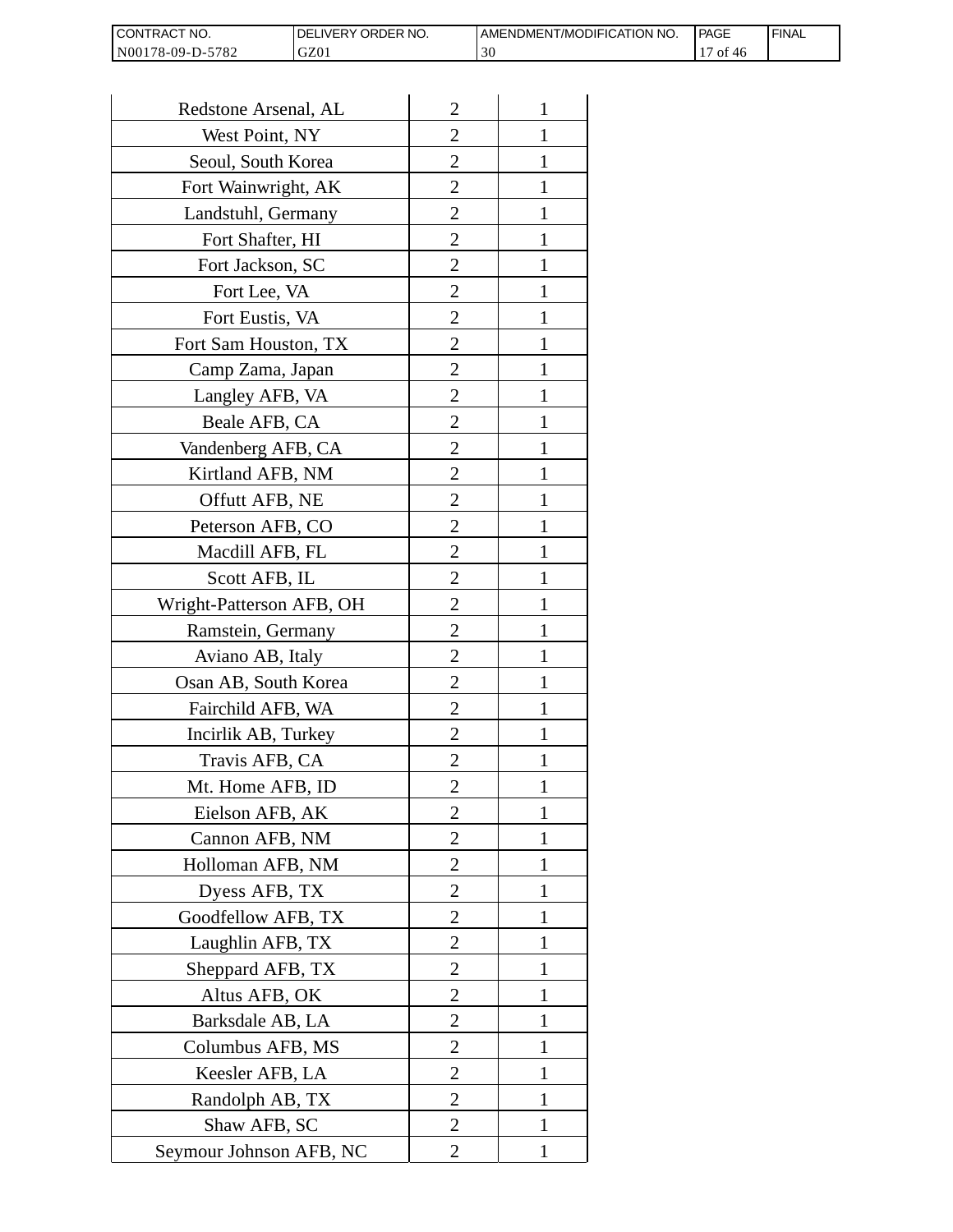| I CONTRACT NO.                          | <b>ORDER</b><br>NO.<br><b>IVERY</b><br>DF' | AMENDMENT/MODIFICATION NO. | <b>PAGE</b>                | <b>FINAL</b> |
|-----------------------------------------|--------------------------------------------|----------------------------|----------------------------|--------------|
| N001<br>-5782<br>78-09-L<br>$D_{\rm m}$ | GZ01                                       | $\sim$<br>эu               | O1<br>40<br>$\overline{1}$ |              |

| CONTRACT NO.<br>N00178-09-D-5782 | DELIVERY ORDER NO.<br>GZ01 |                | AMENDMENT/MOI<br>30 |
|----------------------------------|----------------------------|----------------|---------------------|
|                                  |                            |                |                     |
| McGuire AFB, NJ                  |                            | $\overline{2}$ | 1                   |
|                                  | Andrews AFB, DC            |                | 1                   |
| Bolling AFB, DC                  |                            | $\overline{c}$ | 1                   |
| Dover AFB, DE                    |                            | $\overline{2}$ | 1                   |
| Moody AFB, GA                    |                            | $\overline{2}$ | $\mathbf{1}$        |
| Hurlburt Field AFB, FL           |                            | $\overline{2}$ | 1                   |
| Maxwell AFB, AL                  |                            | $\overline{2}$ | 1                   |
| Patrick AFB, FL                  |                            | $\overline{c}$ | 1                   |
| March AB, CA                     |                            | $\overline{c}$ | 1                   |
| RAF Lakenheath, England          |                            | $\overline{2}$ | $\mathbf{1}$        |
| Lajes Field, Portugal            |                            | $\overline{2}$ | 1                   |
| Grand Forks AFB, ND              |                            | $\overline{2}$ | 1                   |
| Minot AFB, ND                    |                            | $\overline{2}$ | 1                   |
| Ellsworth AFB, SD                |                            | $\overline{c}$ | 1                   |
| McConnell AFB, KS                |                            | $\overline{c}$ | 1                   |
| Whiteman AFB, MO                 |                            | $\overline{2}$ | 1                   |
| Tinker AFB, OK                   |                            | $\overline{2}$ | 1                   |
| Vance AFB, OK                    |                            | 2              | 1                   |
| Kunsan AB, South Korea           |                            | $\overline{2}$ | 1                   |
| Hill AFB, UT                     |                            | $\overline{c}$ | 1                   |
| Malmstrom AFB, MT                |                            | 2              | 1                   |
| F.E. Warren AFB, WY              |                            | $\overline{2}$ | $\mathbf{1}$        |
| AF Academy AB, CO                |                            | $\overline{2}$ | $\mathbf{1}$        |
| Eglin AFB, FL                    |                            | $\overline{2}$ | 1                   |
| Kansas ANG, KS                   |                            | $\overline{c}$ |                     |
| Spangdahlem AB, Germany          |                            | 2              | 1                   |
| Little Rock AFB, AR              |                            | $\overline{c}$ | 1                   |
| Tyndall AFB, FL                  |                            | $\overline{2}$ | $\mathbf{1}$        |
| Pennsylvania ANG, PA             |                            | $\overline{2}$ | 1                   |
| Edwards AFB, CA                  |                            | 2              | 1                   |
| Los Angeles AFB, CA              |                            | 2              | 1                   |
| Nellis AFB, NV                   |                            | $\overline{c}$ | 1                   |
| Davis Monthan AFB, AZ            |                            | $\overline{c}$ | 1                   |
| Luke AFB, AZ                     |                            | $\overline{2}$ | 1                   |
| Elemendorf AFB, AK               |                            | $\overline{2}$ | 1                   |
| Hanscom AFB, MA                  |                            | 2              | 1                   |
| Kadena AB, Japan                 |                            | $\overline{2}$ | 1                   |
| Misawa, Japan                    |                            | $\overline{c}$ | 1                   |
| Atlanta, GA                      |                            | $\overline{2}$ | 1                   |
| <b>DELIVERABLES</b><br>15.0      |                            |                |                     |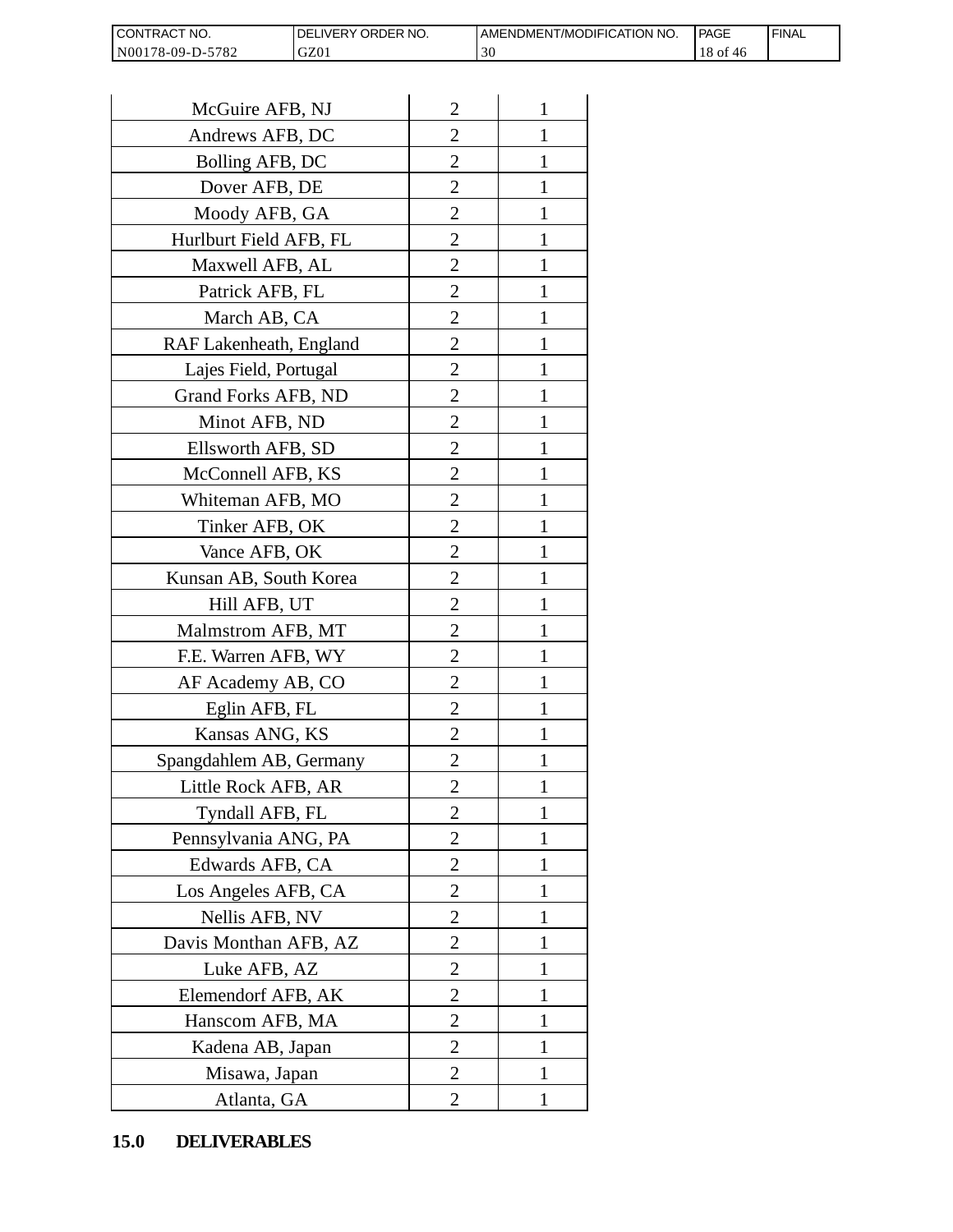| <b>I CONTRACT NO.</b>     | ' ORDER NO.<br>DELIVERY | AMENDMENT/MODIFICATION NO. | <b>PAGE</b> | <b>FINAL</b> |
|---------------------------|-------------------------|----------------------------|-------------|--------------|
| 5782<br>N001<br>78-09-D-. | GZ01                    | 30                         | ΟĪ          |              |

- Conference, Meeting Minutes and Presentation Reports as required CDRL A001
- Technical Reports as required CDRL A002
- Monthly Status Reports CDRL A003
- $\bullet$  Monthly Financial Reports CDRL A004
- Weekly Activity Reports (WAR) CDRL A005
- White Papers CDRL A006
- NOC Operations CDRL A007
- Network Architecture Analysis Design as required CDRL A008

| CONTRACT NO.<br>N00178-09-D-5782                                                                                                                                                                                                                                                                                                                                 | DELIVERY ORDER NO.<br>GZ01                                                                                                                                                                                                                                                                                              | AMENDME<br>30 |
|------------------------------------------------------------------------------------------------------------------------------------------------------------------------------------------------------------------------------------------------------------------------------------------------------------------------------------------------------------------|-------------------------------------------------------------------------------------------------------------------------------------------------------------------------------------------------------------------------------------------------------------------------------------------------------------------------|---------------|
|                                                                                                                                                                                                                                                                                                                                                                  |                                                                                                                                                                                                                                                                                                                         |               |
| • Monthly Status Reports - CDRL A003<br>• Monthly Financial Reports - CDRL A004<br>• White Papers - CDRL A006<br>• NOC Operations - CDRL A007                                                                                                                                                                                                                    | • Conference, Meeting Minutes and Presentation Reports as rec<br>• Technical Reports as required - CDRL A002<br>• Weekly Activity Reports (WAR) – CDRL A005<br>• Network Architecture Analysis Design as required - CDRL A                                                                                              |               |
|                                                                                                                                                                                                                                                                                                                                                                  |                                                                                                                                                                                                                                                                                                                         |               |
|                                                                                                                                                                                                                                                                                                                                                                  | Type of Technical Reports - A002                                                                                                                                                                                                                                                                                        |               |
| <b>NOC</b> Operations                                                                                                                                                                                                                                                                                                                                            |                                                                                                                                                                                                                                                                                                                         |               |
| Network Architecture Analysis Design                                                                                                                                                                                                                                                                                                                             |                                                                                                                                                                                                                                                                                                                         |               |
| <b>Mitigation Reports</b>                                                                                                                                                                                                                                                                                                                                        |                                                                                                                                                                                                                                                                                                                         |               |
| SSAA Gap Analysis                                                                                                                                                                                                                                                                                                                                                |                                                                                                                                                                                                                                                                                                                         |               |
|                                                                                                                                                                                                                                                                                                                                                                  |                                                                                                                                                                                                                                                                                                                         |               |
| 16.0<br><b>WORKLOAD ESTIMATE</b>                                                                                                                                                                                                                                                                                                                                 |                                                                                                                                                                                                                                                                                                                         |               |
| The following workload data is provided for informational purposes<br>Contract.                                                                                                                                                                                                                                                                                  |                                                                                                                                                                                                                                                                                                                         |               |
| Number of man-hours: 121,408 per year                                                                                                                                                                                                                                                                                                                            |                                                                                                                                                                                                                                                                                                                         |               |
| Other Direct Costs: \$300,000 per year                                                                                                                                                                                                                                                                                                                           |                                                                                                                                                                                                                                                                                                                         |               |
| C-313 SECURITY REQUIREMENTS (DEC 1999)                                                                                                                                                                                                                                                                                                                           |                                                                                                                                                                                                                                                                                                                         |               |
| The work to be performed under this contract as delineated in the DI<br>officer insert attachment number] involves access to and handling of o                                                                                                                                                                                                                   |                                                                                                                                                                                                                                                                                                                         |               |
| In addition to the requirements of the FAR 52.204-2 "Security Requi<br>Security Officer, who shall (1) be responsible for all security aspects of<br>assure compliance with the National Industry Security Program Oper<br>assure compliance with any written instructions from the Security Of<br>Charleston, P.O. Box 190022, North Charleston, SC 29419-9022. |                                                                                                                                                                                                                                                                                                                         |               |
| C-315 WORKWEEK (DEC 1999)                                                                                                                                                                                                                                                                                                                                        |                                                                                                                                                                                                                                                                                                                         |               |
|                                                                                                                                                                                                                                                                                                                                                                  | (a) All or a portion of the effort under this contract will be per<br>normal workweek for Government employees at SPAWAR Sy<br>is Monday through Friday 0730 to 1600. Work at this Gover<br>contractor within the normal workweek unless differing hours<br>Following is a list of holidays observed by the Government: |               |
|                                                                                                                                                                                                                                                                                                                                                                  | Name of Holiday Time of Observance                                                                                                                                                                                                                                                                                      |               |
| New Year's Day 1 January                                                                                                                                                                                                                                                                                                                                         |                                                                                                                                                                                                                                                                                                                         |               |
|                                                                                                                                                                                                                                                                                                                                                                  | Martin Luther King Jr. Day Third Monday in January                                                                                                                                                                                                                                                                      |               |

### **16.0 WORKLOAD ESTIMATE**

The following workload data is provided for informational purposes only to assist you in estimating the price of this Contract.

## *C-313 SECURITY REQUIREMENTS (DEC 1999)*

The work to be performed under this contract as delineated in the DD Form 254, Attachment No. 2 [Contracting officer insert attachment number] involves access to and handling of classified material up to and including Secret.

In addition to the requirements of the FAR 52.204-2 "Security Requirements" clause, the Contractor shall appoint a Security Officer, who shall (1) be responsible for all security aspects of the work performed under this contract, (2) assure compliance with the National Industry Security Program Operating Manual (DODINST 5220.22M), and (3) assure compliance with any written instructions from the Security Officer Code OA1, SPAWAR Systems Center Charleston, P.O. Box 190022, North Charleston, SC 29419-9022.

### *C-315 WORKWEEK (DEC 1999)*

(a) All or a portion of the effort under this contract will be performed on a Government installation. The normal workweek for Government employees at SPAWAR Systems Center Charleston and its Detachments is Monday through Friday 0730 to 1600. Work at this Government installation, shall be performed by the contractor within the normal workweek unless differing hours are specified on the individual task orders. Following is a list of holidays observed by the Government: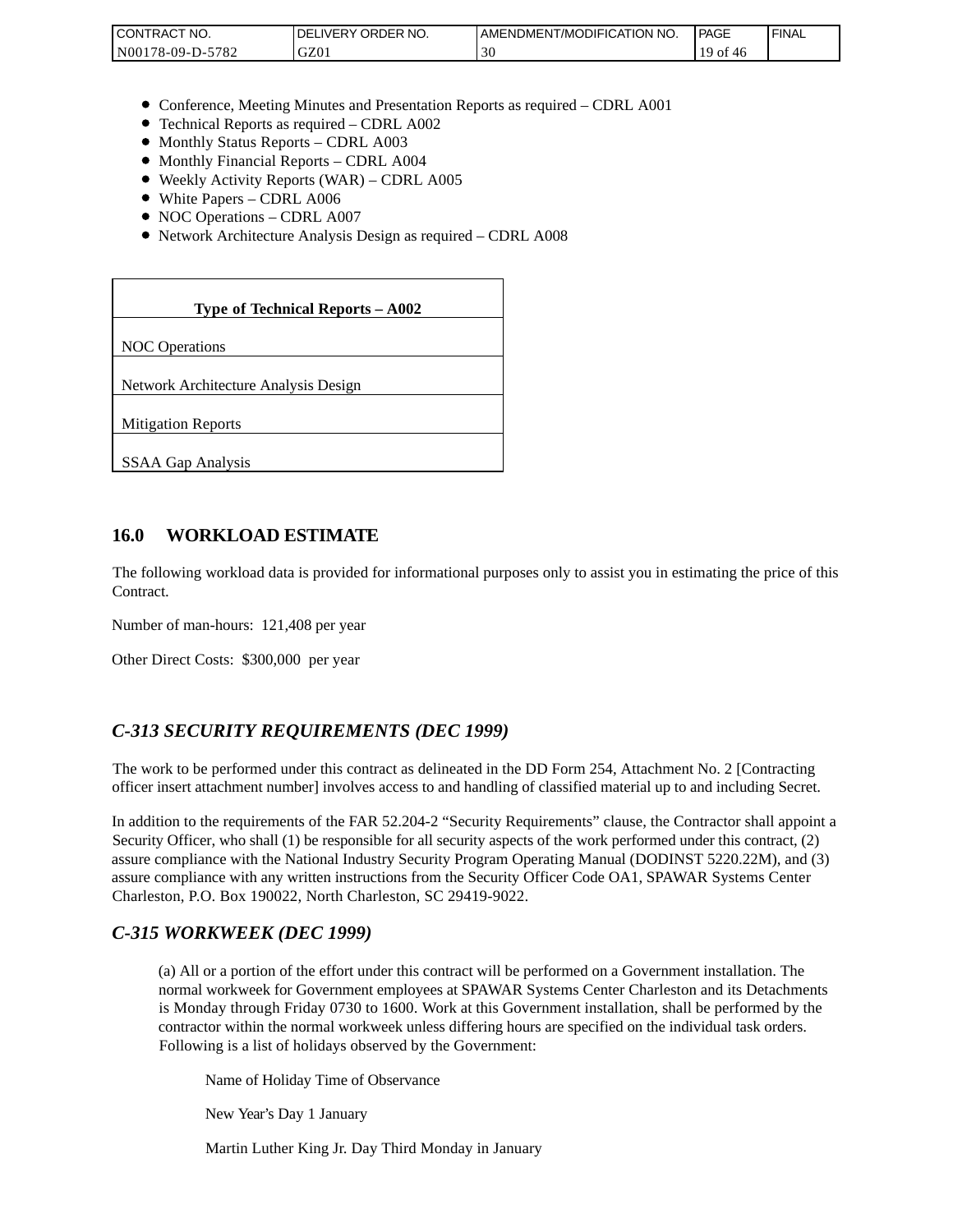| CONTRACT NO.     | ' ORDER NO.<br><b>DELIVERY</b> | AMENDMENT/MODIFICATION NO. | <b>PAGE</b>    | ' FINAL |
|------------------|--------------------------------|----------------------------|----------------|---------|
| N00178-09-D-5782 | GZ01                           | วบ                         | $20$ of<br>-46 |         |

President's Day Third Monday in February

Memorial Day Last Monday in May

Independence Day 4 July

Labor Day First Monday in September

Columbus Day Second Monday in October

Veteran's Day 11 November

Thanksgiving Day Fourth Thursday in November

Christmas Day 25 December

(b) If any of the above holidays occur on a Saturday or a Sunday, then such holiday shall be observed by the Contractor in accordance with the practice as observed by the assigned Government employees at the using activity.

(c) If the Contractor is prevented from performance as the result of an Executive Order or an administrative leave determination applying to the using activity, such time may be charged to the contract as direct cost provided such charges are consistent with the Contractor's accounting practices.

(d) This contract does not allow for payment of overtime during the normal workweek for employees who are not exempted from the Fair Labor Standards Act unless expressly authorized by the Ordering Officer. Under Federal regulations the payment of overtime is required only when an employee works more than 40 hours in a normal week period.

## *C-317 NOTICE TO CONTRACTOR OF CERTAIN DRUG DETECTION PROCEDURES (DEC 1999)*

(a) Pursuant to Navy policy applicable to both Government and contractor personnel, measures will be taken to prevent the introduction and utilization of illegal drugs and related paraphernalia into Government Work areas.

(b) In furtherance of the Navy's drug control program, unannounced periodic inspections of the following nature may be conducted by installation security authorities:

(1) Routine inspection of contractor occupied work spaces.

(2) Random inspections of vehicles on entry or exit, with drug detection dog teams as available, to eliminate them as a safe haven for storage of or trafficking in illegal drugs.

(3) Random inspections of personnel possessions on entry or exit from the installation.

(c) When there is probable cause to believe that a contractor employee on board a naval installation has been engaged in use, possession or trafficking of drugs, the installation authorities may detain said employee until the employee can be removed from the installation, or can be released to the local authorities having jurisdiction.

(d) Trafficking in illegal drug and drug paraphernalia by contract employees while on a military vessel/installation may lead to possible withdrawal or downgrading of security clearance, and/or referral for prosecution by appropriate law enforcement authorities.

(e) The contractor is responsible for the conduct of employees performing work under this contract and is, therefore, responsible to assure that employees are notified of these provisions prior to assignment.

(f) The removal of contractor personnel from a Government vessel or installation as a result of the drug offenses shall not be cause for excusable delay, nor shall such action be deemed a basis for an equitable adjustment to price, delivery or other provisions of this contract.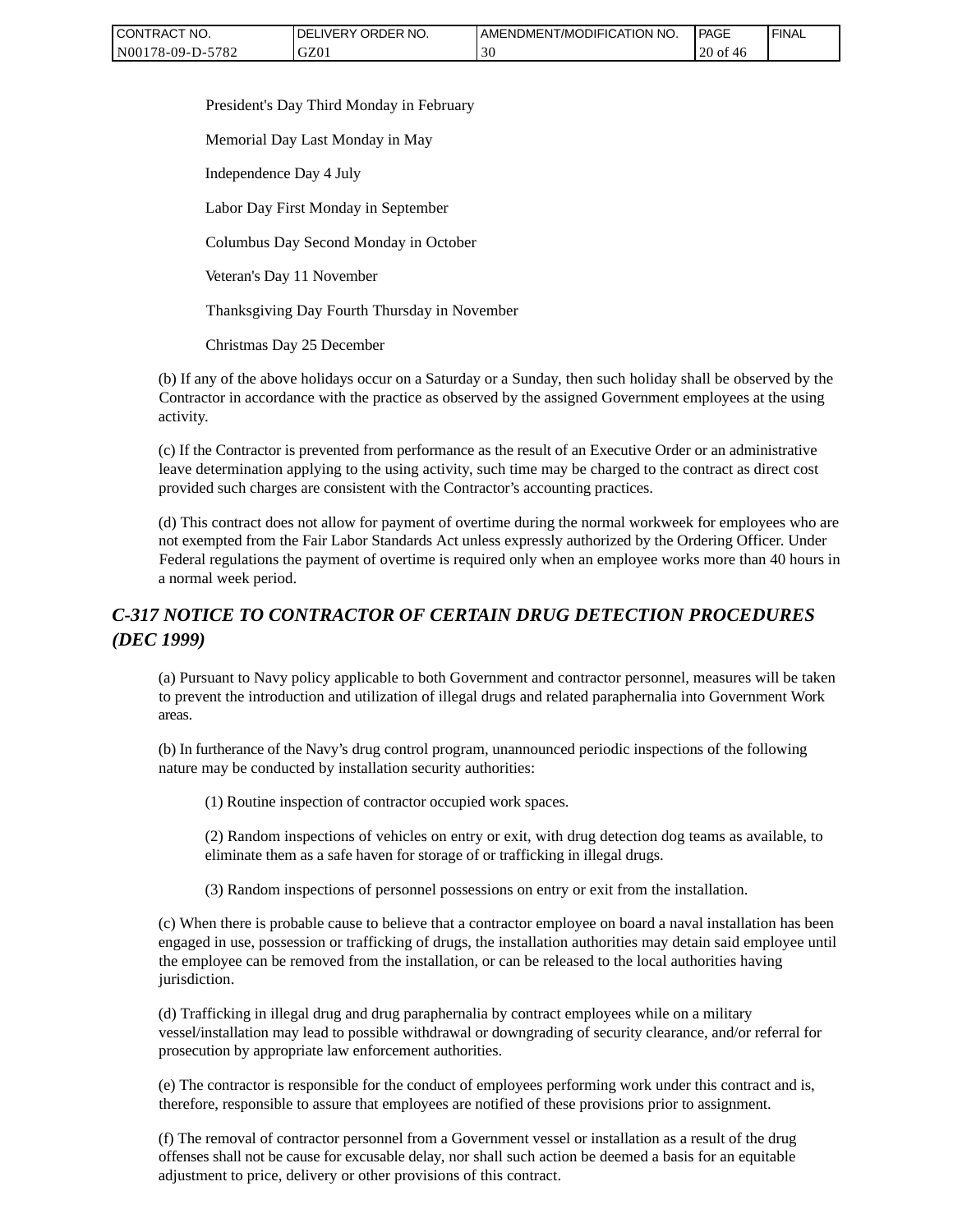| CONTRACT NO.     | DELIVERY ORDER NO. | AMENDMENT/MODIFICATION NO. | <b>PAGE</b>           | ' FINAL |
|------------------|--------------------|----------------------------|-----------------------|---------|
| N00178-09-D-5782 | GZ01               | υc                         | of<br>-46<br>$\sim$ 1 |         |

# *C-718 ACCESSIBILITY OF ELECTRONIC AND INFORMATION TECHNOLOGY (JUN 2001)*

(a) Each Electronic and Information Technology (EIT) supply or service provided under this contract shall comply with the EIT Accessibility Standards listed below:

[The Contracting Officer shall consult with the program office to determine which standards listed in subsection (a) apply and shall check all applicable standards prior to issuing the solicitation.]

\_\_36 C.F.R. § 1194.21 (Software Applications and operating systems

\_\_36 C.F.R. § 1194.22 (Web-based and internet information and applications)

\_\_36 C.F.R. § 1194.23 (Telecommunications products)

\_\_36 C.F.R. § 1194.24 (Video and multimedia products)

\_\_36 C.F.R. § 1194.25 (Self contained, closed products)

\_\_36 C.F.R. § 1194.26 (Desktop and portable computers)

In addition, each EIT supply or service provided under this contract shall comply with 36 C.F.R. § 1194.31 (Functional performance criteria) and 36 C.F.R. § 1194.41 (Information, documentation, and support).

(b) If the Contracting Officer determines that any supply or service delivered under this contract does not comply with the EIT Accessibility Standards, the Contracting Officer will notify the Contractor in writing accordingly. If the Contractor fails to promptly correct or replace the nonconforming products or services with conforming products or services within the delivery schedule contained in the contract, the Government will have the rights and remedies contained in the contract.

*(End of specification)*

# *C-719 EXEMPTION FROM ELECTRONIC AND INFORMATION TECHNOLOGY ACCESSIBILITY REQUIREMENTS (JUN 2001)*

(a) The Government has determined that the following exemption(s) to the Electronic and Information Technology (EIT) Accessibility Standards (36 C.F.R. § 1194) are applicable to this procurement:

\_\_\_\_ The EIT to be provided under this contract has been designated as a National Security System.

\_\_\_\_ The EIT acquired by the contractor is incidental to this contract.

\_\_\_\_ The EIT to be provided under this contract would require a fundamental alteration in the nature of the product or its components in order to comply with the EIT Accessibility Standards.

\_\_\_\_ The EIT to be provided under this contract will be located in spaces frequented only by service personnel for maintenance, repair, or occasional monitoring of equipment.

\_\_\_\_ Compliance with the EIT Accessibility Standards would impose an undue burden on the agency.

\_\_\_\_ The EIT to be provided under this contract is purchased in accordance with FAR Subpart 13.2 prior to January 1, 2003.

(b) Notwithstanding that an exemption exists, the Contractor may furnish supplies or services provided under this contract that comply with the EIT Accessibility Standards (36 C.F.R. § 1194).

## *C-720 PERFORMANCE BASED REVIEW AND ACCEPTANCE PROCEDURES*

This is a performance based order, as defined in FAR Part 37.6. Contractor performance will be reviewed in accordance with the Quality Assurance Plan as follows:

### *QUALITY ASSURANCE PLAN*

(1) Objective: The purpose of this plan is to provide a quality assurance plan for the services contracted under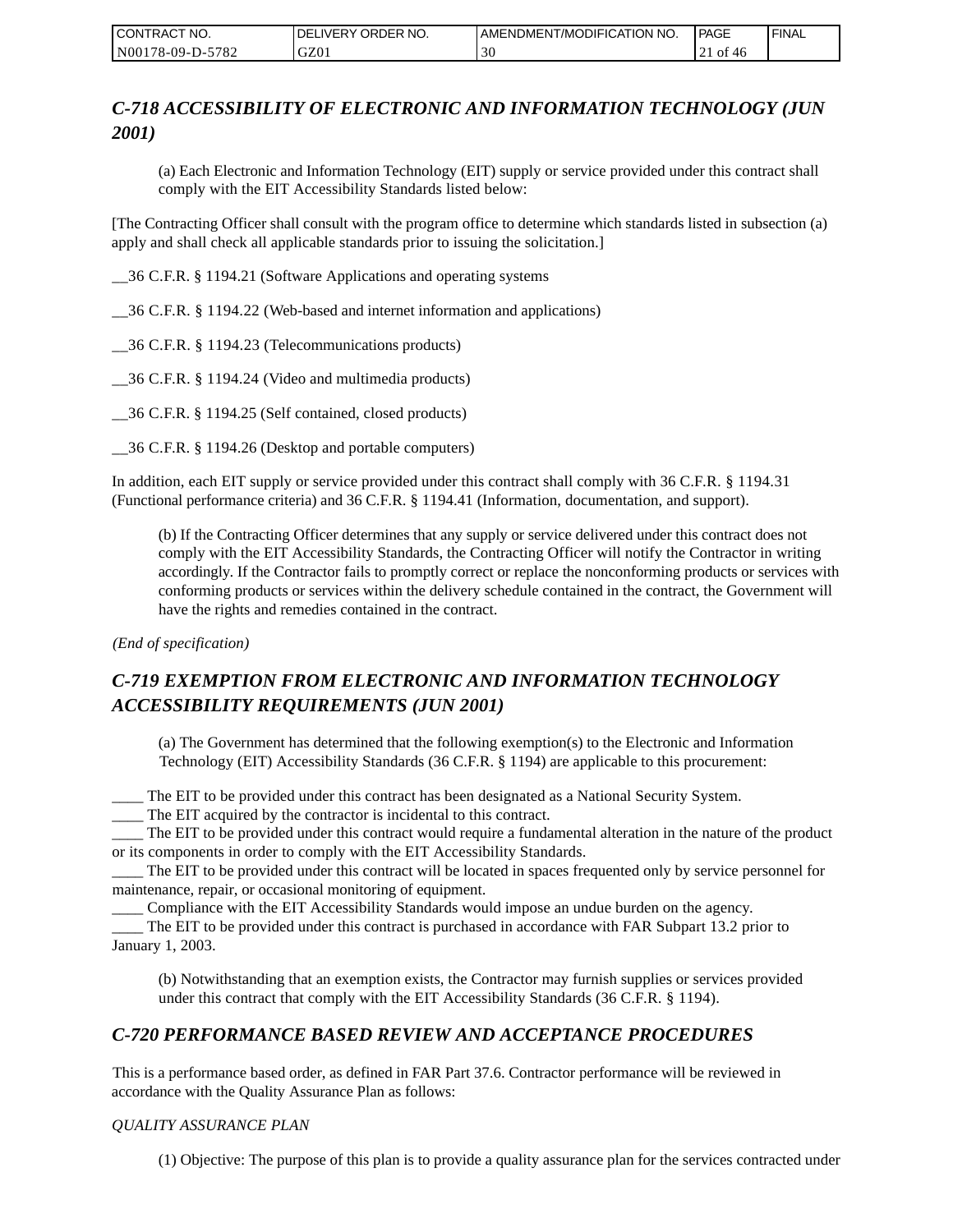| CONTRACT NO.     | ORDER NO.<br><b>DELIVERY</b> | <b>AMENDMENT/MODIFICATION NO.</b> | PAGE                                | 'FINAL |
|------------------|------------------------------|-----------------------------------|-------------------------------------|--------|
| N00178-09-D-5782 | GZ01                         | 30                                | ' of 46<br>$\overline{\phantom{a}}$ |        |

this Task Order. This plan provides a basis for the Task Order Manager (TOM) to evaluate the quality of the contractor's performance. The oversight provided for in this plan, and the remedy established, will help ensure that service levels are of high quality throughout the task order term.

(2) Performance Standards:

a. The deliverables under this task order will be consistently technically accurate.

b. The services delivered under this task order will be consistently of high quality.

c. The contractor's cost control efforts under this task order will be consistently effective (applicable to cost reimbursement task orders).

d. The contractor will be consistently responsive to Government customers in its performance of this task order.

e. For the purposes of this plan, "consistently" is defined as "generally holding true", "persistently over time", and/or "overall uniformly".

(3) Evaluation Methods: The TOM will conduct performance evaluations based on the standards in paragraph 2 above using the following technique:

a. During the performance period of the task order, the TOM will continually and proactively monitor contractor efforts and obtain input from other Government personnel with performance oversight functions to ascertain the level of compliance with the Performance Standards.

b. Every 12 months after the effective date of the task order, the TOM will prepare a Task Order Performance Evaluation (TOPE) documenting the results of the efforts performed under paragraph 3.a. above.

c. The TOM will upload the TOPE to the SeaPort Portal.

(4) Remedy

a. If the annual Performance Evaluation indicates that the contractor has not met one or more of the Performance Standards, the following negative remedy becomes effective: the TOM will submit a negative TOPE on the SeaPort Portal for the applicable Performance Standard.

b. This is a significant negative remedy as the TOPE is a key part of the Performance Monitoring process which:

i. Provides input to the annual Contractor Performance Assessment Report (CPAR); and

ii. Determines the contractor's ability to earn term extensions to its basic SeaPort-e contract in accordance with the Award Term provisions contained therein.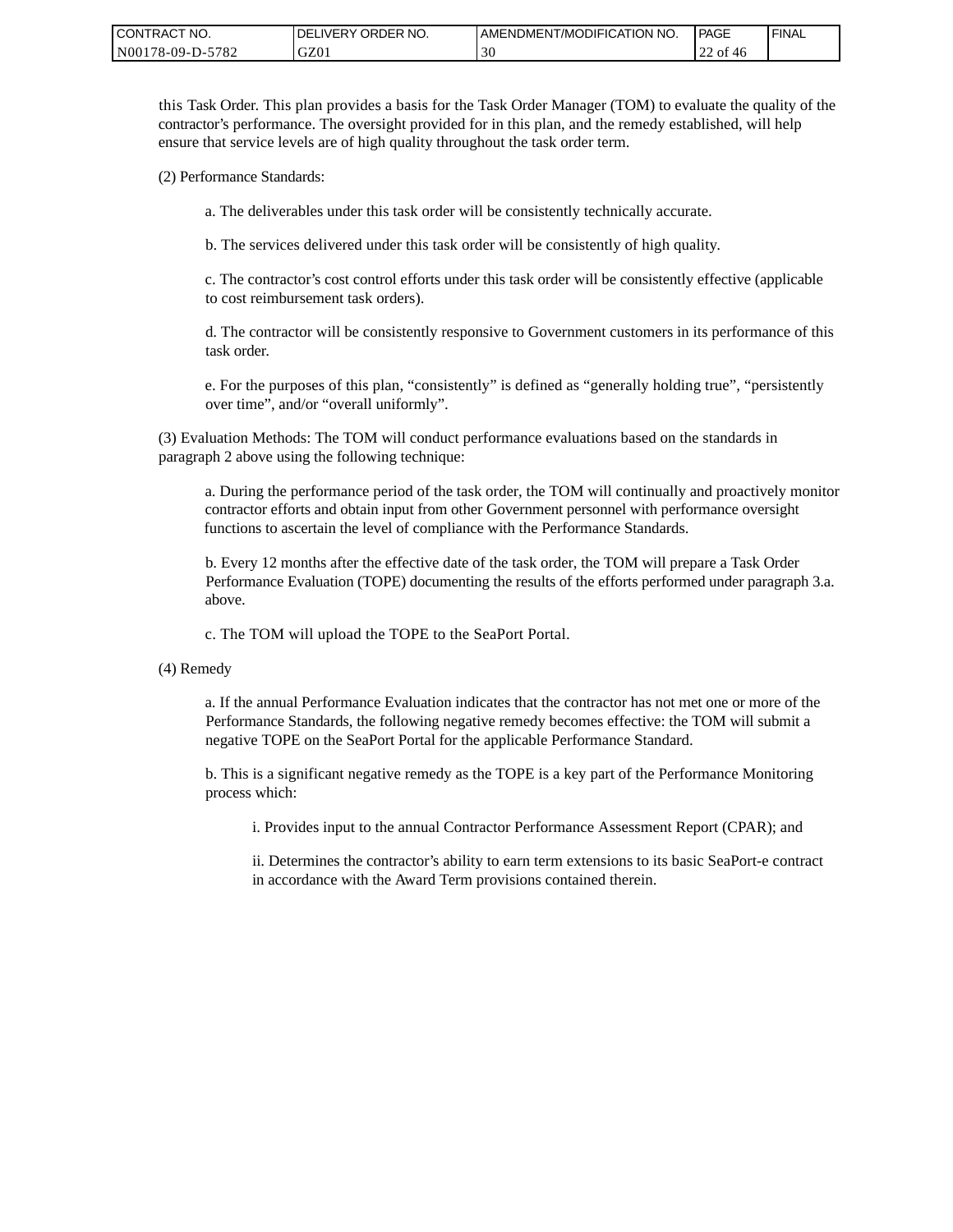| `CT NO.<br><b>CONT</b><br>TRAC'         | NO.<br><b>ORDER</b><br>IVERY<br>DEI | AMENDMENT/MODIFICATION NO. | <b>PAGE</b>                           | 'FINAL |
|-----------------------------------------|-------------------------------------|----------------------------|---------------------------------------|--------|
| N0017 <sup>c</sup><br>5782<br>78-09-D-: | GZ0                                 | 30                         | $\sim$<br>$\sim$<br>` OT<br>-40<br>رے |        |

# **SECTION D PACKAGING AND MARKING**

SHIP TO INFORMATION:

See Section G - Task Order Manager

Packaging and Marking shall be in accordance with Section D of the SeaPort-e Multiple Award IDIQ contract.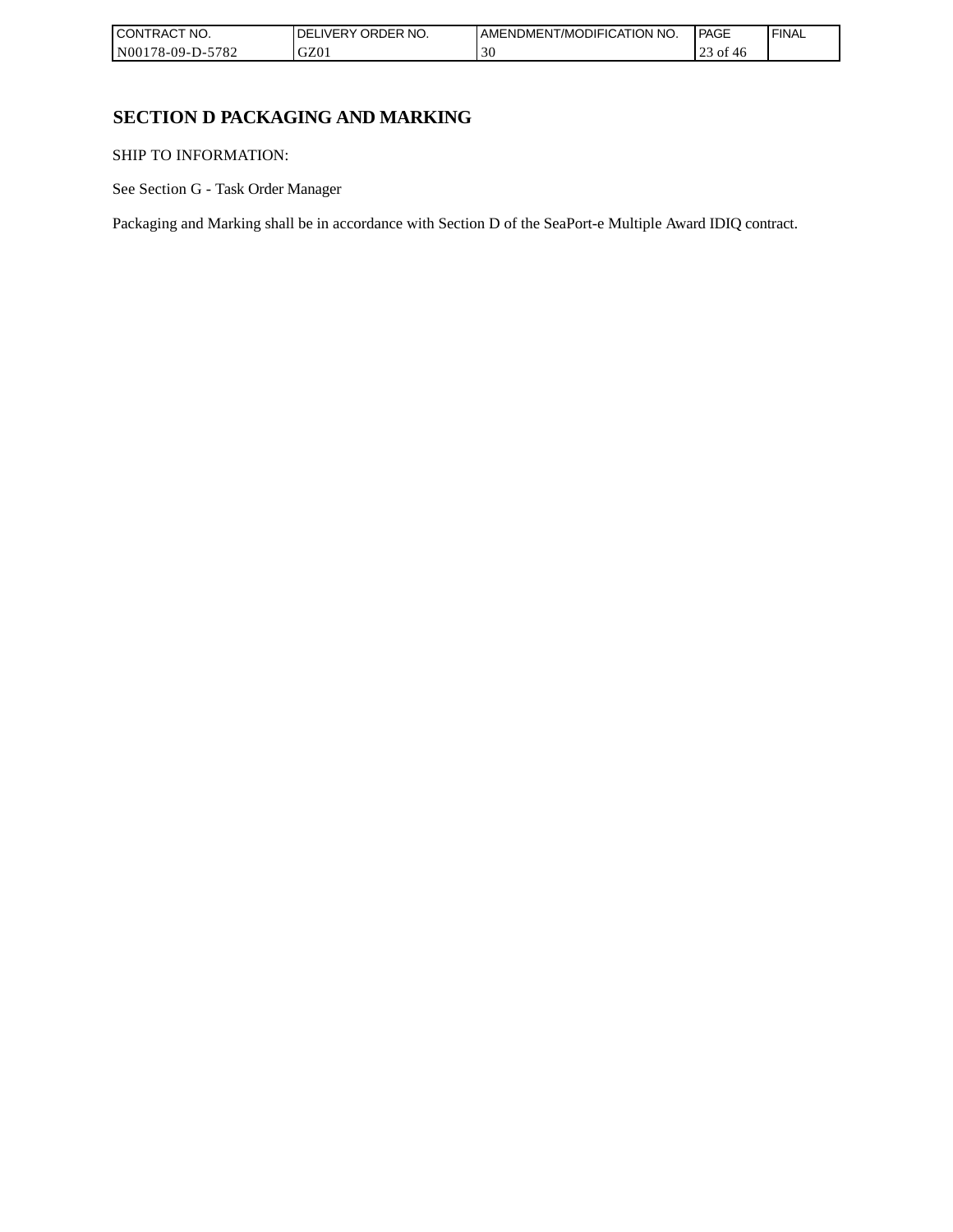| CONTRACT<br>`CT NO.      | NO.<br>' ORDER<br><b>DELIVERY</b> | I AMENDMENT/MODIFICATION NO. | l PAGE           | ' FINAL |
|--------------------------|-----------------------------------|------------------------------|------------------|---------|
| $-5782$<br>N00178-09-D-5 | GZ01                              | 30                           | 24<br>· of<br>40 |         |

# **SECTION E INSPECTION AND ACCEPTANCE**

E-303 INSPECTION AND ACCEPTANCE- - DESTINATION (JAN 2002)

Inspection and acceptance of the services to be furnished hereunder shall be made at destination by the Task Order Manager or his duly authorized representative.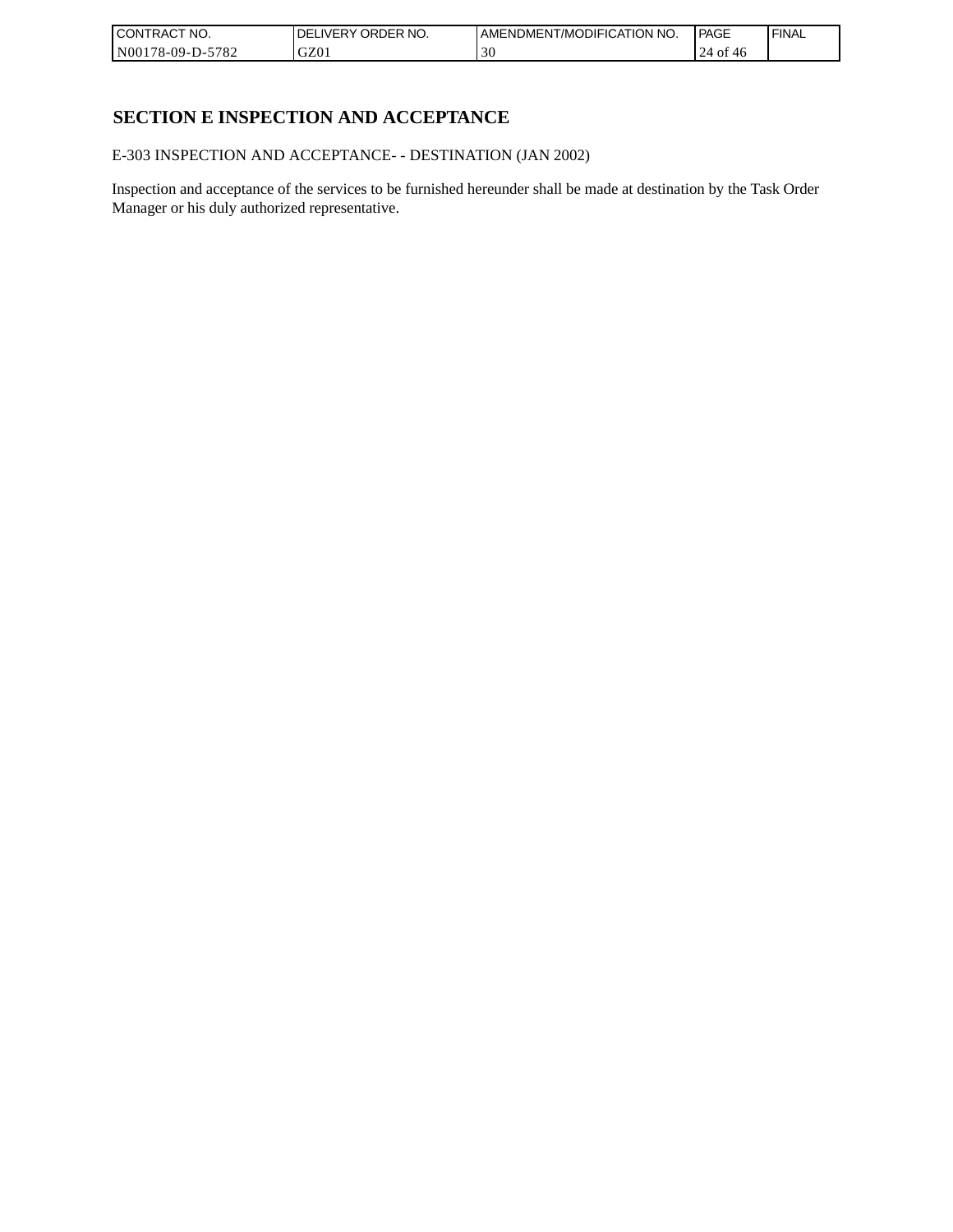| CONTRACT NO.                                              | ' ORDER NO.<br><b>DELIVERY</b> | AMENDMENT/MODIFICATION NO. | <b>PAGE</b>    | ' FINAL |
|-----------------------------------------------------------|--------------------------------|----------------------------|----------------|---------|
| $-5782$<br>N001 <sup>*</sup><br>ົ <sup>1</sup> 78-09-D-ວ. | GZ01                           | эU                         | 0Ť<br>-46<br>ت |         |

# **SECTION F DELIVERABLES OR PERFORMANCE**

The periods of performance for the following Items are as follows:

| 4001 | $1/11/2012 - 1/10/2013$ |
|------|-------------------------|
| 4002 | $9/11/2012 - 9/10/2013$ |
| 4003 | $9/11/2013 - 9/10/2014$ |
| 4004 | $9/11/2014 - 9/10/2015$ |
| 4005 | $9/11/2015 - 9/12/2016$ |
| 6001 | $1/11/2012 - 1/10/2013$ |
| 6002 | $9/11/2012 - 9/10/2013$ |
| 6003 | $9/11/2013 - 9/10/2014$ |
| 6004 | $9/11/2014 - 9/10/2015$ |
| 6005 | $9/11/2015 - 9/10/2016$ |
|      |                         |

The periods of performance for the following Items are as follows:

| 4001 | $1/11/2012 - 1/10/2013$ |
|------|-------------------------|
| 4002 | $9/11/2012 - 9/10/2013$ |
| 4003 | $9/11/2013 - 9/10/2014$ |
| 4004 | $9/11/2014 - 9/10/2015$ |
| 4005 | $9/11/2015 - 9/12/2016$ |
| 6001 | $1/11/2012 - 1/10/2013$ |
| 6002 | $9/11/2012 - 9/10/2013$ |
| 6003 | $9/11/2013 - 9/10/2014$ |
| 6004 | $9/11/2014 - 9/10/2015$ |
| 6005 | $9/11/2015 - 9/10/2016$ |
|      |                         |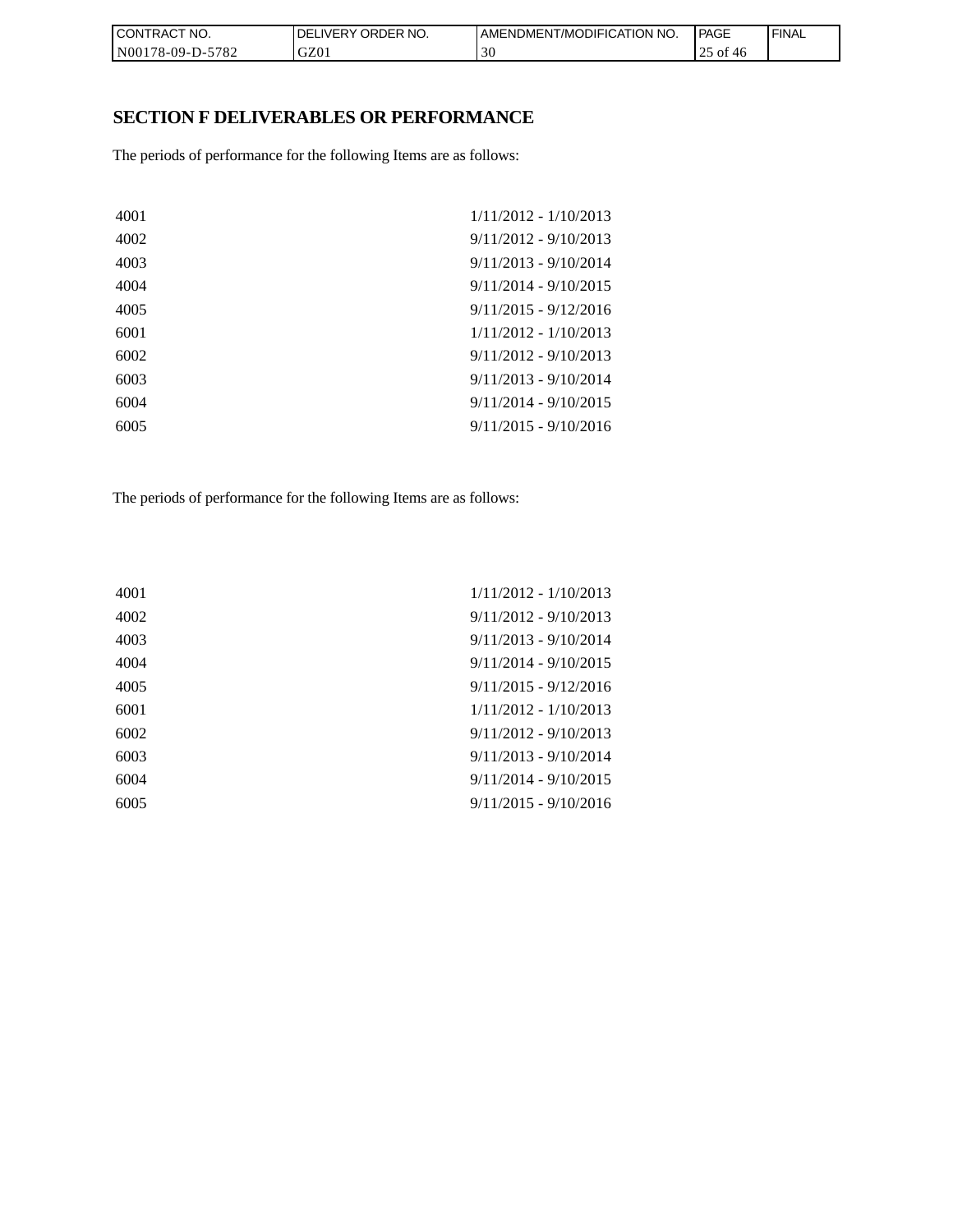| I CONTRACT NO.   | <b>IDELIVERY ORDER NO.</b> | AMENDMENT/MODIFICATION NO. | PAGE        | ' FINAL |
|------------------|----------------------------|----------------------------|-------------|---------|
| N00178-09-D-5782 | GZ01                       | эu                         | 26 of<br>40 |         |

## **SECTION G CONTRACT ADMINISTRATION DATA**

COR

Philip A. Middleton, Code 58210, P. O. Box 19022 North Charleston, SC 29419-9022 [philip.a.middleton@navy.mil,](mailto:cphilip.a.middleton@navy.mil) 843-218-3331

G-314 TYPE OF CONTRACT (DEC 1999)

This is a CPFF task order.

# **G-317 INVOICING INSTRUCTIONS FOR SERVICES USING WIDE AREA WORK FLOW (WAWF) (JAN 2007)**

(a) Invoices for services rendered under this task order shall be submitted electronically through the Wide Area Work Flow-Receipt and Acceptance (WAWF). The contractor shall submit invoices for payment per contract terms. The Government shall process invoices for payment per contract terms.

(b) The vendor shall have their CAGE Code activated by calling 1-866-618-5988. Once activated, the vendor shall self-register at the WAWF website at [https://wawf.eb.mil.](https://wawf.eb.mil/) Vendor training is available on the internet at [https://wawftraining.eb.mil.](https://wawftraining.eb.mil/) Additional support can be accessed by calling the Navy WAWF Assistance Line at 1-800-559-9293.

(c) Back-up documentation can be included and attached to the invoice in WAWF. Attachments created with any Microsoft Office product, or Adobe (.pdf files), is attachable to the invoice in WAWF.

(d) A separate invoice will be prepared no more frequently than every two weeks. Do not combine the payment claims for services provided under this contract.

| Invoice<br>Type        | Cost Vouchers                     |
|------------------------|-----------------------------------|
| Issued by $N65236$     |                                   |
| Admin<br>by            | S2404A DCMA MANASSAS              |
| <b>DCAA</b><br>Auditor | HAA47F DCAA Fairfax Branch Office |
| Service<br>Approver    | S2404A DCMA MANASSAS              |
| Pay by                 | HQ0338 DFAS COLUMBUS CENTER       |

(e) The following information is provided for completion of the invoice in WAWF:

Pursuant to the requirement at DFARS PGI 204.7108, Payment Instructions (d) (12) none of the standard payment instructions identified in paragraphs  $(d)(1)$  through  $(11)$  of this section are appropriate, the Payment instructions below provide a significantly better reflection of how funds will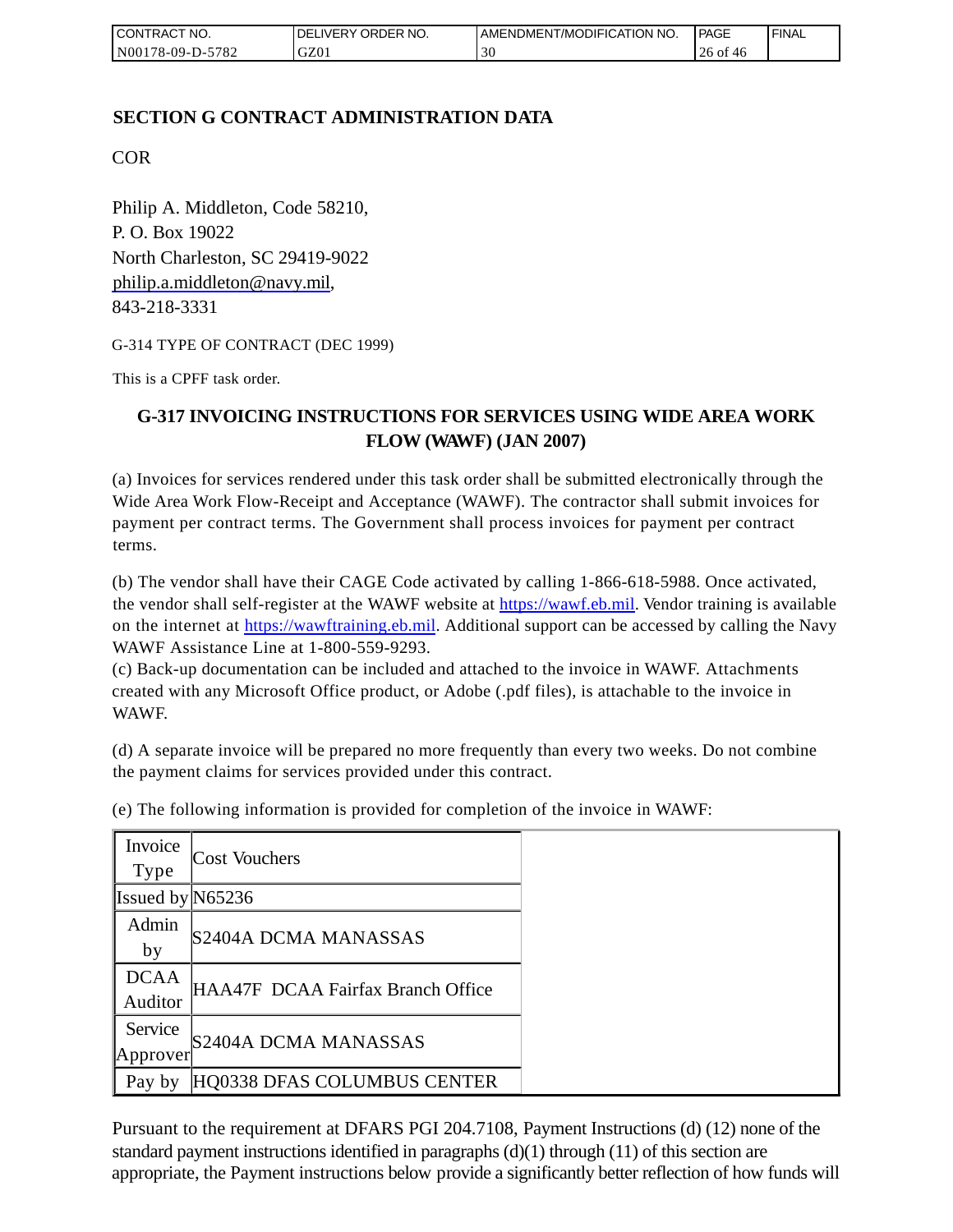| CONTRACT NO.     | I DELIVERY ORDER NO. | AMENDMENT/MODIFICATION NO. | <b>PAGE</b> | 'FINAL |
|------------------|----------------------|----------------------------|-------------|--------|
| N00178-09-D-5782 | GZ01                 | 30                         | ot.<br>46   |        |

be expended in support of contract performance.

# **INVOICING AND PAYMENT INSTRUCTIONS FOR MULTIPLE ACCOUNTING CLASSIFICATION CITATIONS**

Consistent with task order clause 5252.232-9206, Segregation of Costs, the contractor shall segregate and accumulate costs for the performance of this task order by the appropriate Accounting Classification Reference Number (ACRN). The contractor's invoice shall identify the appropriate Contract and Task Order numbers. For the work performed, invoiced costs shall be associated to the Contract Line Item Number (CLIN), the Contract Subline Item (SLIN), and the specific ACRN. Invoices submitted to the paying office that do not comply with this requirement will be returned to the contractor for resubmission. The contractor shall provide an electronic copy of each invoice to the Task Order Manager at the time of submission to DCAA/DFAS. The paying office will disburse funds in strict compliance with the amounts invoiced by CLIN/SLIN/ACRN.

## **SPAWAR ATLANTIC OMBUDSMAN**

The SPAWAR Ombudsman for this Task Order is: Steve Harnig- 843-218-4560

Address: PO Box 190022, N. Charleston, SC 29419

Accounting Data

SLINID PR Number Amount -------- -------------------------------------------------- --------------------- 400101 1300239279 25000.00  $T.T.A$  : AA 970130.1212D 2012 010 1 010400807793-1 884 257.22 DRAM 26316 044226 Standard Number: DRAM 26316/AA NWA: 100000579665 0060 ALL TASKS IN THE PWS BASE Funding 25000.00 Cumulative Funding 25000.00 MOD 01 400102 1300286595 270000.00 LLA : AB 9720130 1212 201 2 010 1 010100 80 7700-1 884 257.31 P RM 22085 Standard Number: PRM 22085/AA NWA: 100000579674 0060 ALL TASKS 600101 1300286595 10000.00 LLA : AB 9720130 1212 201 2 010 1 010100 80 7700-1 884 257.31 P RM 22085 Standard Number: PRM 22085/AA NWA: 100000579674 0060 ODCS MOD 01 Funding 280000.00 Cumulative Funding 305000.00 MOD 02 400201 1300298860 1865000.00  $T.T.A$  : AC 9720130.18P2 252 46896 0 068688 2D JTF42 468962 1H303Q Standard Number: N4689612MPJTF42/AA NWA: 100000742221 0060 TASK MCIS CNDSP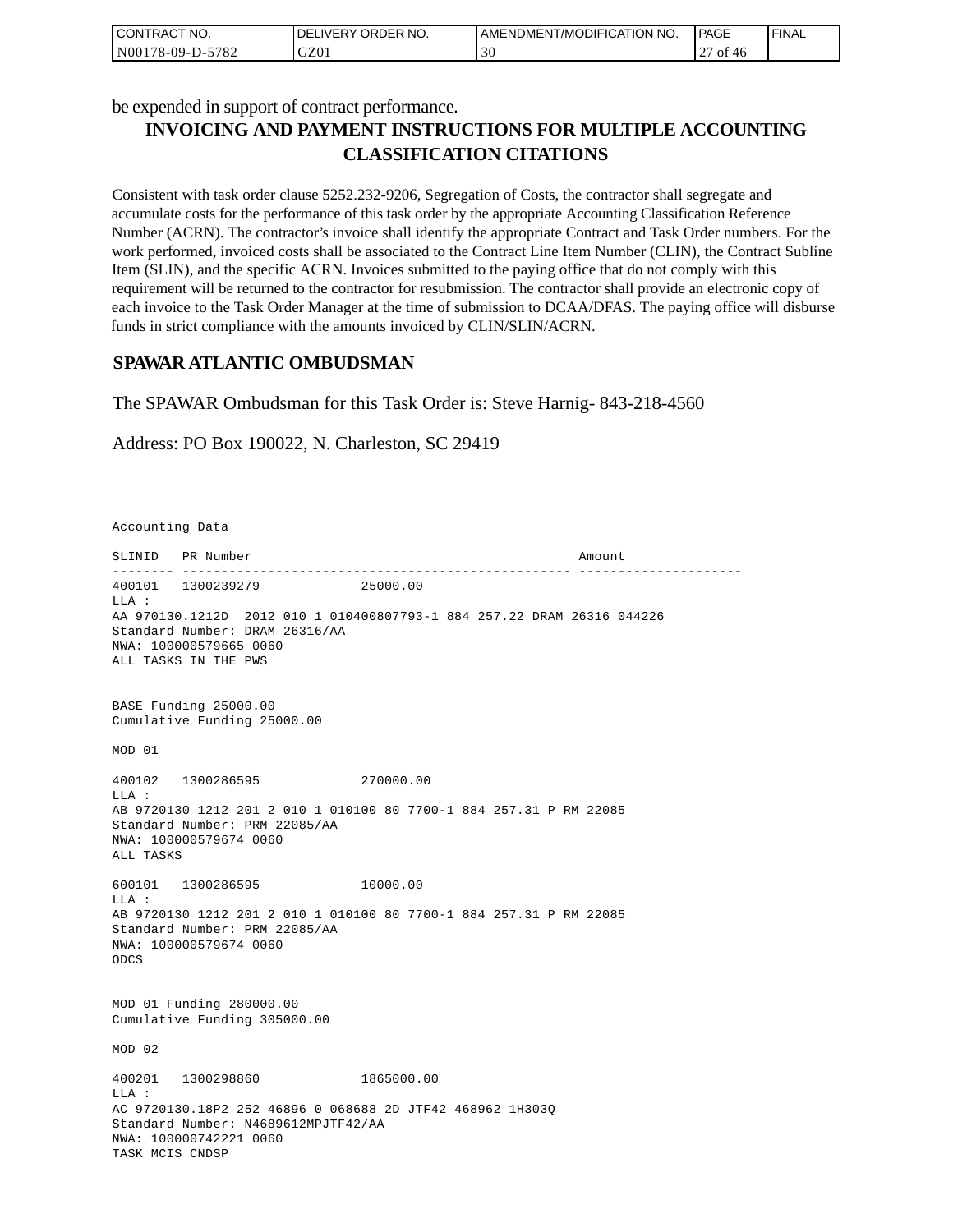| CONTRACT NO.     | ORDER<br>`NO.<br>DEL<br>.IVERY | AMENDMENT/MODIFICATION NO. | PAGE          | ' FINAL |
|------------------|--------------------------------|----------------------------|---------------|---------|
| N00178-09-D-5782 | GZ0                            | 30                         | $28$ of<br>46 |         |

600201 1300298860 20000.00 LLA : AC 9720130.18P2 252 46896 0 068688 2D JTF42 468962 1H303Q Standard Number: N4689612MPJTF42/AA NWA: 100000742221 0060 ODCS TASK MCIS CNDSP

MOD 02 Funding 1885000.00 Cumulative Funding 2190000.00

MOD 03

400202 1300319971 272477.34 LLA : AD 970130.1313D 2013 0101010400807793-1884 257.31 PRM 3347 044226 Standard Number: PRM 33474 NWA: 100000773020 0060

MOD 03 Funding 272477.34 Cumulative Funding 2462477.34

MOD 04

400203 1300332147 185367.00 LLA : AE 9730130 1884 201 3 010 1 010400 80 7793-1 884 257.31 P RM 34293 044226 Standard Number: PRM 34293 NWA: 100000809878 0060 TASK MCIS NETTOPS

MOD 04 Funding 185367.00 Cumulative Funding 2647844.34

MOD 05 Funding 0.00 Cumulative Funding 2647844.34

MOD 06

400204 1300354996 150000.00 LLA : AG 970130.1313D 2013 0101010400807793-1884 275.31 PRM35086 044226 Standard Number: PMR 35086 NWA:100000832927-0060 TASK MCIS NETTOPS

400205 1300354996 125000.00 LLA : AH 970130.1313D 2013 0101010400807793-1884 275.31 PRM35050 044226 Standard Number: PRM 35050 NWA: 100000832928-0060 TASK MCIS NETTOPS

600202 1300354996 5000.00 LLA : AH 970130.1313D 2013 0101010400807793-1884 275.31 PRM35050 044226 Standard Number: PRM 35050 NWA: 100000832928-0060 ODCS MCIS NETTOPS

MOD 06 Funding 280000.00 Cumulative Funding 2927844.34

MOD 07 Funding 0.00 Cumulative Funding 2927844.34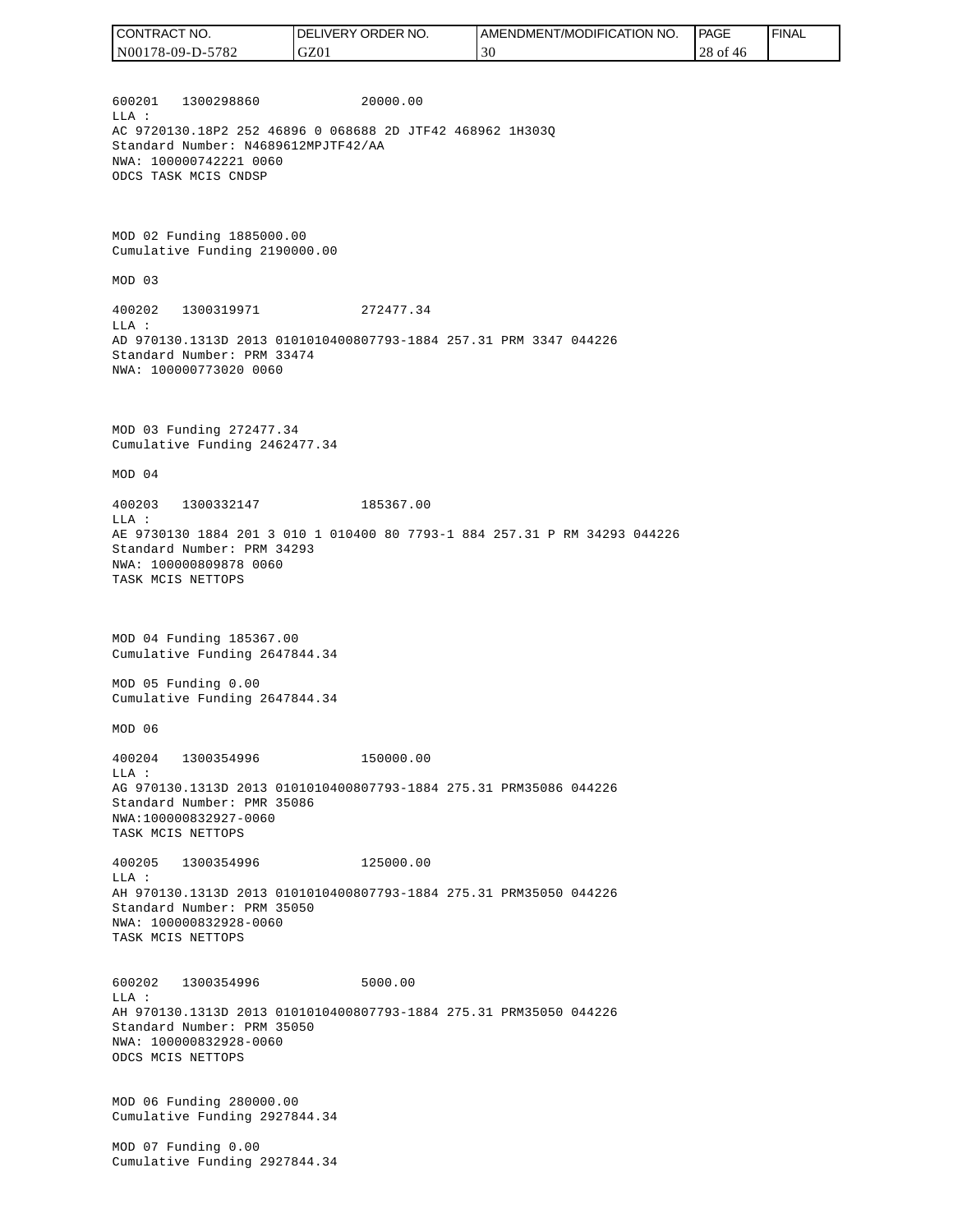| CONTRACT NO.     | <b>IDELIVERY ORDER NO.</b> | I AMENDMENT/MODIFICATION NO. | PAGE       | ' FINAL |
|------------------|----------------------------|------------------------------|------------|---------|
| N00178-09-D-5782 | GZ01                       | 30                           | $29$ of 46 |         |

MOD 08 400301 1300373150 1700000.00 LLA : AJ 9730130 18P2 253 46896 0 068688 2D PJTF38 4689631H304Q Standard Number: N4689613MPJTF38 NWA: 100000831524-0060 MCIS NETTOPS 400302 1300373150 180000.00 LLA : AK 9730130 1884 010 10104 0 080779 3 257.31 PRM36219 044226 Standard Number: PRM 36219 NWA: 100000852592-0060 MCIS NETTOPS 400303 1300373150 50000.00 LLA : AL 9730130 1884 010 10104 0 080779 3 257.31 PRM36229 044226 Standard Number: PRM 36229 NWA: 100000852590-0060 MCIS NETTOPS 600301 1300373150 9215.99  $T.T.A$  : AJ 9730130 18P2 253 46896 0 068688 2D PJTF38 4689631H304Q MOD 08 Funding 1939215.99 Cumulative Funding 4867060.33 MOD 09 Funding 0.00 Cumulative Funding 2927844.34 MOD 10 Funding 0.00 Cumulative Funding 4867060.33 MOD 11 400304 1300394554 150000.00 LLA : AM 970130.1414D 1884 0101010400807793 257.31 PRM46252 044226 Standard Number: PRM 46252 NWA: 100000876563 0060 TASK MCIS NETTOPS MOD 11 Funding 150000.00 Cumulative Funding 5017060.33 MOD 12 Funding 0.00 Cumulative Funding 5017060.33 MOD 13 400305 1300415544 450000.00  $L.L.A$  : AN 970130.1414D 1884 0101010400807793 257.31 PRM47234 044226 Standard Number: PRM47234 NWA: 100000876217 0060 MCIS NETTOPS MOD 13 Funding 450000.00 Cumulative Funding 5467060.33 MOD 14 400306 1300436371 432000.00 LLA : AP 970130 1414D 1884 010 10104 0 080779 3 257.31 PRM47625 044226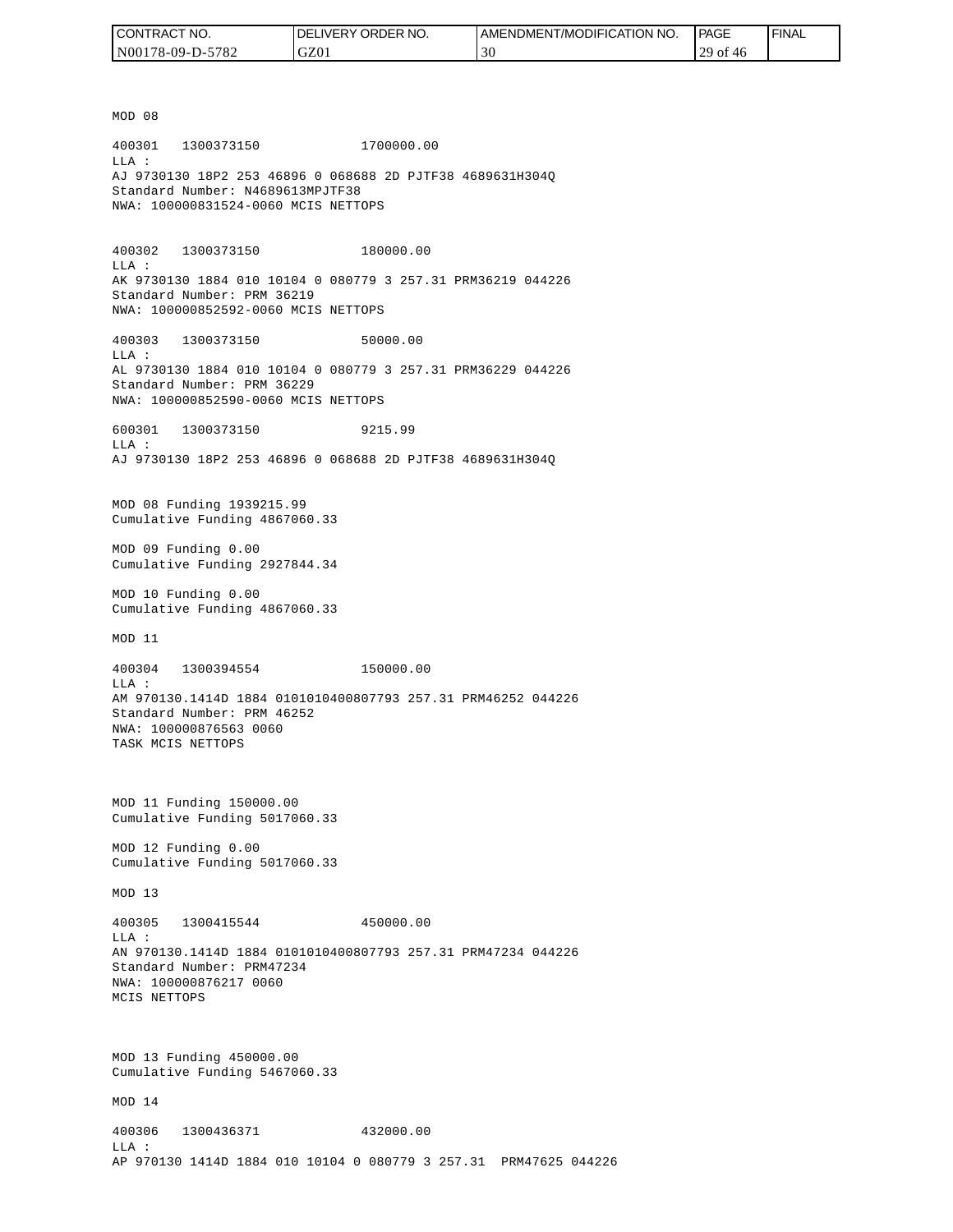CONTRACT NO. DELIVERY ORDER NO. AMENDMENT/MODIFICATION NO. **PAGE**  FINALCONTRACT NO.<br>NO0178-09-D-5<br>Standard Numk<br>NWA: 1000087<br>IA CNDSP SUPP<br>400307 1300<br>400307 1300<br>400307 1300<br>MLA: 2000087<br>NET CNDSP SUPPC<br>600302 1300<br>NET TOPS SUPPC<br>600302 1300<br>LLA: AP 970130 141<br>Standard Numk<br>NWA: 10000087<br>MAD N00178-09-D-5782 GZ01 30 30 of 46 Standard Number: PRM 47625 NWA: 100000876218 0060 IA CNDSP SUPPORT 400307 1300436371 100000.00 LLA : AQ 970130 1414D 1884 010 10104 0 080779 3 257.31 PRM47236 044226 Standard Number: PRM 47236 NWA: 100000876564 0060 NETTOPS SUPPORT 600302 1300436371 1000.00 LLA : AP 970130 1414D 1884 010 10104 0 080779 3 257.31 PRM47625 044226 Standard Number: PRM 47625 NWA:100000876218 0060 ODCs IA CNDSP MOD 14 Funding 533000.00 Cumulative Funding 6000060.33 MOD 15 400401 1300443439 146506.30 LLA : AR 970130.1414D 1884 0101010400807793 257.31 PRM47246 044226 Standard Number: PRM 47246 NWA: 100000876513 0060 HAIMS SUPPORT 400402 1300443439 326566.16 LLA : AS 970130.1414D 1884 0101010400807793 257.31 PRM47632 044226 Standard Number: PRM 47632 NWA: 100000876514 0060 HAIMS SUPPORT 400403 1300443439 170045.28 LLA : AT 970130.1414D 1884 0101010400807793 257.31 PRM47629 044226 Standard Number: PRM 47629 NWA: 100000876565 0060 NET OPS 600401 1300443439 2000.00 LLA : AS 970130.1414D 1884 0101010400807793 257.31 PRM47632 044226 Standard Number: PRM 47632 NWA: 100000876514 0060 ODC HAIMS SUPPORT MOD 15 Funding 645117.74 Cumulative Funding 6645178.07 MOD 16 400403 1300443439 100.00 LLA : AT 970130.1414D 1884 0101010400807793 257.31 PRM47629 044226 Standard Number: PRM 47629 NWA: 100000876565 0060 NET OPS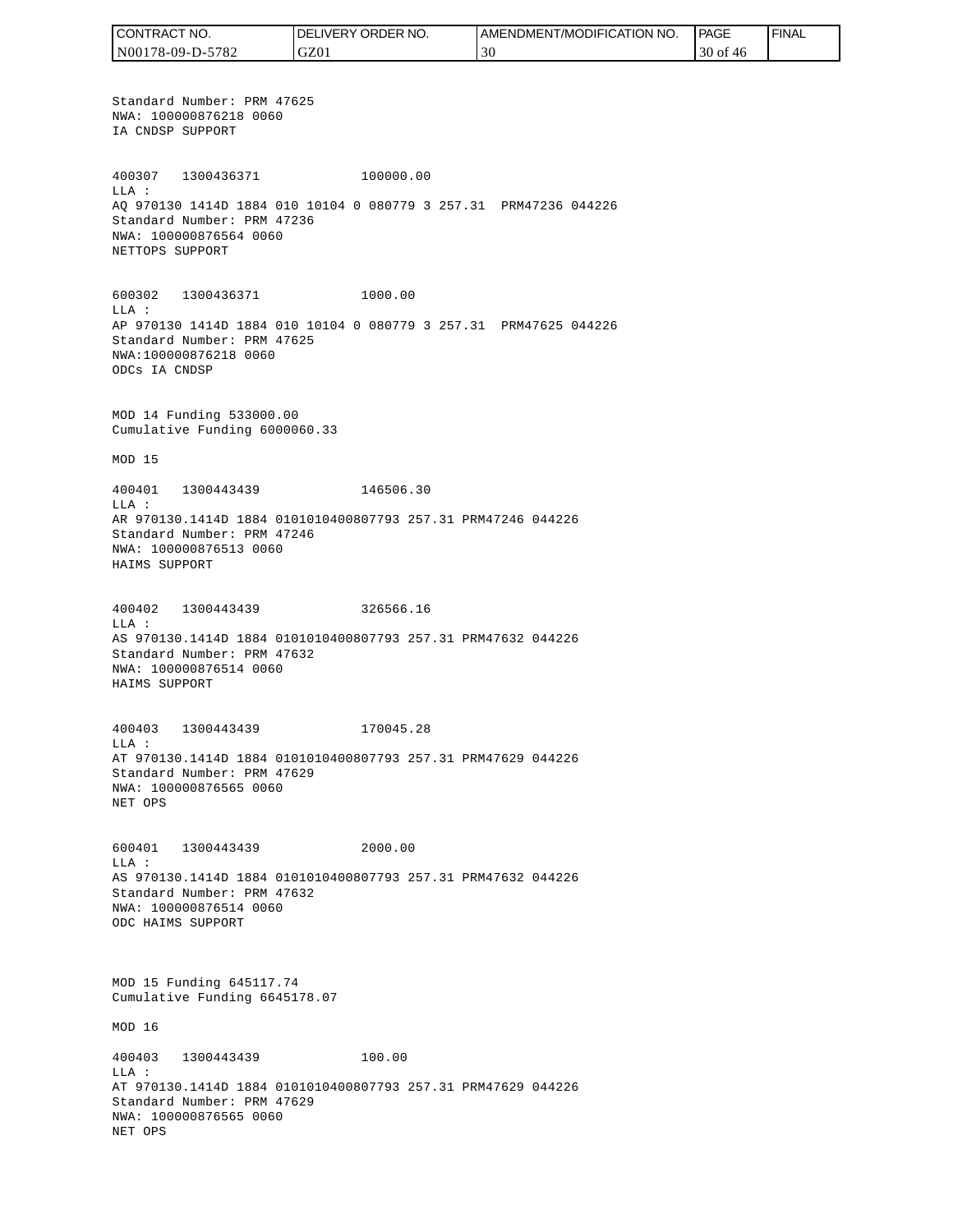| CONTRACT NO.     | <b>IDELIVERY ORDER NO.</b> | AMENDMENT/MODIFICATION<br>NO. | <b>PAGE</b>    | ' FINAL |
|------------------|----------------------------|-------------------------------|----------------|---------|
| N00178-09-D-5782 | GZ01                       | 9U                            | of<br>-46<br>◡ |         |

MOD 16 Funding 100.00 Cumulative Funding 6645278.07 MOD 17 400404 1300447315 79883.00 LLA : AU 9740130.14140 1884 010 10104 0 080779 3 257.31 PRM47236 044226 Standard Number: PRM 47236 NWA#100000876564-0060 400405 1300447315 31866.63 LLA : AV 9740130.1414D 1884 010 10104 0 080779 3 257.31 PRM47625 044226 Standard Number: PRM 47625 NWA# 100000876218-0060 400406 1300447315 1700000.00 LLA : AW 9740130.1414D 1884 010 10104 0 080778 1 257.31 PRM48711 044226 Standard Number: PRM 48711 NWA# 100000961211-0060 600402 1300447315 5000.00 LLA : AW 9740130.1414D 1884 010 10104 0 080778 1 257.31 PRM48711 044226 Standard Number: PRM 48711 NWA#100000961211-0060 MOD 17 Funding 1816749.63 Cumulative Funding 8462027.70 MOD 18 400407 1300481274 175000.00 LLA : AX 970130.1515D-1884 0101010400807793 257.31 044226 PRM510087 Standard Number: PRM510087 PR 1300481274 Funding Doc PRM510087 400408 1300481274 195000.00 LLA : AY 9750130 1884 010 10104 0 080779 3 257.31 PRM58800 044226 130048127400002 Standard Number: PRM58800 PR 1300481274 Funding DOC PRM58800 400409 130048127400004 90000.00 LLA : AZ 9750130 1884 010 10104 0 080779 3 257.31 PRM58810 044226 Standard Number: PRM58810 PR 1300481274 Funding DOC PRM58810 600403 130048127400003 5000.00 LLA : BA 9750130 1884 010 10104 0 080779 3 257.31 PRM58800 044226 Standard Number: PRM58800(odc) PR 1300481274 Funding Doc PRM58800(odc) MOD 18 Funding 465000.00 Cumulative Funding 8927027.70 MOD 19 400410 130049346600001 400000.00  $L.L.A$  : BB 9750130 1884 010 10104 0 080779 3 257.31 PRM510177 044226 Standard Number: PRM510177 ACRN BB: Labor PR 1300493466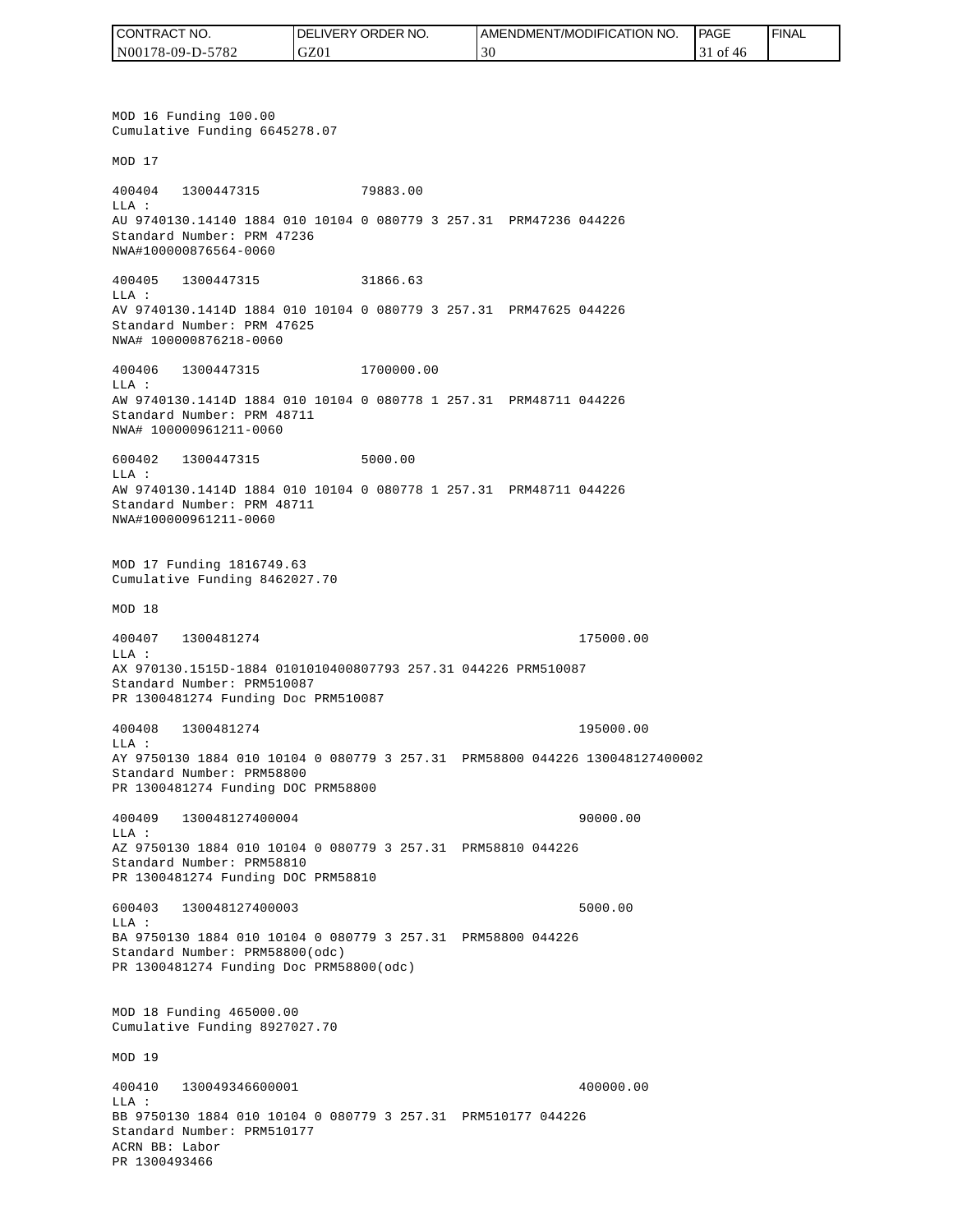DOC: PRM510177 NWA/BS# 100000986791 0060 400411 130049346600002 300000.00 LLA : BC 9750130 1884 010 10104 0 080779 3 257.31 044226 Standard Number: PRM510223 ACRN BC: Labor PR: 1300493466 DOC: PRM510223 NWA/BS# 100000986794 0060 400412 130049346600003 65000.00 LLA : BD 9750130 1884 010 10104 0 080779 3 257.31 PRM58810 044226 Standard Number: PRM58810 ACRN BD: Labor PR 1300493466 DOC NO. PRM58810 NWA/BS# 100000989199 0060 MOD 19 Funding 765000.00 Cumulative Funding 9692027.70 MOD 20 400413 130049476600001 492000.00 LLA : BE 9750130 1882 252 00018 0 068688 2D CV0003 6890151H334Q Standard Number: N6890115RCV0003 PR: 1300494766 COST CODE: 6890151H334Q FUNDING DOC: N6890115RCV0003 NWA: 100001020678 0401 600404 130049476600002 8000.00 LLA : BE 9750130 1882 252 00018 0 068688 2D CV0003 6890151H334Q Standard Number: N6890115RCV0003 PR: 1300494766 COST CODE: 6890151H334Q FUNDING DOC: N6890115RCV0003 NWA:100001020678 0401 MOD 20 Funding 500000.00 Cumulative Funding 10192027.70 MOD 21 400414 130050311200001 362806.38  $T.T.A$  : BF 9750130 1884 010 10104 0 080779 3 257.31 PRM510760 044226 Standard Number: PRM510760 ACRN BF PR1300503112 FUNDING DOC:PRM510760 NWA/BS: 100000986792 0060 EXPIRATION DATE: 9/30/2015 400415 130050311200002 137193.62 LLA : BG 9750130 1884 010 10104 0 080778 3 257.31 PRM510785 044226 Standard Number: PRM510785 ACRN BG PR1300503112 FUNDING DOC:PRM510785 NWA/BS: 100001054404 0060 EXPIRATION DATE: 9/30/2015 MOD 21 Funding 500000.00 CONTRACT NO. N00178-09-D-5782 DELIVERY ORDER NO. GZ01 AMENDMENT/MODIFICATION NO. 30 **PAGE**  32 of 46 FINAL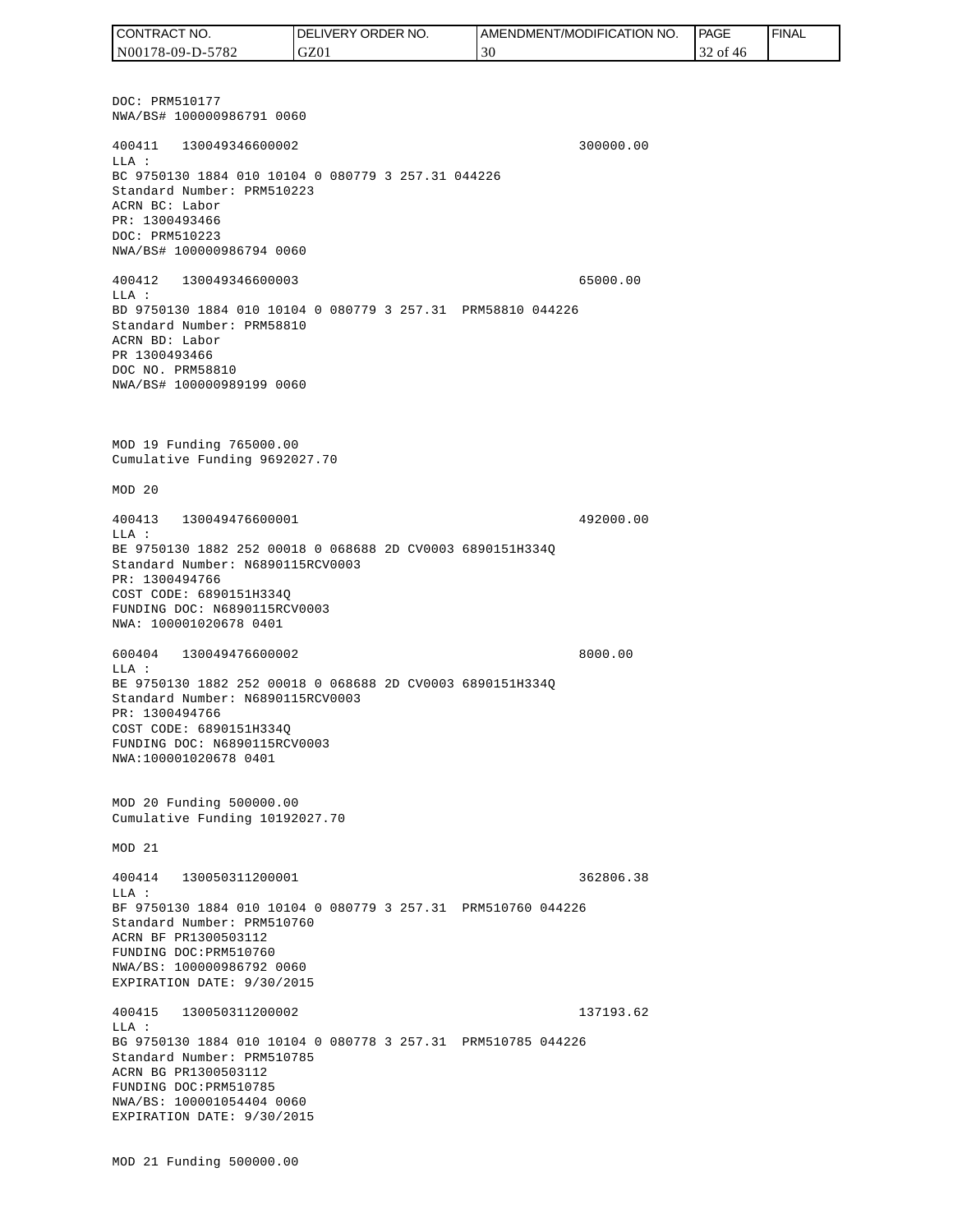| CONTRACT NO.     | <b>IDELIVERY ORDER NO.</b> | <b>I AMENDMENT/MODIFICATION NO.</b> | <b>PAGE</b>  | ' FINAL |
|------------------|----------------------------|-------------------------------------|--------------|---------|
| N00178-09-D-5782 | GZ01                       |                                     | 33 of<br>-46 |         |

Cumulative Funding 10692027.70 MOD 22 400408 1300481274 5000.00 LLA : AY 9750130 1884 010 10104 0 080779 3 257.31 PRM58800 044226 130048127400002 Standard Number: PRM58800 PR 1300481274 Funding DOC PRM58800 Realigned +\$5,000.00 from 600403 BA Originally on PR1300481274, this was as directed on PR1300513212 400416 130051321200001 275000.00 LLA : BH 9750130 1884 010 10104 0 080779 3 257.31 PRM510771 044226 Standard Number: PRM510771 ACRN:BH PR1300513212 FUNDING DOC: PRM510771 FUNDS EXPIRATION: 9/30/2015 NWA/BS: 100000989184 0060 400417 130051321200002 130000.00 LLA : BF 9750130 1884 010 10104 0 080779 3 257.31 PRM510760 044226 Standard Number: PRM510760 ACRN:BF PR1300513212 FUNDING DOC: PRM510760 FUNDS EXPIRATION: 9/30/2015 NWA/BS: 100000986792 0060 600403 130048127400003 (5000.00)  $L.L.A$  : BA 9750130 1884 010 10104 0 080779 3 257.31 PRM58800 044226 Standard Number: PRM58800(odc) PR 1300481274 Funding Doc PRM58800(odc)- Realigned to 400408 AY per PR1300513212 MOD 22 Funding 405000.00 Cumulative Funding 11097027.70 MOD 23 400501 130051857200002 20000.00  $L.L.A$  : BD 9750130 1884 010 10104 0 080779 3 257.31 PRM58810 044226 Standard Number: PRM58810 ACRN: BD PR1300518572 FUNDING DOC: PRM58810 EXPIRATION OF FUNDS: 9/30/2015 NWA/BS: 100000989199 0060 400502 130051857200003 76123.00 LLA : BJ 9750130 1884 010 10104 0 080779 3 257.31 PRM510772 044226 Standard Number: PRM510772 ACRN: BJ PR1300518572 FUNDING DOC: PRM510772 EXPIRATION OF FUNDS: 9/30/2015 NWA/BS: 100000989224 0060 400503 130051857200004 94353.76  $T.T.A$  : BF 9750130 1884 010 10104 0 080779 3 257.31 PRM510760 044226 Standard Number: PRM510760 ACRN: BF PR1300518572 FUNDING DOC: PRM510760 EXPIRATION OF FUNDS: 9/30/2015 NWA/BS: 100000986792 0060 400504 130051857200005 125000.00 LLA : BK 9750130 1884 010 10104 0 080779 3 257.31 PRM510762 044226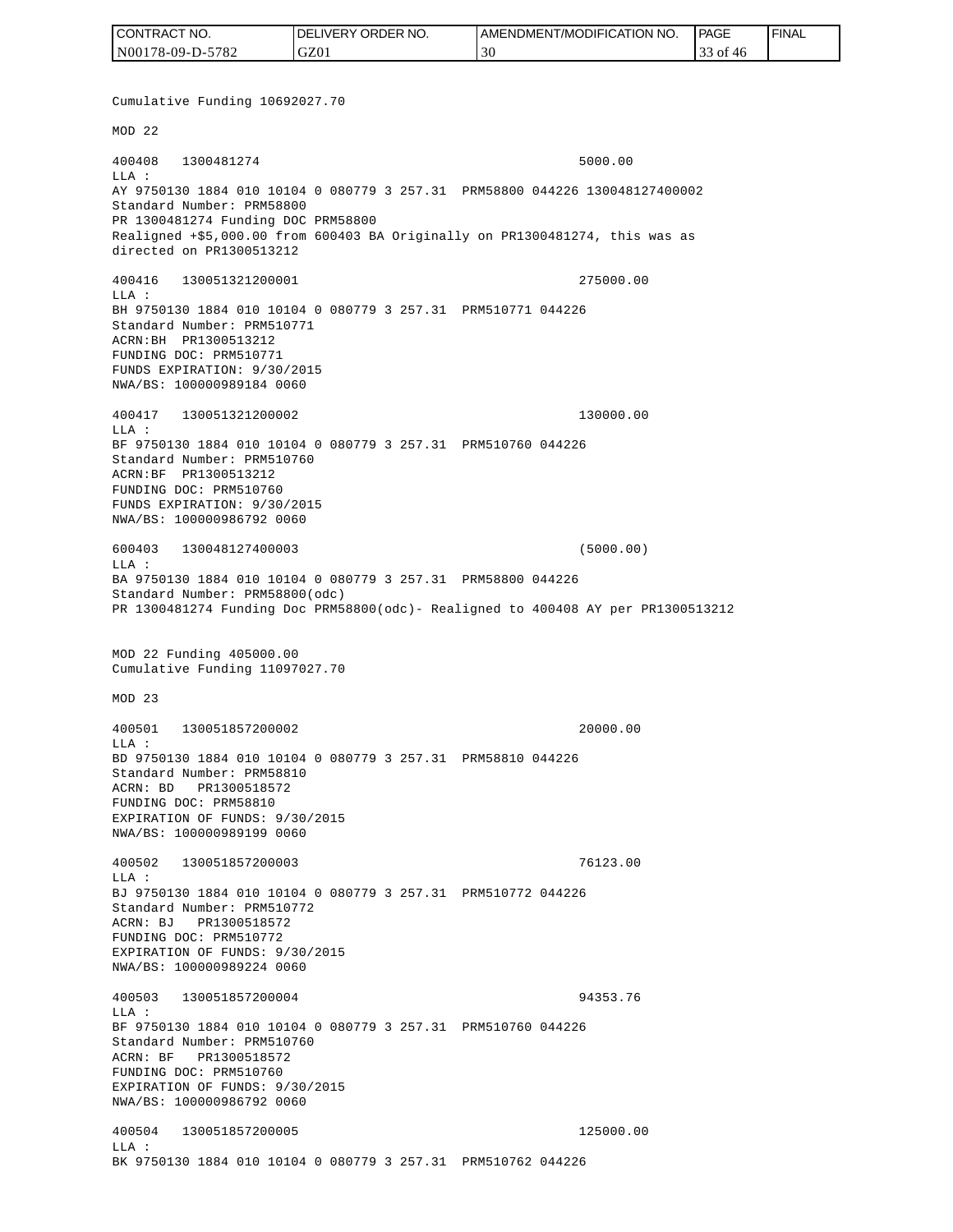| <b>CONTRACT</b><br>" NO. | <b>ORDER</b><br>NO.<br><b>DELIVERY</b> | AMENDMENT/MODIFICATION NO. | PAGE            | <b>FINAL</b> |
|--------------------------|----------------------------------------|----------------------------|-----------------|--------------|
| N00178-09-D-5782         | GZ01                                   | 30                         | 34<br>∙of<br>46 |              |

Standard Number: PRM510762 ACRN: BK PR1300518572 FUNDING DOC: PRM510762 EXPIRATION OF FUNDS: 9/30/2015 NWA/BS: 100000986795 0060 400505 130051857200006 28156.00 LLA : BL 9750130 1884 010 10104 0 080779 3 257.31 PRM510768 044226 Standard Number: PRM510768 ACRN: BL PR1300518572 FUNDING DOC: PRM510768 EXPIRATION OF FUNDS: 9/30/2015 NWA/BS: 100001000323 0060 400506 130051857200007 632766.00 LLA : BM 9750130 1884 010 10104 0 080779 3 257.31 HT000351098 6 044226 Standard Number: HT0003510986 ACRN: BM PR1300518572 FUNDING DOC: HT0003510986 EXPIRATION OF FUNDS: 9/30/2015 NWA/BS: 100001060851 0060 MOD 23 Funding 976398.76 Cumulative Funding 12073426.46 MOD 24 400507 130051922900001 386143.95  $T.T.A$  : BN 9750130 1882 252 00018 0 068688 2D CV0003 6890151H334Q ACRN BN: Labor for PWS PR: 1300519229 FUNDING DOC: N6890115RCV0003 COST CODE: 6890151H334Q NWA/BS: 100001020678 0401 400508 130051922900003 38856.05 LLA : BP 9750130 1882 254 68908 0 068688 2D C09018 6156451H303Q ACRN BP: Labor for PWS PR: 1300519229 FUNDING DOC: N6156415RC09018 COST CODE: 6156451H303Q NWA/BS: 100001072719 0400 600501 130051922900002 8000.00 LLA : BN 9750130 1882 252 00018 0 068688 2D CV0003 6890151H334Q ACRN BN: ODCs PR: 1300519229 FUNDING DOC: N6890115RCV0003 COST CODE: 6890151H334Q NWA/BS: 100001020678 0401 MOD 24 Funding 433000.00 Cumulative Funding 12506426.46 MOD 25 400509 130052791900001 1440942.18 LLA : BN 9750130 1882 252 00018 0 068688 2D CV0003 6890151H334Q Standard Number: N6890115RCV0003 ACRN: BN PR1300527919 FUNDING DOC: N6890115RCV0003 FUNDS EXPIRATION: 9/30/2015 COST CODE: 6890151H334Q NWA/BS: 100001020678 0401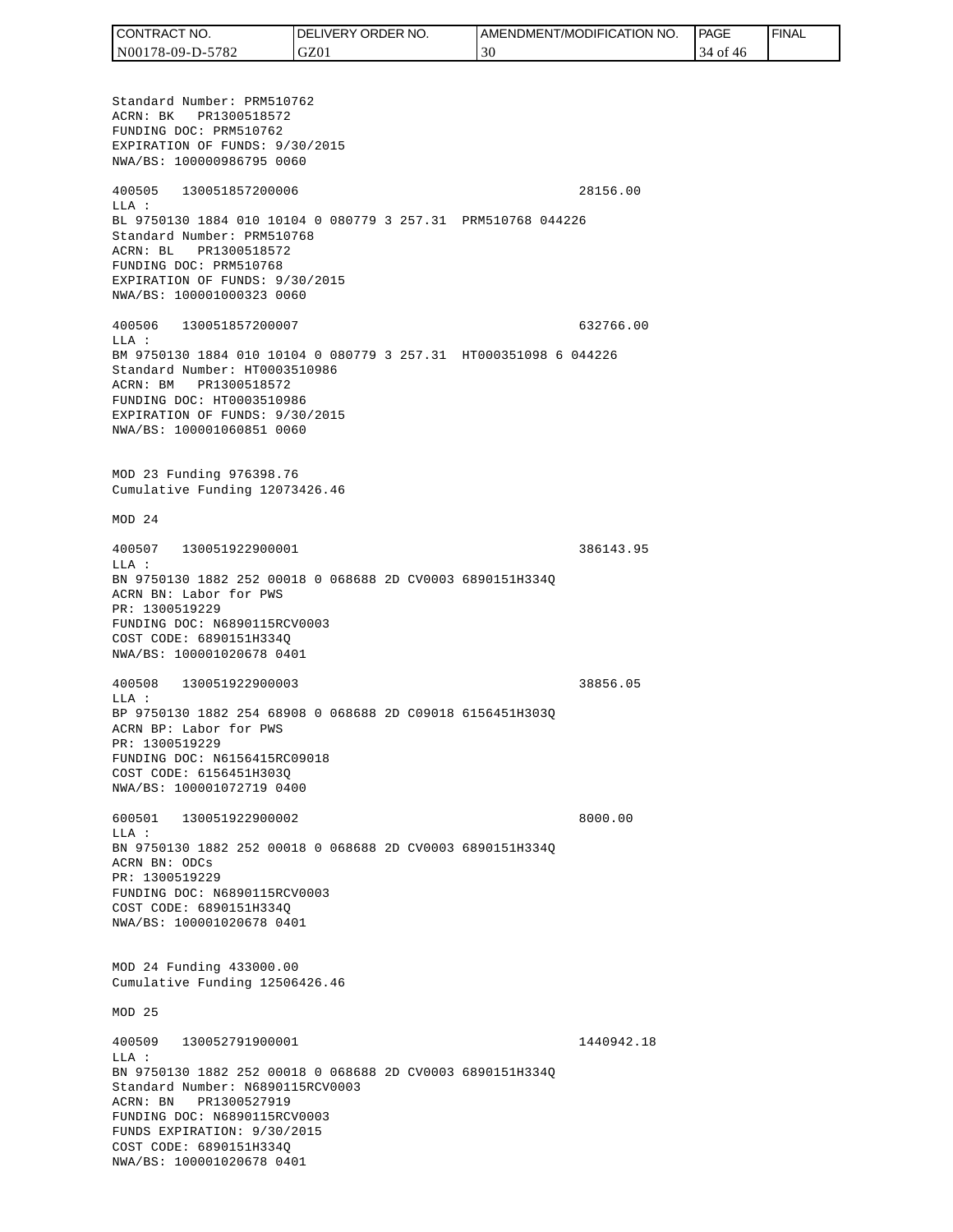| CONTRACT NO.     | <b>IDELIVERY ORDER NO.</b> | AMENDMENT/MODIFICATION NO. | <b>PAGE</b> | ' FINAL |
|------------------|----------------------------|----------------------------|-------------|---------|
| N00178-09-D-5782 | GZ01                       |                            | 35 of<br>46 |         |

MOD 25 Funding 1440942.18 Cumulative Funding 13947368.64 MOD 26 400510 130052095600001 1122505.00 LLA : BQ 9750130 1884 010 10104 0 080779 3 257.31 HT000351189 0 044226 Standard Number: HT0003511890 ACNR: BQ PR1300520956 FUNDING DOC: HT0003511890 FUNDS EXPIRATION: 9/30/2015 NWA/BS: 100000986793 0060 400511 13005209560000 533516.35 LLA : BR 9750130 1884 010 10104 0 080779 3 257.31 HT000351098 9 044226 Standard Number: HT0003510989 ACNR: BR PR1300520956 FUNDING DOC: HT0003510989 FUNDS EXPIRATION: 9/30/2015 NWA/BS: 100001060852 0060 400512 130052095600003 1550000.00 LLA : BS 9750130 1884 010 10104 0 080779 3 257.31 HT000351189 2 044226 Standard Number: HT0003511892 ACNR: BS PR1300520956 FUNDING DOC: HT0003511892 FUNDS EXPIRATION: 9/30/2015 NWA/BS: 100000986796 0060 400513 130052095600005 120000.00 LLA : BT 9750130 1884 010 10104 0 080779 3 257.33 HT000351171 3 044226 Standard Number: HT0003511713 ACNR: BT PR1300520956 FUNDING DOC: HT0003511713 FUNDS EXPIRATION: 9/30/2015 NWA/BS: 100000989225 0060 400514 130052095600007 211947.36 LLA : BU 9750130 1884 010 10104 0 080779 3 257.31 PRM510766 044226 Standard Number: PRM510766 ACNR: BU PR1300520956 FUNDING DOC: PRM510766 FUNDS EXPIRATION: 9/30/2015 NWA/BS: 100000987052 0060 400515 130052095600008 313760.00  $T.T.A$  : BV 9750130 1884 010 10104 0 080778 7 257.31 PRM510911 044226 Standard Number: PRM510911 ACNR: BV PR1300520956 FUNDING DOC: PRM510911 FUNDS EXPIRATION: 9/30/2015 NWA/BS: 100001054759 0060 400516 130052095600009 150000.00 LLA : BH 9750130 1884 010 10104 0 080779 3 257.31 PRM510771 044226 Standard Number: PRM510771 ACNR: BH PR1300520956 FUNDING DOC: PRM510771 FUNDS EXPIRATION: 9/30/2015 NWA/BS: 100000989184 0060 400517 130052095600011 1544154.27 LLA :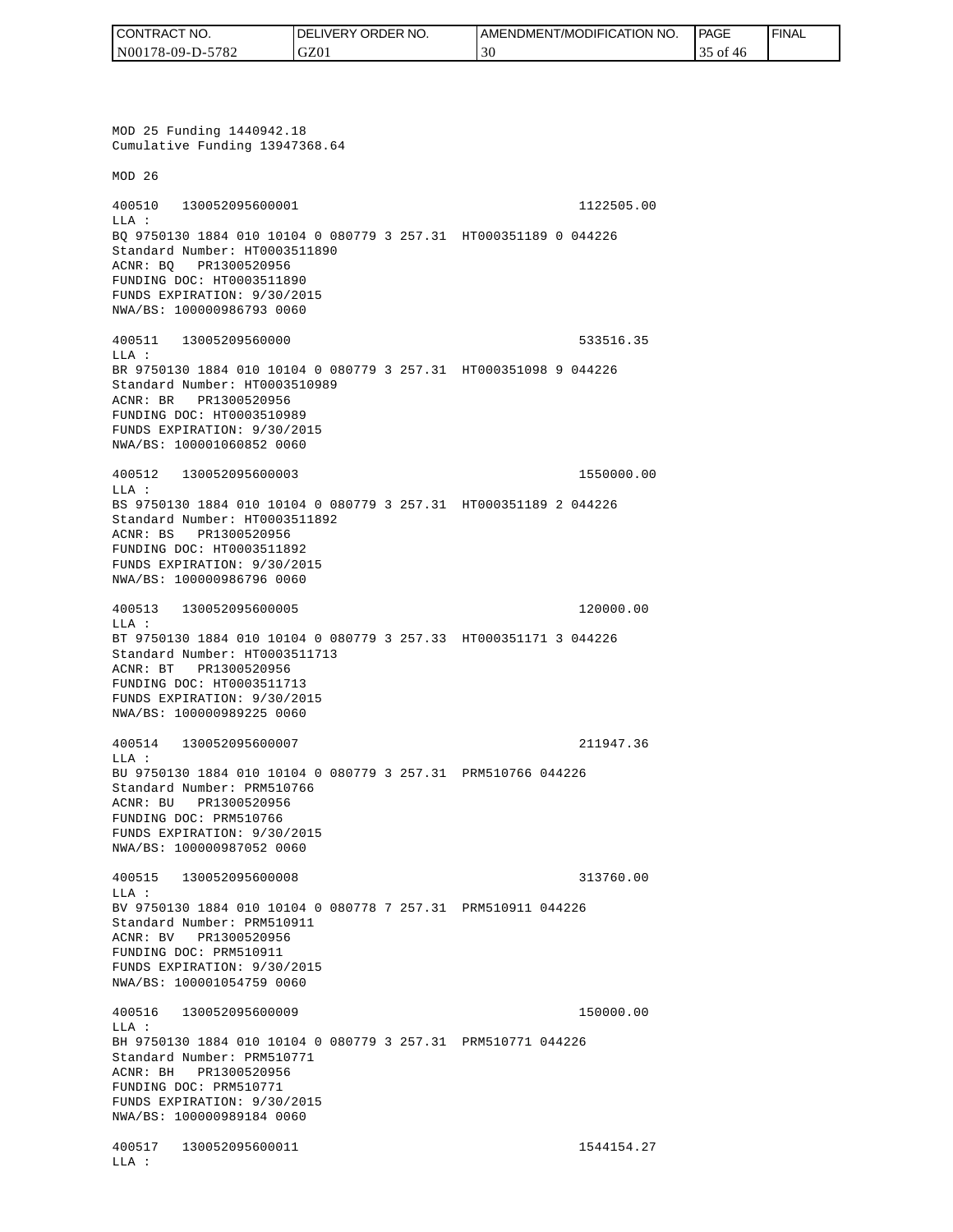CONTRACT NO. DELIVERY ORDER NO. AMENDMENT/MODIFICATION NO. **PAGE**  FINALCONTRACT NO.<br>
NO0178-09-D-5<br>
BW 9750130 18<br>
Standard Numb<br>
Standard Numb<br>
ACNR: BW PR<br>
FUNDING DOC:<br>
FUNDS EXPIRAT<br>
FUNDING DOC:<br>
TEUNDS EXPIRAT<br>
600502 1300<br>
600502 1300<br>
LLA: BX 9750130 18<br>
Standard Numb<br>
ACRN: BX PR<br>
FU N00178-09-D-5782 GZ01 30 36 of 46 BW 9750130 1884 010 10104 0 080779 3 257.31 HT000351115 7 044226 Standard Number: HT0003511157 ACNR: BW PR1300520956 FUNDING DOC: HT0003511157 FUNDS EXPIRATION: 9/30/2015 NWA/BS: 100000987059 0060 600502 130052095600006 17633.00 LLA : BX 9750130 1884 010 10104 0 080779 3 257.31 PRM510225 044226 Standard Number: PRM510225 ACRN: BX PR1300520956 FUNDING DOC: PRM510225 FUNDS EXPIRATION: 9/30/2015 NWA/BS: 100000987051 0060 600503 130052095600010 75000.00  $T.T.A$  : BW 9750130 1884 010 10104 0 080779 3 257.31 HT000351115 7 044226 Standard Number: HT0003511157 ACRN: BW PR1300520956 FUNDING DOC: HT0003511157 FUNDS EXPIRATION: 9/30/2015 NWA/BS: 100000987059 0060 MOD 26 Funding 5638515.98 Cumulative Funding 19585884.62 MOD 27 400518 130054151600001 140000.00 LLA : BY 9760130 1884 IO6 596-C S -16807 79 3-2016 MEDCOI-TMA- 257-HT0003512377 044226 ACRN BY: Labor for PWS PR: 1300541516 FUNDING DOC: HT0003512377 NWA/BS: 100001091456 0060 400519 130054151600003 105000.00 LLA : BZ 9760130 1884 DHM SM003 3 \_CS\_16 80 7787-2 016 DHMSM TE ST-TMA-257 044226 ACRN BZ: Labor for PWS PR: 1300541516 FUNDING DOC: HT0003612852 NWA/BS: 100001099806 0060 400520 130054151600004 500000.00  $L.L.A$  : CA 9760130 1884 010 10104 0 080779 3 257.31 HT000351234 9 044226 ACRN CA: Labor for PWS PR: 1300541516 FUNDING DOC: HT0003512349 NWA/BS: 100001090127 0060 600504 130054151600002 55000.00  $T.T.A$  : BY 9760130 1884 IO6 596-C S -16807 79 3-2016 MEDCOI-TMA- 257-HT0003512377 044226 ACRN BY: ODCs PR: 1300541516 FUNDING DOC: HT0003512377 NWA/BS: 100001091456 0060 MOD 27 Funding 800000.00 Cumulative Funding 20385884.62 MOD 28 Funding 0.00 Cumulative Funding 20385884.62 MOD 29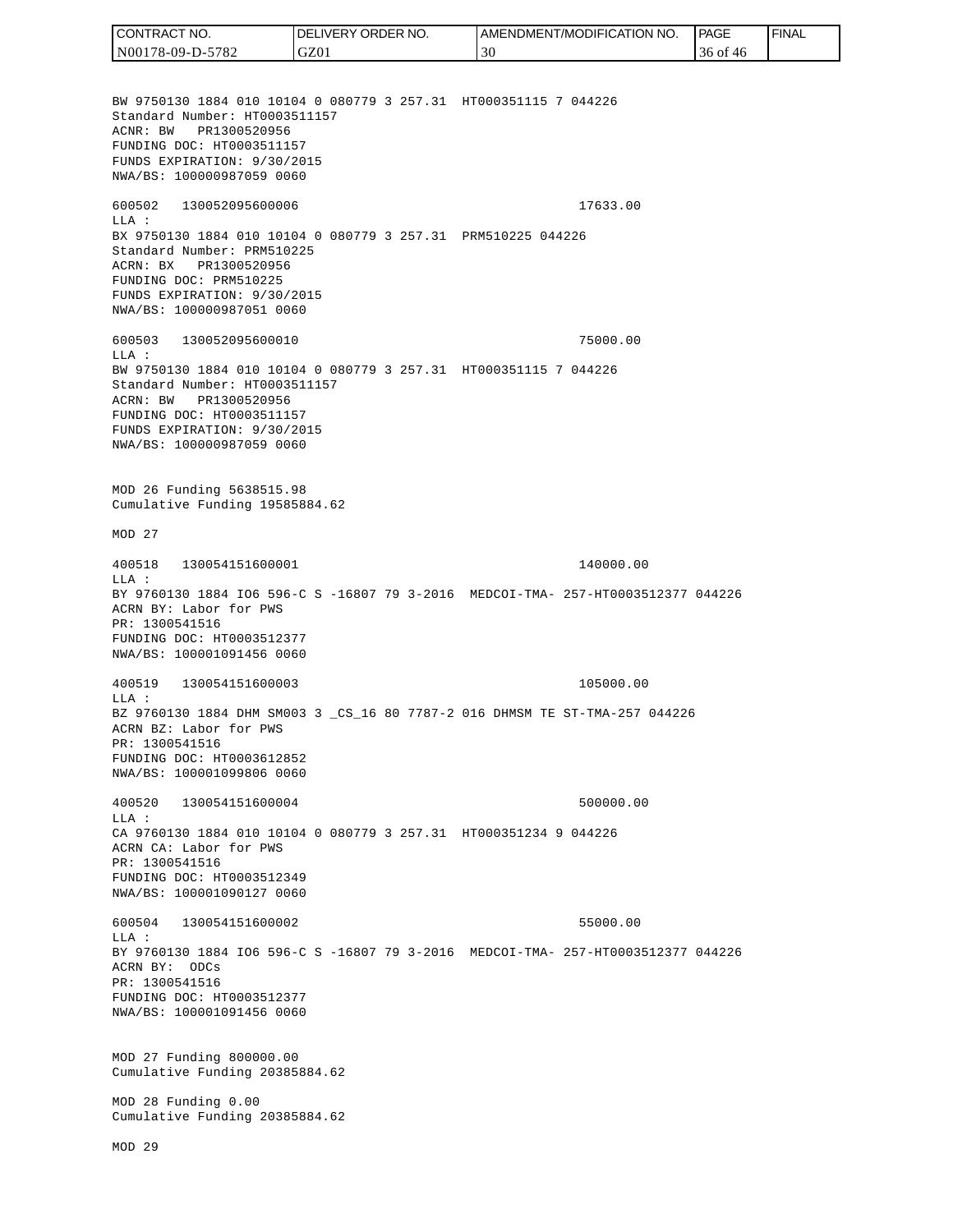400509 130052791900001 (15000.00) LLA : BN 9750130 1882 252 00018 0 068688 2D CV0003 6890151H334Q Standard Number: N6890115RCV0003 ACRN: BN PR1300527919 FUNDING DOC: N6890115RCV0003 FUNDS EXPIRATION: 9/30/2015 COST CODE: 6890151H334Q NWA/BS: 100001020678 0401 600501 130051922900002 15000.00 LLA : BN 9750130 1882 252 00018 0 068688 2D CV0003 6890151H334Q ACRN BN: ODCs PR: 1300519229 FUNDING DOC: N6890115RCV0003 COST CODE: 6890151H334Q NWA/BS: 100001020678 0401 MOD 29 Funding 0.00 Cumulative Funding 20385884.62 MOD 30 400521 130057643900004 175000.00 LLA : CB 9760130 1884 010 10104 0 080779 3 257.31 HT000351234 9 044226 Standard Number: HT0003512349 ACRN: CB - Incr. funding PR: 1300576439 CIN: 130057643900004 NWA/BS: 100001090127 0060 Type: Direct Cite Funding doc - HT0003512349 400522 130057643900001 50000.00 LLA : CC 9760130 1884 DHM SM003 3 \_CS\_16 80 7787-2 016 DHMSM TE ST-TMA-257 044226 Standard Number: HT0003612852 ACRN: CC - Incr. funding PR: 1300576439 CIN: 130057643900001 NWA/BS: 100001099806 0060 Type: Direct Cite Funding Doc - HT0003612852 400523 130057643900002: 350000.00  $L.L.A$  : CD 9760130 1884 IO6 596\_C S \_16807 79 3-2016 D2D UFR-TMA -257-HT0003613773 044226 Standard Number: HT0003613773 ACRN: CD - Incr. funding PR: 1300576439 CIN: 130057643900002 NWA/BS: 100001094073 0060 Type: Direct Cite Funding Doc - HT0003613773 400524 130057643900007 200000.00 LLA : CE 9760130 1884 IO6 596\_C S \_16807 79 3-2016 GENSPT-TMA- 257-HT0003512351 01-0 044226 Standard Number: HT0003512379 ACRN: CE - Incr. funding PR: 1300576439 CIN: 130057643900007 NWA/BS: 100001093445 0060 Type: Direct Cite Funding Doc - HT0003512379 400525 130057643900003 200000.00 LLA : CF 9760130 1884 IO6 596\_C S \_16807 79 3-2016 MHSV-TMA-25 7-HT0003512379 044226 CONTRACT NO. N00178-09-D-5782 DELIVERY ORDER NO. GZ01 AMENDMENT/MODIFICATION NO. 30 **PAGE**  37 of 46 FINAL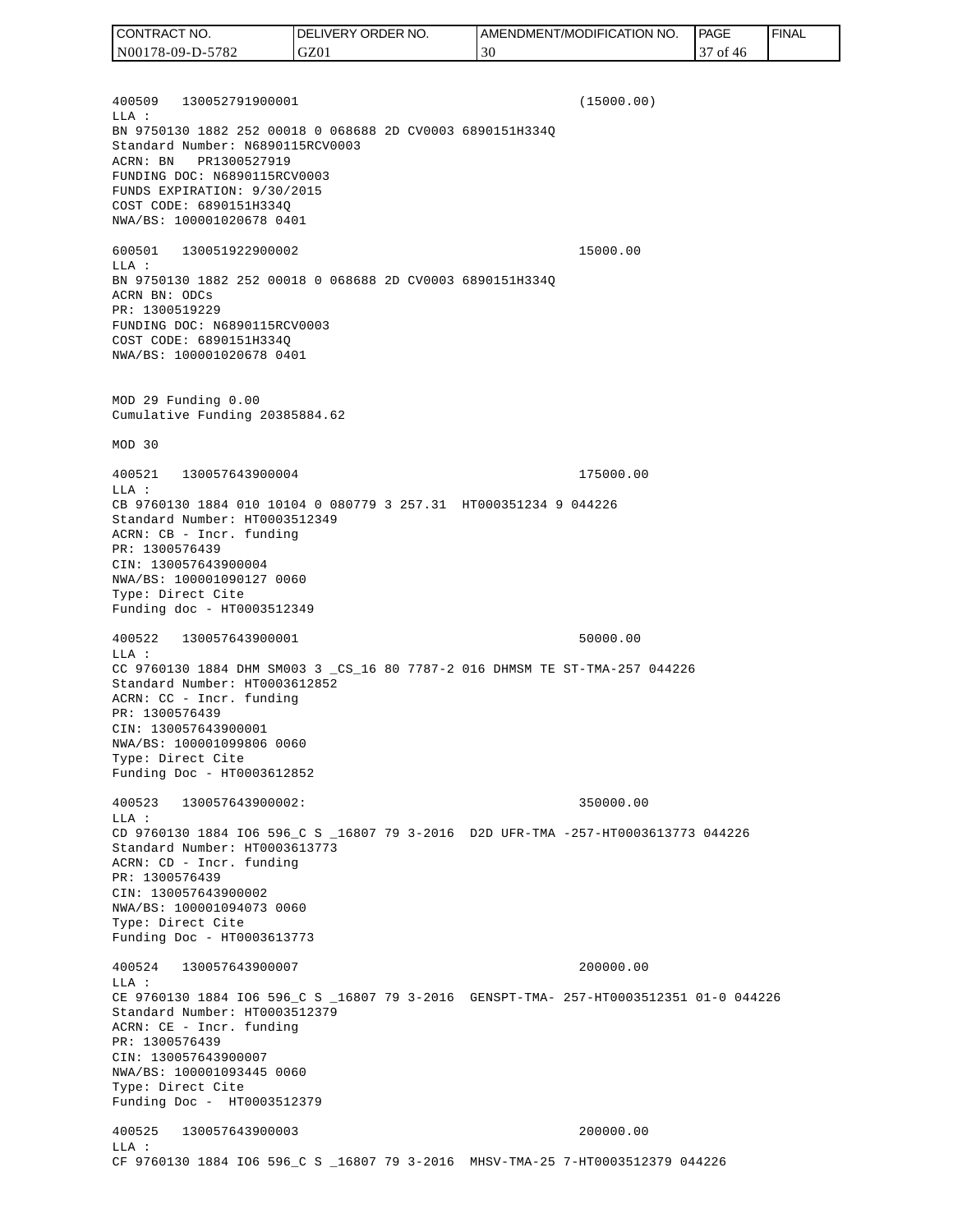| <b>CONTRACT</b><br>T NO. | ' ORDER NO.<br>.IVERY<br>DELI | AMENDMENT/MODIFICATION NO. | <b>PAGE</b> | <b>FINAL</b> |
|--------------------------|-------------------------------|----------------------------|-------------|--------------|
| N00178-09-D-5782         | GZ01                          | 30                         | 38 of 46    |              |
|                          |                               |                            |             |              |

Standard Number: HT0003512351 ACRN: CF - Incr. funding PR: 1300576439 CIN: 130057643900003 NWA/BS: 100001091357 0060 Type: Direct Cite Funding doc - HT0003512351 400526 130057643900005 170000.00 LLA : BY 9760130 1884 IO6 596-C S -16807 79 3-2016 MEDCOI-TMA- 257-HT0003512377 044226 Standard Number: HT0003512377 ACRN: BY - Incr. funding PR: 1300576439 CIN: 130057643900005 NWA/BS: 100001091456 0060 Type: Direct Cite Funding Doc - HT0003512377 600505 130057643900006 15000.00  $T.T.A$  : BY 9760130 1884 IO6 596-C S -16807 79 3-2016 MEDCOI-TMA- 257-HT0003512377 044226 Standard Number: HT0003512377 ACRN: BY - Incr. funding PR: 1300576439 CIN: 130057643900006 NWA/BS: 100001091456 0060 Type: Direct Cite Funding Doc - HT0003512377 MOD 30 Funding 1160000.00

Cumulative Funding 21545884.62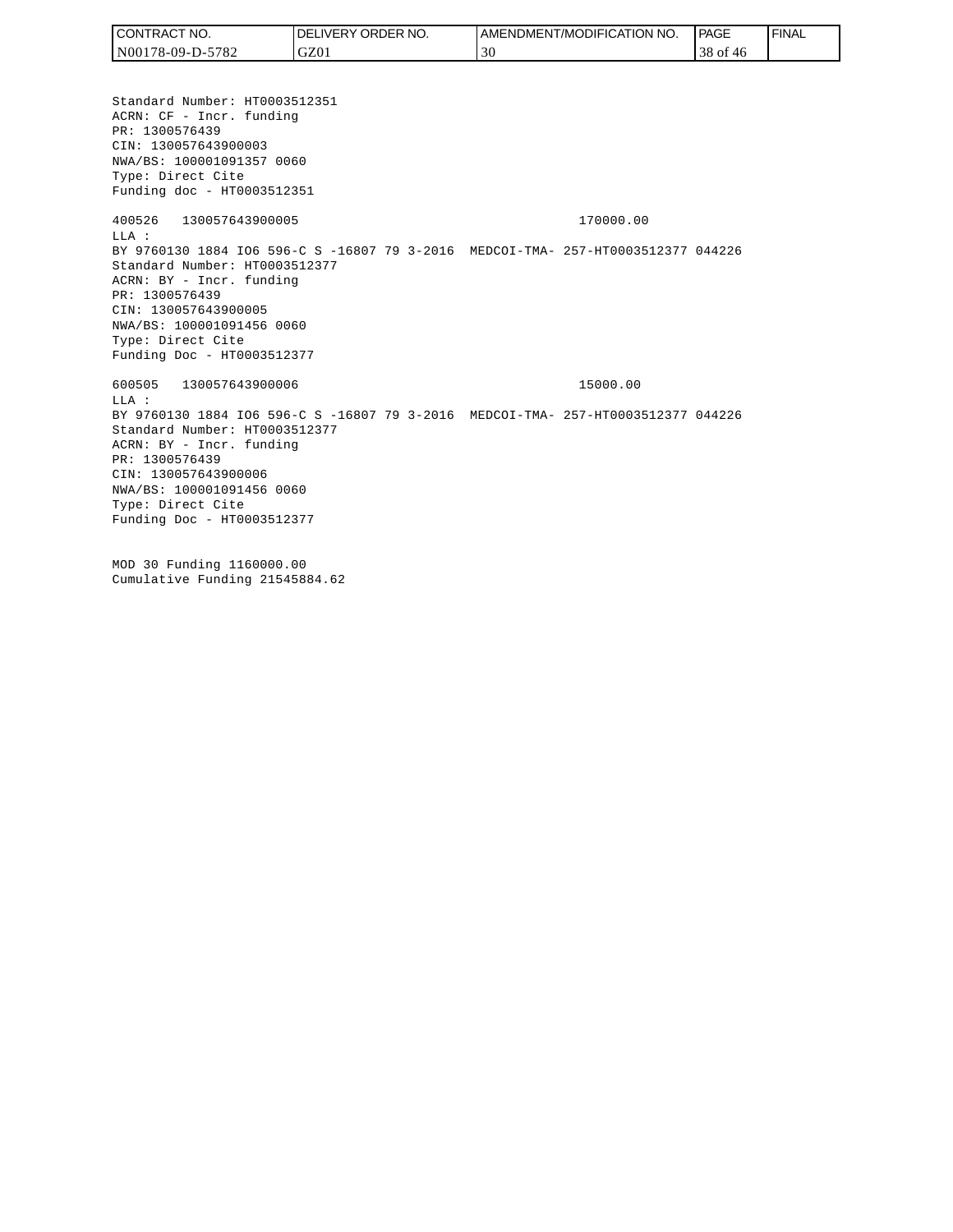| I CONTRACT NO.   | NO.<br>DELIVERY ORDER | AMENDMENT/MODIFICATION NO. | PAGE            | ' FINAL |
|------------------|-----------------------|----------------------------|-----------------|---------|
| N00178-09-D-5782 | GZ01                  | 30                         | 30<br>-ot<br>46 |         |

## **SECTION H SPECIAL CONTRACT REQUIREMENTS**

#### 5252.232-9206 SEGREGATION OF COSTS (DEC 2003)

(a) The Contractor agrees to segregate costs incurred under this task order at the lowest level of performance, either task or subtask, rather than on a total task order basis, and to submit invoices reflecting costs incurred at that level. Invoices shall contain summaries of work charged during the period covered, as well as overall cumulative summaries by labor category for all work invoiced to date (if applicable), by line item, task or subtask.

(b) Where multiple lines of accounting are present, the ACRN preceding the accounting citation will be found in Section B and/or Section G. Payment of Contractor invoices shall be accomplished only by charging the ACRN that corresponds to the work invoiced.

(c) Except when payment requests are submitted electronically as specified in the clause at DFARS 252.232-7003, Electronic Submission of Payment Requests, one copy of each invoice or voucher will be provided, at the time of submission to DCAA, to the Task Order Manager.

#### H-350 REIMBURSEMENT OF TRAVEL COSTS (NOV 2005)

(a) Contractor Request and Government Approval of Travel

Any travel under this contract must be specifically requested in writing, by the contractor prior to incurring any travel costs. If this contract is a definite or indefinite delivery contract, then the written Government authorization will be by task/delivery orders issued by the Ordering Officer or by a modification to an issued task/delivery order. If this contract is not a definite or indefinite delivery contract, then the written Government authorization will be by written notice of approval from the Contracting Officer's Representative (COR). The request shall include as a minimum, the following:

- (1) Contract number
- (2) Date, time, and place of proposed travel
- (3) Purpose of travel and how it relates to the contract
- (4) Contractor's estimated cost of travel
- (5) Name(s) of individual(s) traveling and;
- (6) A breakdown of estimated travel and per diem charges.
- (b) General

(1) The costs for travel, subsistence, and lodging shall be reimbursed to the contractor only to the extent that it is necessary and authorized for performance of the work under this contract. The costs for travel, subsistence, and lodging shall be reimbursed to the contractor in accordance with the Federal Acquisition Regulation (FAR) 31.205-46, which is incorporated by reference into this contract. As specified in FAR 31.205-46(a) (2), reimbursement for the costs incurred for lodging, meals and incidental expenses (as defined in the travel regulations cited subparagraphs  $(b)(1)(i)$  through  $(b)(1)(iii)$  below) shall be considered to be reasonable and allowable only to the extent that they do not exceed on a daily basis the maximum per diem rates in effect at the time of travel as set forth in the following:

(i) Federal Travel Regulation prescribed by the General Services Administration for travel in the contiguous 48 United States;

(ii) Joint Travel Regulation, Volume 2, DoD Civilian Personnel, Appendix A, prescribed by the Department of Defense for travel in Alaska, Hawaii, The Commonwealth of Puerto Rico, and the territories and possessions of the United States; or

(iii) Standardized Regulations, (Government Civilians, Foreign Areas), Section 925, "Maximum Travel Per Diem Allowances in Foreign Areas" prescribed by the Department of State, for travel in areas not covered in the travel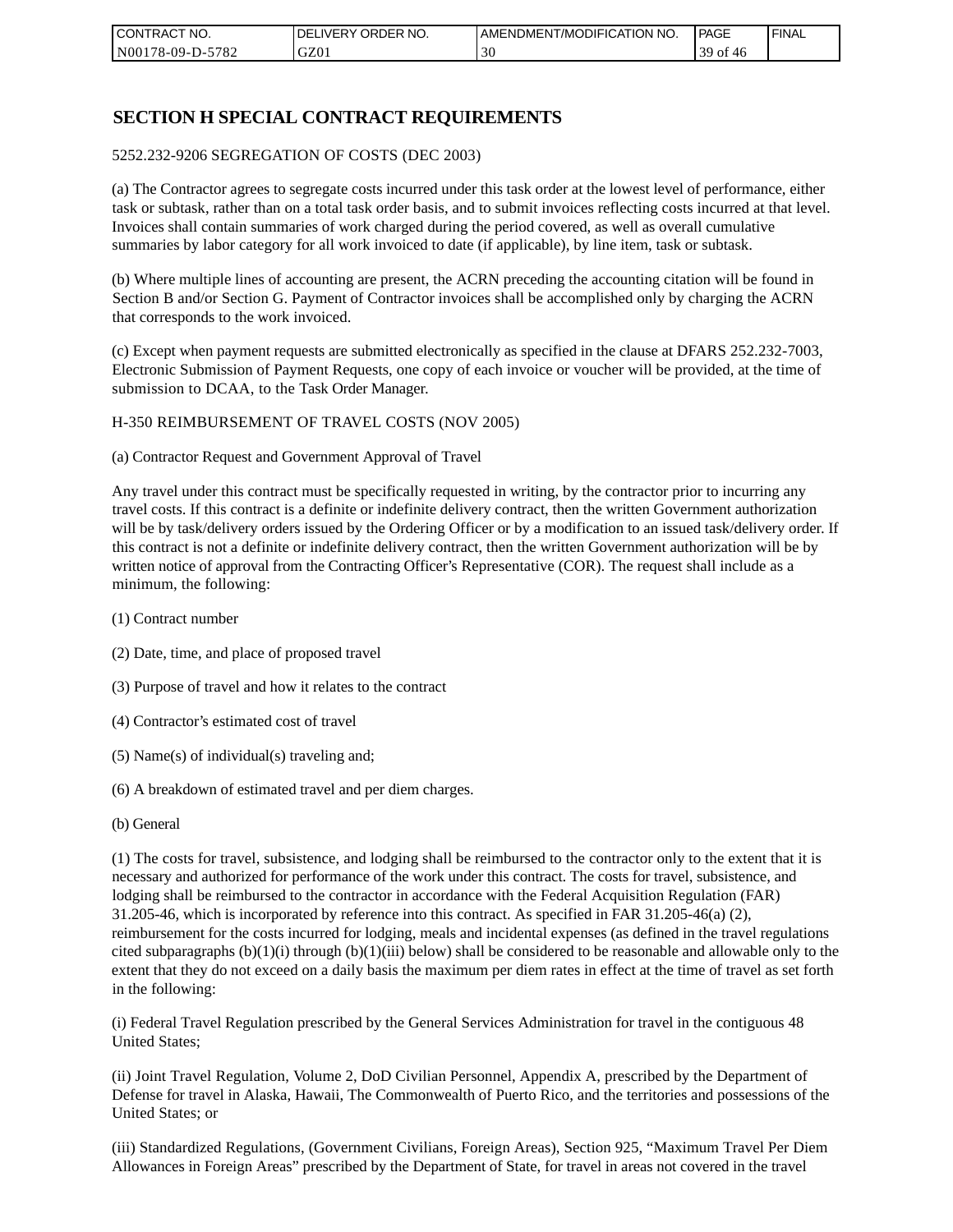| <b>CONTRACT NO.</b> | `NO.<br><b>DELIVERY ORDER</b> | AMENDMENT/MODIFICATION NO. | <b>PAGE</b>     | ' FINAL |
|---------------------|-------------------------------|----------------------------|-----------------|---------|
| N00178-09-D-5782    | GZ01                          | 30                         | $140$ of<br>-40 |         |

regulations cited in subparagraphs  $(b)(1)(i)$  and  $(b)(1)(ii)$  above.

(2) Personnel in travel status from and to the contractor's place of business and designated work site or vice versa, shall be considered to be performing work under the contract, and contractor shall bill such travel time at the straight (regular) time rate; however, such billing shall not exceed eight hours per person for any one person while in travel status during one calendar day.

(c) Per Diem

(1) The contractor shall not be paid per diem for contractor personnel who reside in the metropolitan area in which the tasks are being performed. Per diem shall not be paid on services performed at contractor's home facility and at any facility required by the contract, or at any location within a radius of 50 miles from the contractor's home facility and any facility required by this contract.

(2) Costs for subsistence and lodging shall be paid to the contractor only to the extent that overnight stay is necessary and authorized in writing by the Government for performance of the work under this contract per paragraph (a). When authorized, per diem shall be paid by the contractor to its employees at a rate not to exceed the rate specified in the travel regulations cited in FAR 31.205-46(a)(2) and authorized in writing by the Government. The authorized per diem rate shall be the same as the prevailing locality per diem rate.

(3) Reimbursement to the contractor for per diem shall be limited to payments to employees not to exceed the authorized per diem and as authorized in writing by the Government per paragraph (a). Fractional parts of a day shall be payable on a prorated basis for purposes of billing for per diem charges attributed to subsistence on days of travel. The departure day from the Permanent Duty Station (PDS) and return day to the PDS shall be 75% of the applicable per diem rate. The contractor shall retain supporting documentation for per diem paid to employees as evidence of actual payments, as required by the FAR 52.216-7 "Allowable Cost and Payment" clause of the contract.

### (d) Transportation

(1) The contractor shall be paid on the basis of actual amounts paid to the extent that such transportation is necessary for the performance of work under the contract and is authorized in writing by the Government per paragraph (a).

(2) The contractor agrees, in the performance of necessary travel, to use the lowest cost mode commensurate with the requirements of the mission and in accordance with good traffic management principles. When it is necessary to use air or rail travel, the contractor agrees to use coach, tourist class or similar accommodations to the extent consistent with the successful and economical accomplishment of the mission for which the travel is being performed. Documentation must be provided to substantiate non-availability of coach or tourist if business or first class is proposed to accomplish travel requirements.

(3) When transportation by privately owned conveyance (POC) is authorized, the contractor shall be paid on a mileage basis not to exceed the applicable Government transportation rate specified in the travel regulations cited in FAR 31.205-46(a)(2) and is authorized in writing by the Government per paragraph (a).

(4) When transportation by privately owned (motor) vehicle (POV) is authorized, required travel of contractor personnel, that is not commuting travel, may be paid to the extent that it exceeds the normal commuting mileage of such employee. When an employee's POV is used for travel between an employee's residence or the Permanent Duty Station and one or more alternate work sites within the local area, the employee shall be paid mileage for the distance that exceeds the employee's commuting distance.

(5) When transportation by a rental automobile, other special conveyance or public conveyance is authorized, the contractor shall be paid the rental and/or hiring charge and operating expenses incurred on official business (if not included in the rental or hiring charge). When the operating expenses are included in the rental or hiring charge, there should be a record of those expenses available to submit with the receipt. Examples of such operating expenses include: hiring charge (bus, streetcar or subway fares), gasoline and oil, parking, and tunnel tolls.

### (6) Definitions:

(i) "Permanent Duty Station" (PDS) is the location of the employee's permanent work assignment (i.e., the building or other place where the employee regularly reports for work.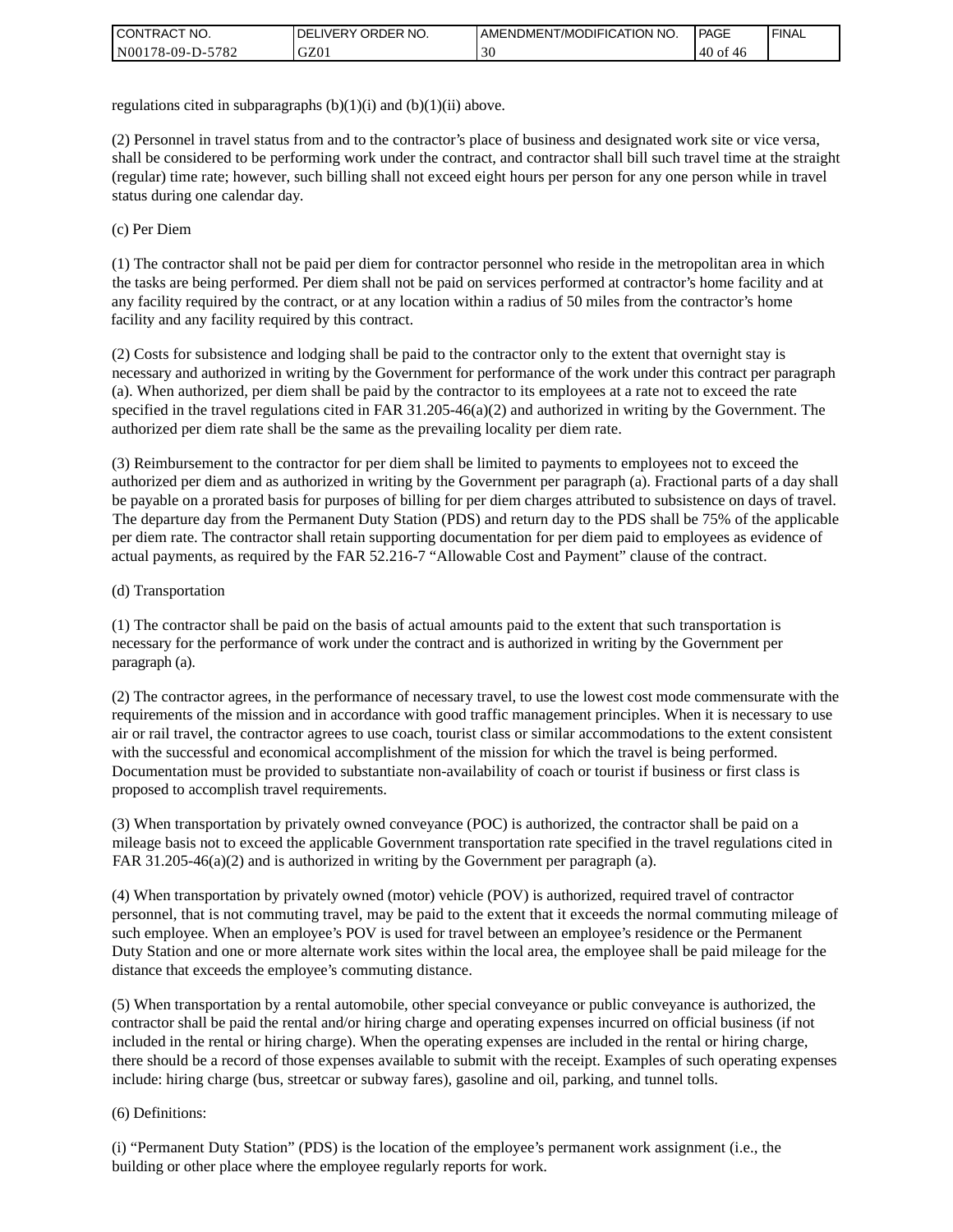| CONTRACT<br>CT NO.                                    | NO.<br>' ORDER<br><b>DELIVERY</b> | AMENDMENT/MODIFICATION NO. | l PAGE | <b>FINAL</b> |
|-------------------------------------------------------|-----------------------------------|----------------------------|--------|--------------|
| $-5782$<br>N <sub>001</sub><br>'78-09-D- <sub>~</sub> | GZ01                              | 30                         | - 01   |              |

(ii) "Privately Owned Conveyance" (POC) is any transportation mode used for the movement of persons from place to place, other than a Government conveyance or common carrier, including a conveyance loaned for a charge to, or rented at personal expense by, an employee for transportation while on travel when such rental conveyance has not been authorized/approved as a Special Conveyance.

(iii) "Privately Owned (Motor) Vehicle (POV)" is any motor vehicle (including an automobile, light truck, van or pickup truck) owned by, or on a long-term lease (12 or more months) to, an employee or that employee's dependent for the primary purpose of providing personal transportation, that:

(a) is self-propelled and licensed to travel on the public highways;

(b) is designed to carry passengers or goods; and

(c) has four or more wheels or is a motorcycle or moped.

(iv) "Special Conveyance" is commercially rented or hired vehicles other than a POC and other than those owned or under contract to an agency.

(v) "Public Conveyance" is local public transportation (e.g., bus, streetcar, subway, etc) or taxicab.

(iv) "Residence" is the fixed or permanent domicile of a person that can be reasonably justified as a bona fide residence.

EXAMPLE 1: Employee's one way commuting distance to regular place of work is 7 miles. Employee drives from residence to an alternate work site, a distance of 18 miles. Upon completion of work, employee returns to residence, a distance of 18 miles.

In this case, the employee is entitled to be reimbursed for the distance that exceeds the normal round trip commuting distance (14 miles). The employee is reimbursed for 22 miles (18 + 18 - 14 = 22).

EXAMPLE 2: Employee's one way commuting distance to regular place of work is 15 miles. Employee drives from residence to an alternate work site, a distance of 5 miles. Upon completion of work, employee returns to residence, a distance of 5 miles.

In this case, the employee is not entitled to be reimbursed for the travel performed (10 miles), since the distance traveled is less than the commuting distance (30 miles) to the regular place of work.

EXAMPLE 3: Employee's one way commuting distance to regular place of work is 15 miles. Employee drives to regular place of work. Employee is required to travel to an alternate work site, a distance of 30 miles. Upon completion of work, employee returns to residence, a distance of 15 miles.

In this case, the employee is entitled to be reimbursed for the distance that exceeds the normal round trip commuting distance (30 miles). The employee is reimbursed for 30 miles  $(15 + 30 + 15 - 30 = 30)$ .

EXAMPLE 4: Employee's one way commuting distance to regular place of work is 12 miles. In the morning the employee drives to an alternate work site (45 miles). In the afternoon the employee returns to the regular place of work (67 miles). After completion of work, employee returns to residence, a distance of 12 miles.

In this case, the employee is entitled to be reimbursed for the distance that exceeds the normal round trip commuting distance (24 miles). The employee is reimbursed for 100 miles  $(45 + 67 + 12 - 24 = 100)$ .

EXAMPLE 5: Employee's one way commuting distance to regular place of work is 35 miles. Employee drives to the regular place of work (35 miles). Later, the employee drives to alternate work site #1 (50 miles) and then to alternate work site #2 (25 miles). Employee then drives to residence (10 miles).

In this case, the employee is entitled to be reimbursed for the distance that exceeds the normal commuting distance (70 miles). The employee is reimbursed for 50 miles  $(35 + 50 + 25 + 10 - 70 = 50)$ .

EXAMPLE 6: Employee's one way commuting distance to regular place of work is 20 miles. Employee drives to the regular place of work (20 miles). Later, the employee drives to alternate work site #1 (10 miles) and then to alternate work site #2 (5 miles). Employee then drives to residence (2 miles).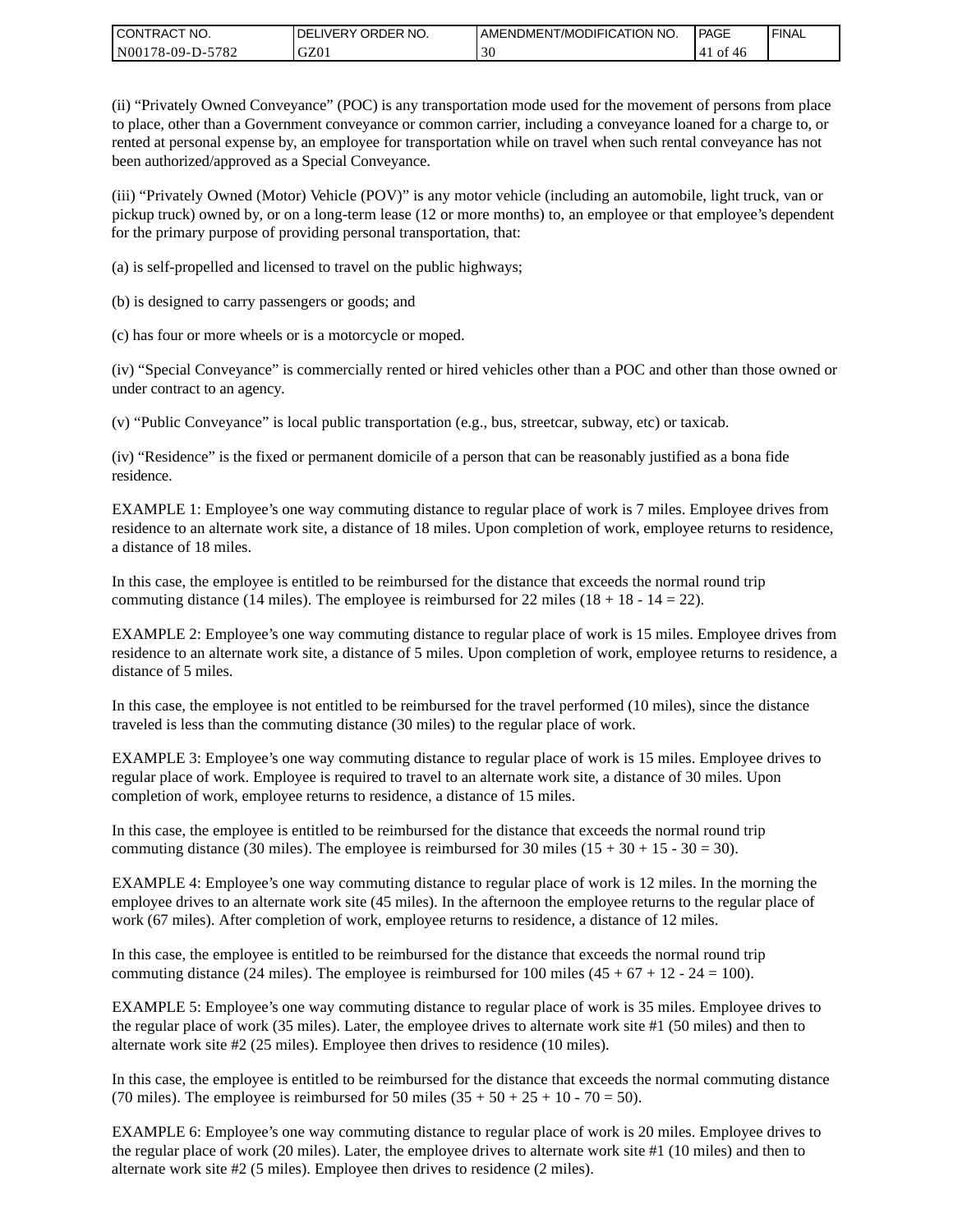| <b>I CONTRACT NO.</b>       | NO.<br>DELIVERY ORDER | AMENDMENT/MODIFICATION NO. | PAGE         | <b>I FINAL</b> |
|-----------------------------|-----------------------|----------------------------|--------------|----------------|
| 5782<br>N001<br>$78-09-D$ - | GZ01                  | 30                         | '42 of<br>40 |                |

In this case, the employee is not entitled to be reimbursed for the travel performed (37 miles), since the distance traveled is less than the commuting distance (40 miles) to the regular place of work.

### H-355 CONTRACTOR IDENTIFICATION (DEC 1999)

(a) Contractor employees must be clearly identifiable while on Government property by wearing appropriate badges.

(b) Contractor employees are required to clearly identify themselves and the company they work for whenever making contact with Government personnel by telephone or other electronic means.

H-359 LIMITED RELEASE OF CONTRACTOR CONFIDENTIAL BUSINESS INFORMATION (CBI) (NOV 2003)

#### (a) Definition.

"Confidential business information," as used in this clause, is defined as all forms and types of financial, business, scientific, technical, economic, or engineering information, including patterns, plans, compilations, program devices, formulas, designs, prototypes, methods, techniques, processes, procedures, programs, or codes, whether tangible or intangible, and whether or how stored, compiled, or memorialized physically, electronically, graphically, photographically, or in writing if -- (1) the owner thereof has taken reasonable measures to keep such information secret, and (2) the information derives independent economic value, actual or potential from not being generally known to, and not being readily ascertainable through proper means by, the public. Confidential business information may include technical data as that term is defined in DFARS  $\S$ § 252.227-7013(a)(14),  $252.227-7015(a)(4)$ , and  $252.227-7018(a)(19)$ . It may also include computer software as that term is defined in DFARS §§ 252.227-7014(a)(4) and 252.227-7018(a)(4).

(b) The Space and Naval Warfare Systems Command (SPAWAR) may release to individuals employed by SPAWAR support contractors and their subcontractors confidential business information submitted by the contractor or its subcontractors pursuant to the provisions of this contract. Business information that would ordinarily be entitled to confidential treatment may be included in the information released to these individuals. Accordingly, by submission of a proposal or execution of this contract, the offeror or contractor and its subcontractors consent to a limited release of its confidential business information.

(c) Circumstances where SPAWAR may release the contractor's or subcontractors' confidential business information include the following:

(1) To other SPAWAR contractors and subcontractors, and their employees tasked with assisting SPAWAR in handling and processing information and documents in the administration of SPAWAR contracts, such as file room management and contract closeout.

(2) To SPAWAR contractors and subcontractors, and their employees tasked with assisting SPAWAR in accounting support services, including access to cost-reimbursement vouchers.

(3) To SPAWAR contractors and subcontractors, and their employees tasked with assisting SPAWAR in crafting performance work statements, assisting with the evaluation of task order cost/technical proposals and assembling performance metrics information.

(d) SPAWAR recognizes its obligation to protect the contractor and its subcontractors from competitive harm that could result from the release of such information. SPAWAR will permit the limited release of confidential business information under paragraphs  $(c)(1)$ ,  $(c)(2)$  and  $(c)(3)$  only under the following conditions:

(1) SPAWAR determines that access is required by other SPAWAR contractors and their subcontractors to perform the tasks described in paragraphs  $(c)(1)$ ,  $(c)(2)$  and  $(c)(3)$ ,

(2) Access to confidential business information is restricted to individuals with a bona fide need to possess,

(3) Contractors, their subcontractors, and their employees who are granted access to confidential business information have signed an appropriate non-disclosure agreement requiring them to provide the same level of protection to confidential business information that would be provided by SPAWAR employees,

(4) Contractors and their subcontractors having access to confidential business information have agreed under their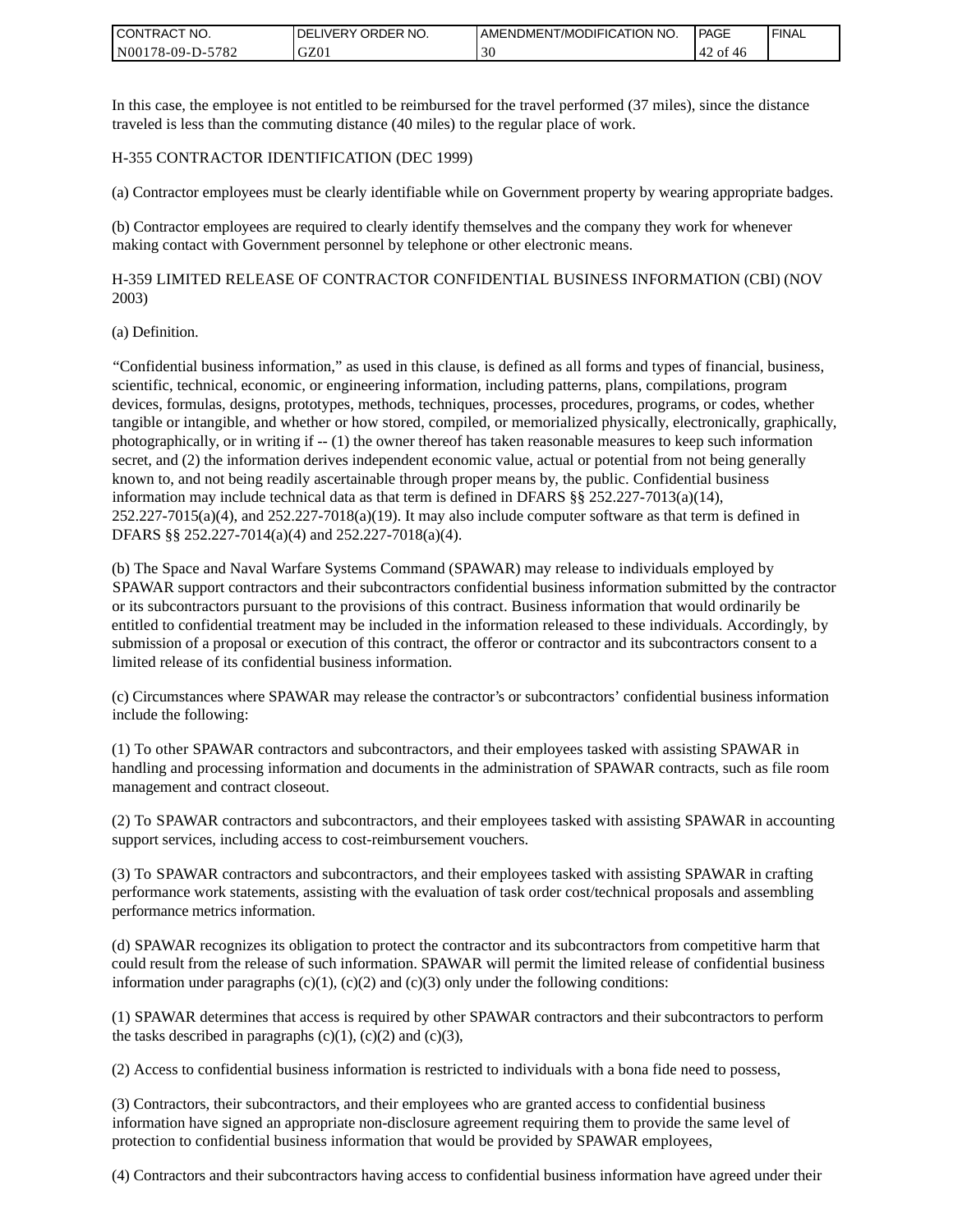| I CONTRACT NO.   | DELIVERY ORDER NO. | AMENDMENT/MODIFICATION NO. | PAGE           | ' FINAL |
|------------------|--------------------|----------------------------|----------------|---------|
| N00178-09-D-5782 | GZ01               | эU                         | 43<br>of<br>46 |         |

contract or a separate corporate non-disclosure agreement to provide the same level of protection to confidential business information that would be provided by SPAWAR employees, and

(5) SPAWAR contractors and their subcontractors performing the tasks described in paragraphs  $(c)(1)$ ,  $(c)(2)$  or  $(c)(3)$ have agreed under their contract or a separate non-disclosure agreement to not use confidential business information for any purpose other than performing the tasks described in paragraphs  $(c)(1)$ ,  $(c)(2)$  and  $(c)(3)$ .

(e) SPAWAR's responsibilities under the Freedom of Information Act are not affected by this clause.

(f) If SPAWAR satisfies the conditions listed in paragraph (d), the contractor and its subcontractors agree to indemnify and hold harmless the Government, its agents, and employees from every claim or liability, including attorneys fees, court costs, and expenses, arising out of, or in any way related to, the misuse or unauthorized modification, reproduction, release, display, or disclosure of confidential business information provided by the contractor to the Government.

(g) The contractor agrees to include, and require inclusion of, this clause in all subcontracts at any tier that requires the furnishing of confidential business information.

### ORGANIZATIONAL CONFLICT OF INTEREST (NAVSEA) (JUL 2000) (RESTATED FROM BASIC CONTRACT)

(a) "Organizational Conflict of Interest" means that because of other activities or relationships with other persons, a person is unable or potentially unable to render impartial assistance or advice to the Government, or the person's objectivity in performing the contract work is or might be otherwise impaired, or a person has an unfair competitive advantage. "Person" as used herein includes Corporations, Partnerships, Joint Ventures, and other business enterprises.

(b) The Contractor warrants that to the best of its knowledge and belief, and except as otherwise set forth in the contract, the Contractor does not have any organizational conflict of interest(s) as defined in paragraph (a).

(c) It is recognized that the effort to be performed by the Contractor under this contract may create a potential organizational conflict of interest on the instant contract or on a future acquisition. In order to avoid this potential conflict of interest, and at the same time to avoid prejudicing the best interest of the Government, the right of the Contractor to participate in future procurement of equipment and/or services that are the subject of any work under this contract shall be limited as described below in accordance with the requirements of FAR 9.5.

(d) (1) The Contractor agrees that it shall not release, disclose, or use in any way that would permit or result in disclosure to any party outside the Government any information provided to the Contractor by the Government during or as a result of performance of this contract. Such information includes, but is not limited to, information submitted to the Government on a confidential basis by other persons. Further, the prohibition against release of Government provided information extends to cover such information whether or not in its original form, e.g., where the information has been included in Contractor generated work or where it is discernible from materials incorporating or based upon such information. This prohibition shall not expire after a given period of time.

(2) The Contractor agrees that it shall not release, disclose, or use in any way that would permit or result in disclosure to any party outside the Government any information generated or derived during or as a result of performance of this contract. This prohibition shall expire after a period of three years after completion of performance of this contract.

(3) The prohibitions contained in subparagraphs  $(d)(1)$  and  $(d)(2)$  shall apply with equal force to any affiliate of the Contractor, any subcontractor, consultant, or employee of the Contractor, any joint venture involving the Contractor, any entity into or with which it may merge or affiliate, or any successor or assign of the Contractor. The terms of paragraph (f) of this Special Contract Requirement relating to notification shall apply to any release of information in contravention of this paragraph (d).

(e) The Contractor further agrees that, during the performance of this contract and for a period of three years after completion of performance of this contract, the Contractor, any affiliate of the Contractor, any subcontractor, consultant, or employee of the Contractor, any joint venture involving the Contractor, any entity into or with which it may subsequently merge or affiliate, or any other successor or assign of the Contractor, shall not furnish to the United States Government, either as a prime contractor or as a subcontractor, or as a consultant to a prime contractor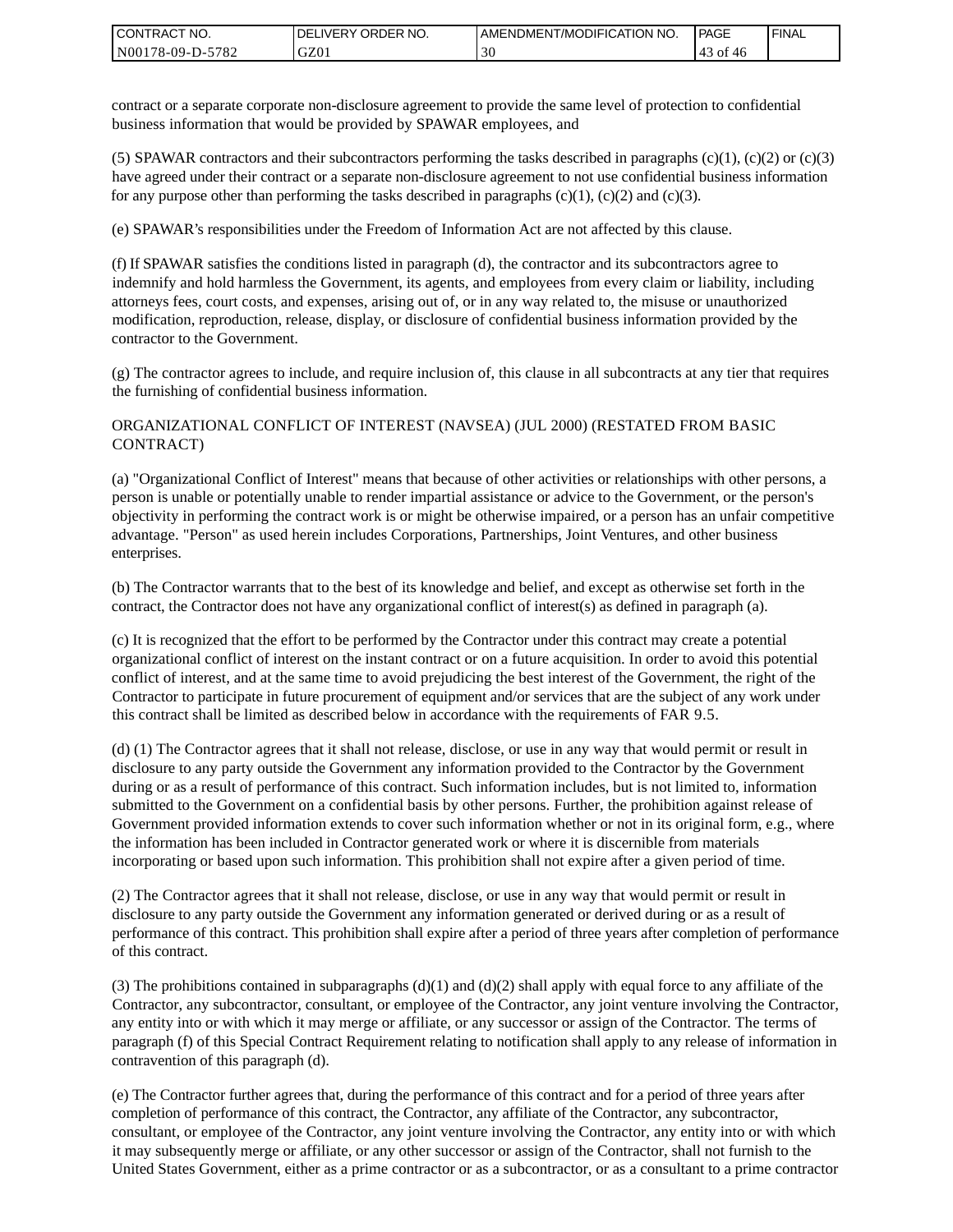| I CONTRACT NO.             | NO.<br>' ORDER<br><b>DELIVERY</b> | AMENDMENT/MODIFICATION NO. | PAGE              | ' FINAL |
|----------------------------|-----------------------------------|----------------------------|-------------------|---------|
| $-5782$<br>  N00178-09-D-5 | GZ01                              | 30                         | - of<br>'44<br>46 |         |

or subcontractor, any system, component or services which is the subject of the work to be performed under this contract. This exclusion does not apply to any recompetition for those systems, components or services furnished pursuant to this contract. As provided in FAR 9.505-2, if the Government procures the system, component, or services on the basis of work statements growing out of the effort performed under this contract, from a source other than the contractor, subcontractor, affiliate, or assign of either, during the course of performance of this contract or before the three year period following completion of this contract has lapsed, the Contractor may, with the authorization of the SeaPort/Task Order Contracting Officer, participate in a subsequent procurement for the same system, component, or service. In other words, the Contractor may be authorized to compete for procurement(s) for systems, components or services subsequent to an intervening procurement.

(f) The Contractor agrees that, if after award, it discovers an actual or potential organizational conflict of interest, it shall make immediate and full disclosure in writing to the SeaPort/Task Order Contracting Officer. The notification shall include a description of the actual or potential organizational conflict of interest, a description of the action which the Contractor has taken or proposes to take to avoid, mitigate, or neutralize the conflict, and any other relevant information that would assist the SeaPort/Task Order Contracting Officer in making a determination on this matter. Notwithstanding this notification, the Government may terminate the contract/Task Orders for the convenience of the Government if determined to be in the best interest of the Government.

(g) Notwithstanding paragraph (f) above, if the Contractor was aware, or should have been aware, of an organizational conflict of interest prior to the award of this contract or becomes, or should become, aware of an organizational conflict of interest after award of this contract and does not make an immediate and full disclosure in writing to the SeaPort/Task Order Contracting Officer, the Government may terminate this contract/task orders for default.

(h) If the Contractor takes any action prohibited by this requirement or fails to take action required by this requirement, the Government may terminate this contract for default.

(i) The SeaPort/Task Order's Contracting Officer's decision as to the existence or nonexistence of an actual or potential organizational conflict of interest shall be final.

(j) Nothing in this requirement is intended to prohibit or preclude the Contractor from marketing or selling to the United States Government its product lines in existence on the effective date of this contract; nor, shall this requirement preclude the Contractor from participating in any research and development or delivering any design development model or prototype of any such equipment. Additionally, sale of catalog or standard commercial items are exempt from this requirement.

(k) The Contractor shall promptly notify the Contracting Officer, in writing, if it has been tasked to evaluate or advise the Government concerning its own products or activities or those of a competitor in order to ensure proper safeguards exist to guarantee objectivity and to protect the Government's interest.

(l) The Contractor shall include this requirement in subcontracts of any tier which involve access to information or situations/conditions covered by the preceding paragraphs, substituting "subcontractor" for "contractor" where appropriate.

(m) The rights and remedies described herein shall not be exclusive and are in addition to other rights and remedies provided by law or elsewhere included in the basic contract or this task order.

(n) Compliance with this requirement is a material requirement of the basic contract and this task order.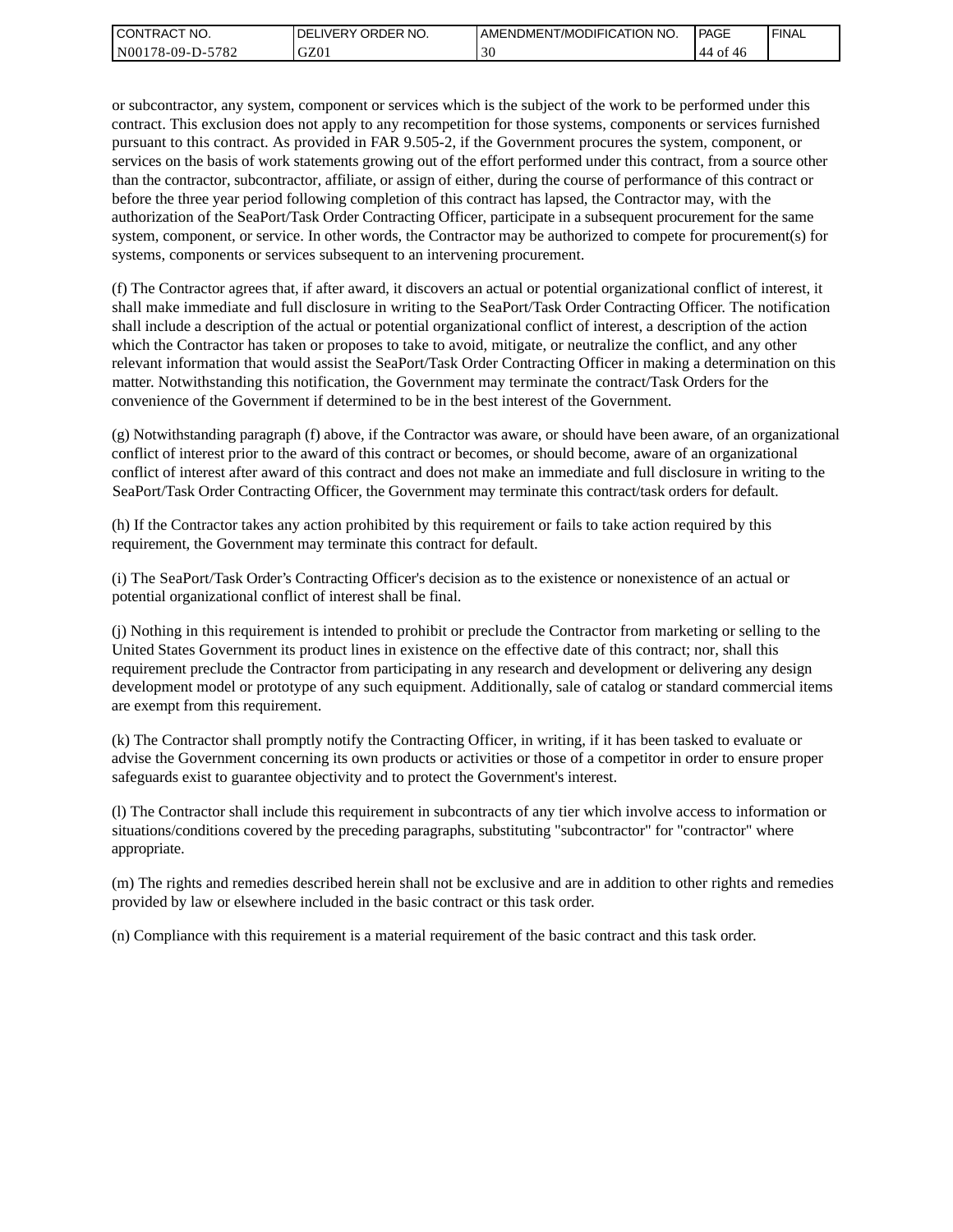| CONTRACT NO.          | NO.<br>ORDER<br><b>DELIVERY</b> | AMENDMENT/MODIFICATION NO. | <b>PAGE</b>    | ' FINAL |
|-----------------------|---------------------------------|----------------------------|----------------|---------|
| N00178-09-D-5<br>5782 | GZ01                            | 30                         | ΟĪ<br>45<br>40 |         |

## **SECTION I CONTRACT CLAUSES**

52.217-8 Option to Extend Services. (NOV 1999)

The Government may require continued performance of any services within the limits and at the rates specified in the contract. These rates may be adjusted only as a result of revisions to prevailing labor rates provided by the Secretary of Labor. The option provision may be exercised more than once, but the total extension of performance hereunder shall not exceed 6 months. The Contracting Officer may exercise the option by written notice to the Contractor within 60 days.

### 52.217-9 OPTION TO EXTEND THE TERM OF THE CONTRACT (MAR 2000)

(a) The Government may extend the term of this task order by written notice to the Contractor on or before the expiration of the task order; provided, that the Government gives the Contractor a preliminary written notice of its intent to extend at least 60 days before the task order expires. The preliminary notice does not commit the Government to an extension.

(b) If the Government exercises this option, the extended task order shall be considered to include this option clause.

(c) The total duration of this task order, including the exercise of any options under this clause, shall not exceed five years.

### 52.219-14 LIMITATIONS OF SUBCONTRACTING (DEC 1996)

Authorized subcontractors:

Nortel Government Solutions, Inc

Mandex, Inc.

Planned Systems International, Inc.

Dependable global Solutions, Inc

Cyber Squared, Inc.